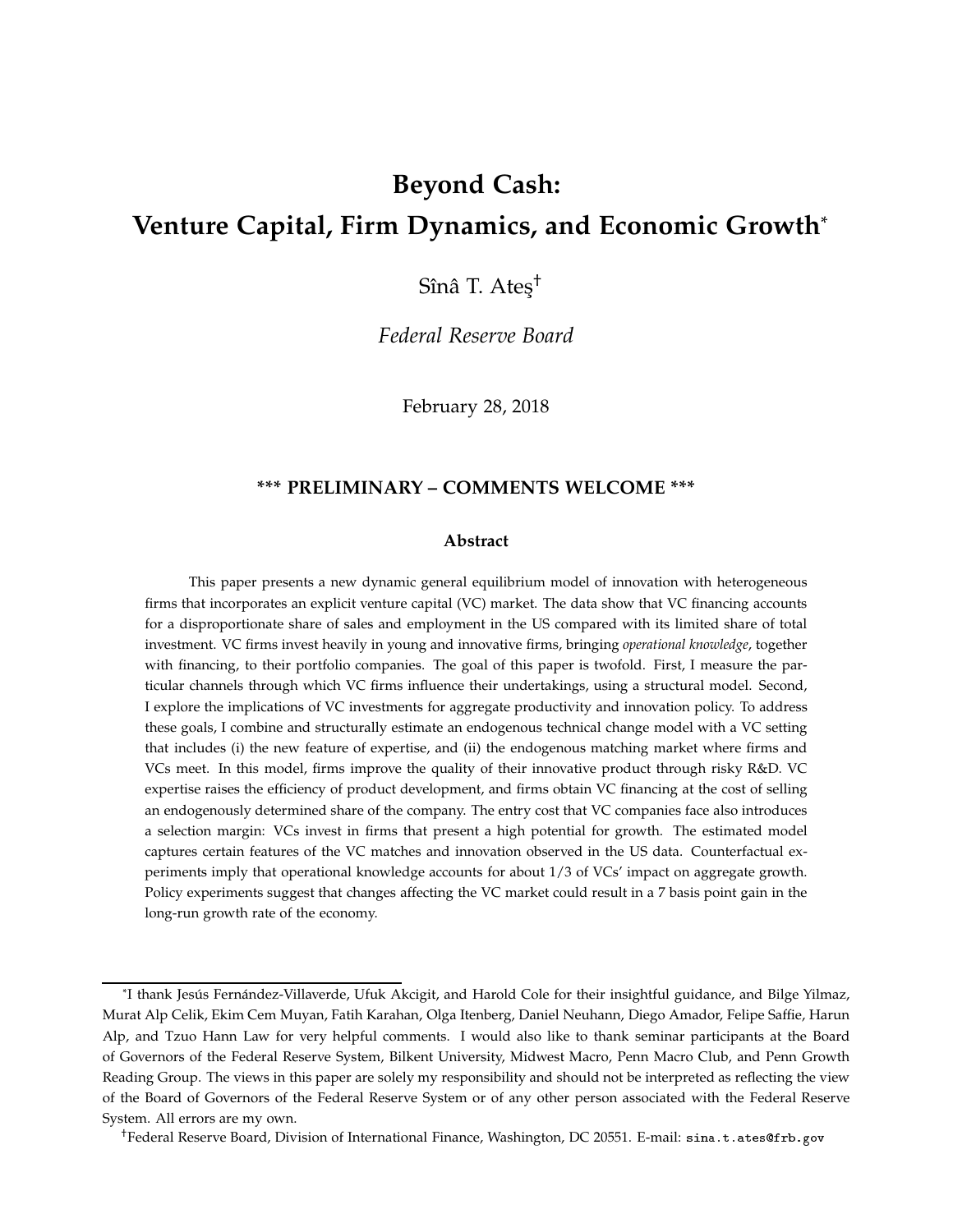"... We were cash positive. We didn't have a year where we lost money... We eventually ... sold 5% of the company for a million dollars ... just to get a venture capital company to join our board and give us some adult advice... That money sat in the bank."

Bill Gates, ex-chairman and co-founder of Microsoft

## **1 Introduction**

Investments by venture capital (VC) companies have a disproportionate impact on the US economy. In 2010, the revenues of firms that had ever received VC support accounted for 21% of GDP, and their employment share was 11% of total private sector employment, although VC investments to their portfolio companies amount to less than  $0.2\%$  of GDP.<sup>1</sup> VC financing is of particular relevance for firm creation and innovation because VC firms strive to find young and innovative firms that lack market experience. VC firms are unique in that they do not only provide financing: They also actively engage in management by bringing their *operational knowledge* to bear in their investments.<sup>2</sup> Despite this distinctive structure, the contribution of operational knowledge to firm productivity and its implications for aggregate economic growth lack a thorough investigation. This paper presents a rigorous quantitative framework to explore the distinct mechanisms by which VC firms influence innovative firms and, through them, aggregate productivity.

Investing in a young company that needs to develop an innovative business idea entails considerable uncertainty and is subject to pervasive moral hazard problems [\(Gompers](#page-33-0), [1995\)](#page-33-0). In such environments, [Casamatta](#page-33-1) [\(2003](#page-33-1)) shows that the *optimal contract* specifies a "dual role" for the VC firm. The optimal contract bundles financing and advice so that a VC firm's financial stake in the company motivates it to provide valuable advice. By contrast, consulting firms are not preferred by young and innovative firms because they do not acquire stakes in the latter.<sup>3</sup> As a consequence of this lack of "skin in the game," entrepreneurs have to pay a very high price in order to obtain valuable advice from the consultant. Therefore, young and innovative companies prefer VC advising to consulting advice.

Taking the structure of the optimal contract as given, I develop a structural model containing an explicit VC market. This model serves two main purposes: Firstly, I use the model to measure

<sup>&</sup>lt;sup>1</sup>National Venture Capital Association [\(NVCA](#page-35-0), [2013\)](#page-35-0). Well-known examples include Amazon, Google, Starbucks, and FedEx.

<sup>&</sup>lt;sup>2</sup>By operational knowledge, I refer to a general body of expertises concerning organizational structure, marketing, product development, and other business domains. This role of venture capital financing reflects the idea "that the typical founder is an incomplete businessman, with gaps in experience in matters such as financial management and marketing. An active board of directors, staffed by representatives of the [venture capital] investors, is expected to help fill these gaps" [\(Bartlett](#page-32-0), [1995\)](#page-32-0). For evidence on different methods, see [Gorman and Sahlman](#page-33-2) [\(1989](#page-33-2)), [Sahlman](#page-35-1) [\(1990\)](#page-35-1), [Gompers](#page-33-0) [\(1995\)](#page-33-0), and [Hellmann and Puri](#page-34-0) [\(2000](#page-34-0)), among others. [Da Rin et al.](#page-33-3) [\(2011](#page-33-3)) provide an extensive survey.

<sup>&</sup>lt;sup>3</sup>The result assumes that the entrepreneurial effort is cheaper and is key for the success of the project.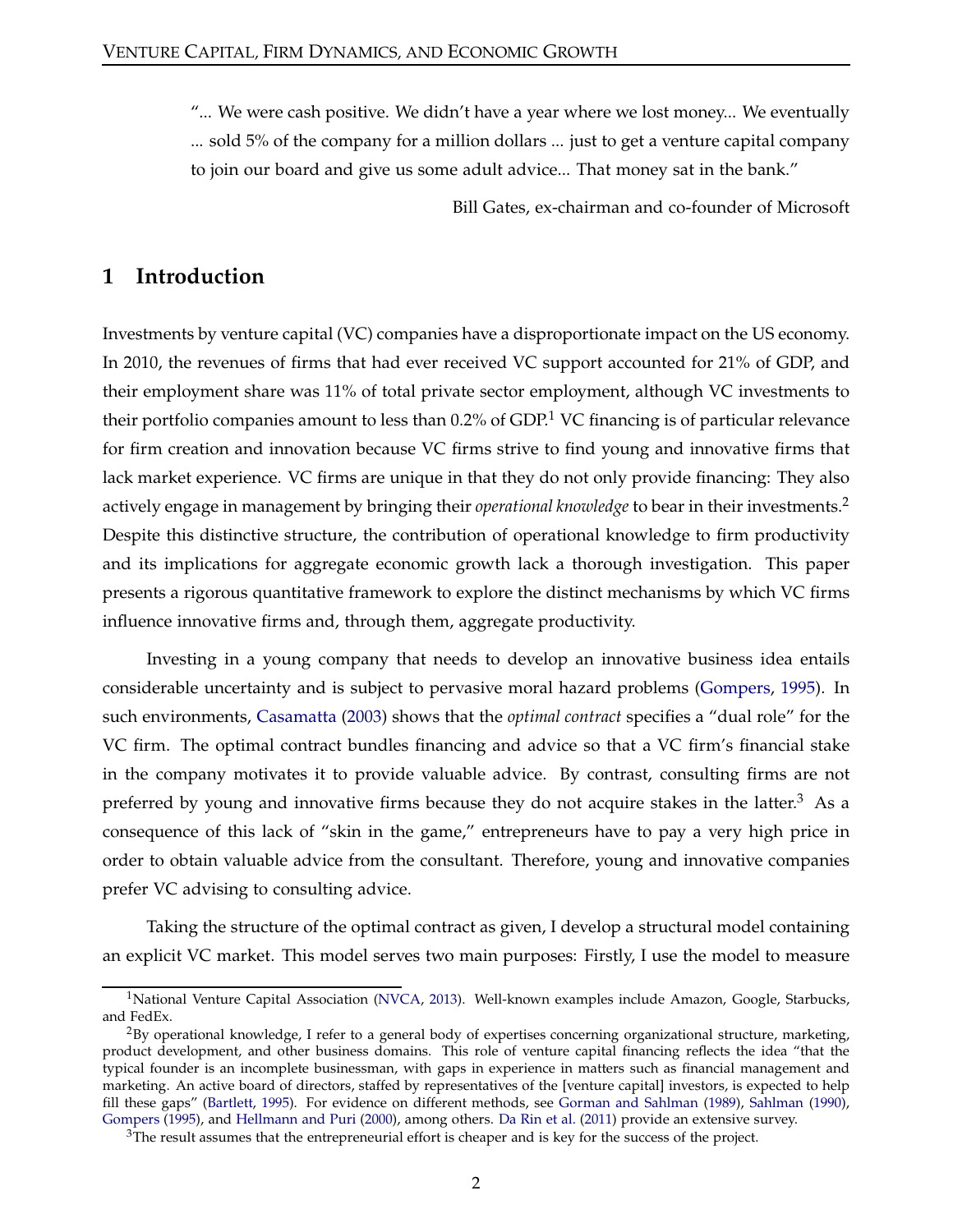the importance of the VCs' *operational expertise* to firm growth. To identify this channel, it is fundamental to separate it from the provision of financing and the overall selection of "portfolio" firms by VCs. Establishing a unified structure that accounts explicitly for different aspects of the VC market, the structural model is an effective tool to accomplish this task. Quantifying the operational knowledge channel is useful for evaluating the advantages commonly attributed to VC finance in fostering firm productivity and growth. To the extent that VC companies add valuable knowledge to their undertakings, they become a more efficient option for financing innovation than more traditional financing sources such as bank loans. Secondly, the model provides a suitable ground to shed light on various policy discussions such as the relationship between an active public equity market and VC financing.

To address these issues, I propose a new dynamic general equilibrium model of innovation with heterogeneous firms, in the tradition of [Romer](#page-35-2) [\(1990\)](#page-35-2), [Grossman and Helpman](#page-34-1) [\(1991](#page-34-1)), and [Acemoglu et al.](#page-32-1) [\(2013\)](#page-32-1), among others. $4\,$  In this model, entrepreneurs/private firms produce differentiated goods of heterogeneous quality which they can improve through risky research and development. The efficiency of this development process can only be increased with the help of a VC and is otherwise fixed. I introduce to this model a detailed venture capital market through (i) the feature of VC expertise and (ii) the endogenous matching market for firms and VCs. Every private firm that is not in a relationship with a VC can search for VCs and meet them in the matching market. VCs improve the efficiency of product development through their operational knowledge. They also provide financing and relax the cost of inputs into the production of goods. This financial support to a priori unconstrained firms reflects the dual structure of the optimal contract for VC investment. The heterogeneity in the quality level of private firms determines the magnitude of the improvement that VC firms can potentially create. VC firms are subject to entry costs, which induce them to select firms for investment that present more room for growth. Thus, in addition to financing and operational knowledge channels, the VC setting also accounts for the effects of selection by VC firms. Because the preferred option for VC firms to exit their portfolio companies is to sell them via initial public offerings, the model also includes a public equity market. To complete the general equilibrium framework, the rest of the structure builds on the shoulders of endogenous technical change models in which entrepreneurs own intermediate product lines. Entrepreneurs enter the market with a new product line while intermediate good producers who cannot develop the quality of their good sufficiently exit the economy. Together with entry and exit margins, the innovations generated by these intermediate good firms determine the endogenous rate of growth of the aggregate economy.

 $4$ The model sh[ares features such as product variety expansion](#page-34-1) with [Romer](#page-35-2) [\(1990](#page-35-2)), quality latter structure with Grossman and Helpman [\(1991](#page-34-1)), and innovation by incumbent firms with [Acemoglu et al.](#page-32-1) [\(2013](#page-32-1)), whose details are explained below.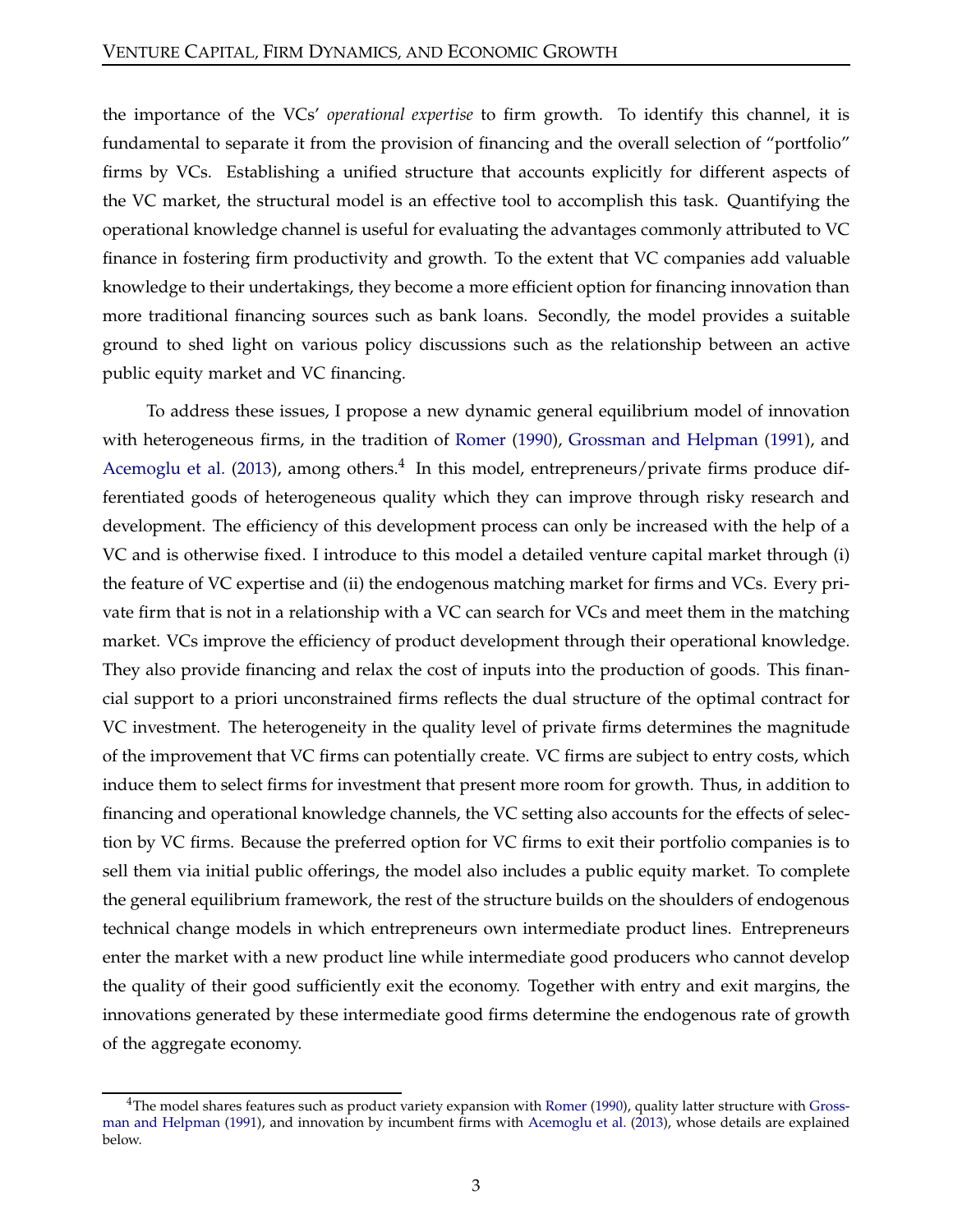The main identification problem in this model is to distinguish the financing channel from operational knowledge in their relative influence on firms receiving VC investment. The assumption that disentangles these two channels is that the former mainly affects the level of the profits while the latter changes its growth rate. The financial help of VC decreases the cost of inputs in the intermediate good production. Therefore, the entrepreneur earns higher profits for a given quality level of the intermediate good that the firm produces. Operational knowledge, on the other hand, directly affects the efficiency of the entrepreneur's effort in generating innovations that increase the product quality.<sup>5</sup> To discipline the size of the financial impact in the model, I target the ratio of VC investment to GDP. Determining the size of VCs' contribution to efficiency in the data is a more delicate task. A well-known concern is selection: VCs might be "cherry-picking" already good firms instead of improving them in some other way. I address this issue by applying the met[hod of indirect inference in my estimation. To do so, I utilize the findings of](#page-35-3) Puri and Zarutskie [\(2012\)](#page-35-3). In their empirical study, [Puri and Zarutskie](#page-35-3) [\(2012](#page-35-3)) provide statistics on growth rates of VC-backed and non-VC-backed private firms, controlling for selection on observable characteristics. In a nutshell, [Puri and Zarutskie](#page-35-3) [\(2012\)](#page-35-3) create samples of private firms with and without VC support that are matched on some measurable features. Following similar steps, I create the analogues of such samples from the stationary firm distribution of my model. Finally, I use the model-generated samples to match the regression statistics on VCs' effect on firm growth provided in the same paper.

I estimate this model by the method of moments, using US data on the venture capital market, public equity issuances, and research and development expenditures. The model does a successful job in matching moments that pertain to venture capital and innovation aspects of the model, such as the duration of VC matches, firm age at the issuance of initial public equity, and aggregate share of R&D. Moreover, the model-generated regression results accurately predict the coefficient estimate found in [Puri and Zarutskie](#page-35-3) [\(2012](#page-35-3)). Successfully hitting this target via indirect inference is crucial because it determines the scope of the influence of the operational knowledge channel. Before using the estimated model for counterfactual analyses, I compare its auxiliary predictions to data moments in order to obtain out-of-sample validation. This comparison reveals that the model is very precise in capturing the high IPO frequency among VC-backed firms and the share of IPOs issued by VC-backed companies, both of which are definitive characteristics of the VC market in the US.

 $5$ [Gonzalez-Uribe](#page-33-4) [\(2014\)](#page-33-4) is a recent empirical work that points towards the efficiency enhancing role of VC. By using the introduction of the Prudent Investor Rule (PIR) across states as a source of exogenous variation in VC financing, she first documents a 50% rise in the annual citations of patents of a firm after it obtains VC financing. More interestingly, she shows that the probability of receiving a citation from a company in the portfolio of the same VC firm increases twice as much as from a company outside the VC's portfolio. This result indicates that VCs facilitate the diffusion of knowledge among their portfolio companies. Similarly, [Lindsey](#page-35-4) [\(2008\)](#page-35-4) argues that by mitigating informational and contractual problems, VC firms increase the probability of strategic alliances among their portfolio companies. The empirical estimates imply a 70% increase in the probability of R&D alliances, a significant constituent of strategic cooperations.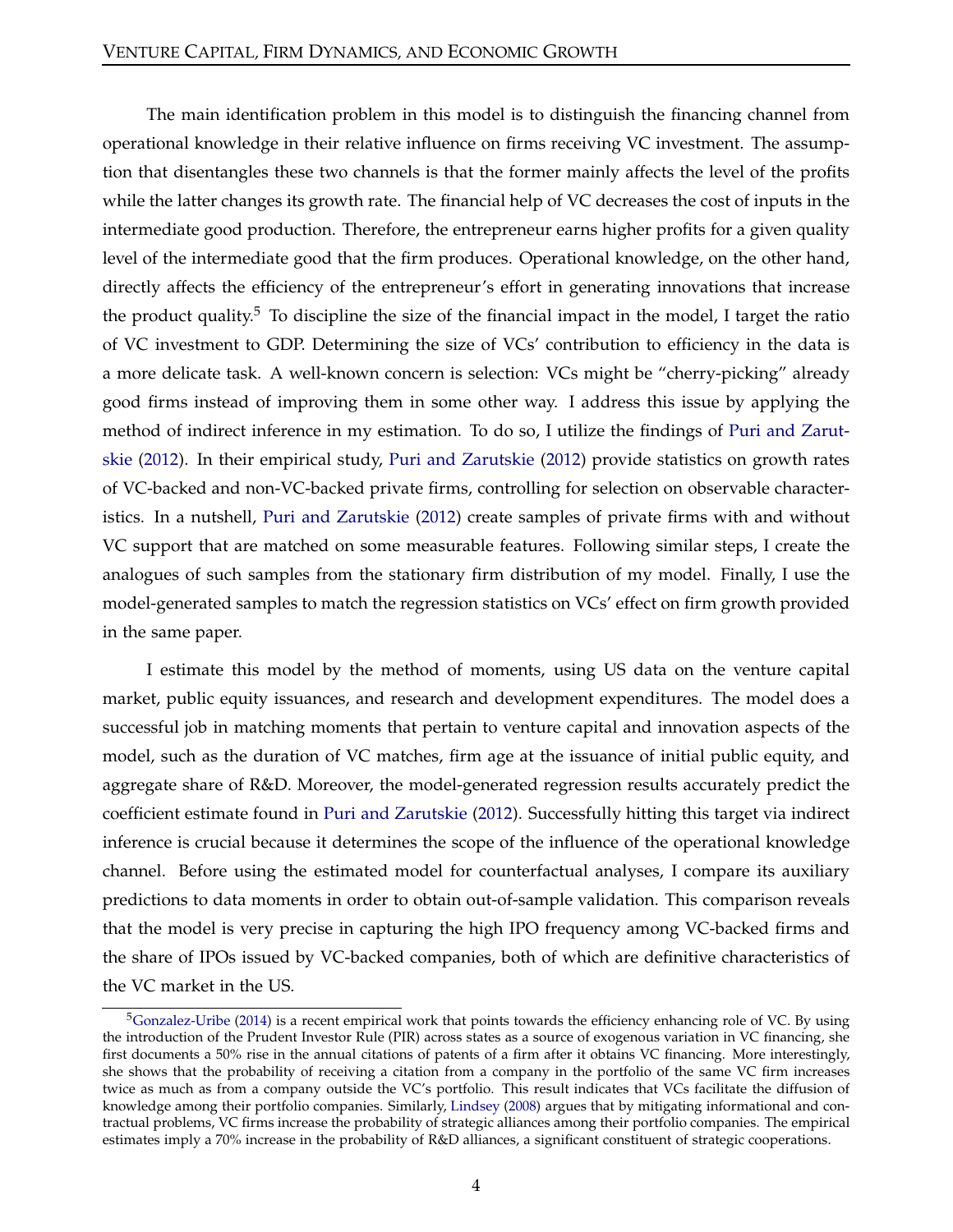The first set of counterfacual experiments determines the relevance of VCs' operational knowledge to firm and aggregate growth. I create hypothetical economies in which I strengthen particular channels of VC finance in each experiment. Comparing the responses of the aggregate growth rate to these changes demonstrates that the knowledge channel accounts for 1/3 of VCs' impact. Hence, the conclusion is that VC support matters significantly beyond financing. Then I consider a 15% increase in the fixed cost of IPO to capture the average level of underwriting spreads in the US before their secular decline after the  $1980s<sup>6</sup>$ . As a result, fewer private firms issue IPOs, and the equilibrium probability of a match with a VC firm decreases. Thus, the increase in the fixed IPO cost results in a smaller share of VC-backed private firms in the economy. This leads to a 1.5 basis point loss in the long-run growth rate.

As an example for the policy implications of the model, I consider a recent regulation that the European Union introduced in 2013 regarding European VC firms. In order to decrease the fundraising costs of VC firms, this policy aims to harmonize the legislative environment these firms face when investing across the borders of European countries. I map this change into the model as lower entry costs for VC firms through lump-sum subsidies. I find that this policy can increase the long-run growth rate by 7 basis points at a cost of subsidies that corresponds to approximately 8% of the VC investment in the model. This increase in the growth rate hinges on the reallocation of private firms towards the VC market. Moreover, a rise in the median duration of the VC-firm relationship amplifies the effect of the operational knowledge. These results highlight the significance of the general equilibrium effects for the policy evaluation.

**Related Literature.** This paper draws on several strands of the literature. First, by embedding the VC market into the endogenous technical change environment, it contributes to the literature that conc[entrates on innovation and firm dynamics](#page-32-3) [\(Klette and Kortum,](#page-34-2) [2004;](#page-34-2) [Akcigit,](#page-32-2) [2010](#page-32-2); Akcigit and Kerr, [2017](#page-32-3); [Lentz and Mortensen](#page-34-3), [2008;](#page-34-3) [Acemoglu et al.](#page-32-1), [2013](#page-32-1)).<sup>7</sup> Lentz and Mortensen [\(2008\)](#page-34-3) and [Acemoglu et al.](#page-32-1) [\(2013](#page-32-1)) are recent examples that particularly focus on allocation of resources across firms with heterogeneous capacities to innovate. This paper contributes to the analysis by introducing a link between this heterogeneity and the financing decisions of innovative firms. In that regard, this paper also relates to work on finance of innovation [\(Aghion and Tirole,](#page-32-4) [1994](#page-32-4); [Aghion et al.,](#page-32-5) [2004;](#page-32-5) [Kortum and Lerner](#page-34-4), [2000;](#page-34-4) [Lerner et al.](#page-35-5), [2011;](#page-35-5) [Brown et al.](#page-33-5), [2009](#page-33-5); [Amore et al.](#page-32-6), [2013\)](#page-32-6).<sup>8</sup> As an example in the setting of endogenous growth, [Itenberg](#page-34-5) [\(2014\)](#page-34-5) explores the effect of developments in the US public equity market on R&D decisions of small firms. By contrast, the

<sup>&</sup>lt;sup>6</sup>An underwriting spread, also known as gross spread, measures the fees paid to the underwriter of the issue in compensation for expenses such as legal expenses, management fees, etc. as a fraction of the total proceeds raised. This spread is a direct cost associated with the issue, which I model as a fixed cost.

 $<sup>7</sup>$  For a detailed discussion of innovation and firm dynamics in the context of Schumpeterian growth theory, see</sup> [Aghion et al.](#page-32-7) [\(2013\)](#page-32-7).

 ${}^{8}$ [Hall and Lerner](#page-34-6) [\(2009\)](#page-34-6) is a seminal survey on this topic.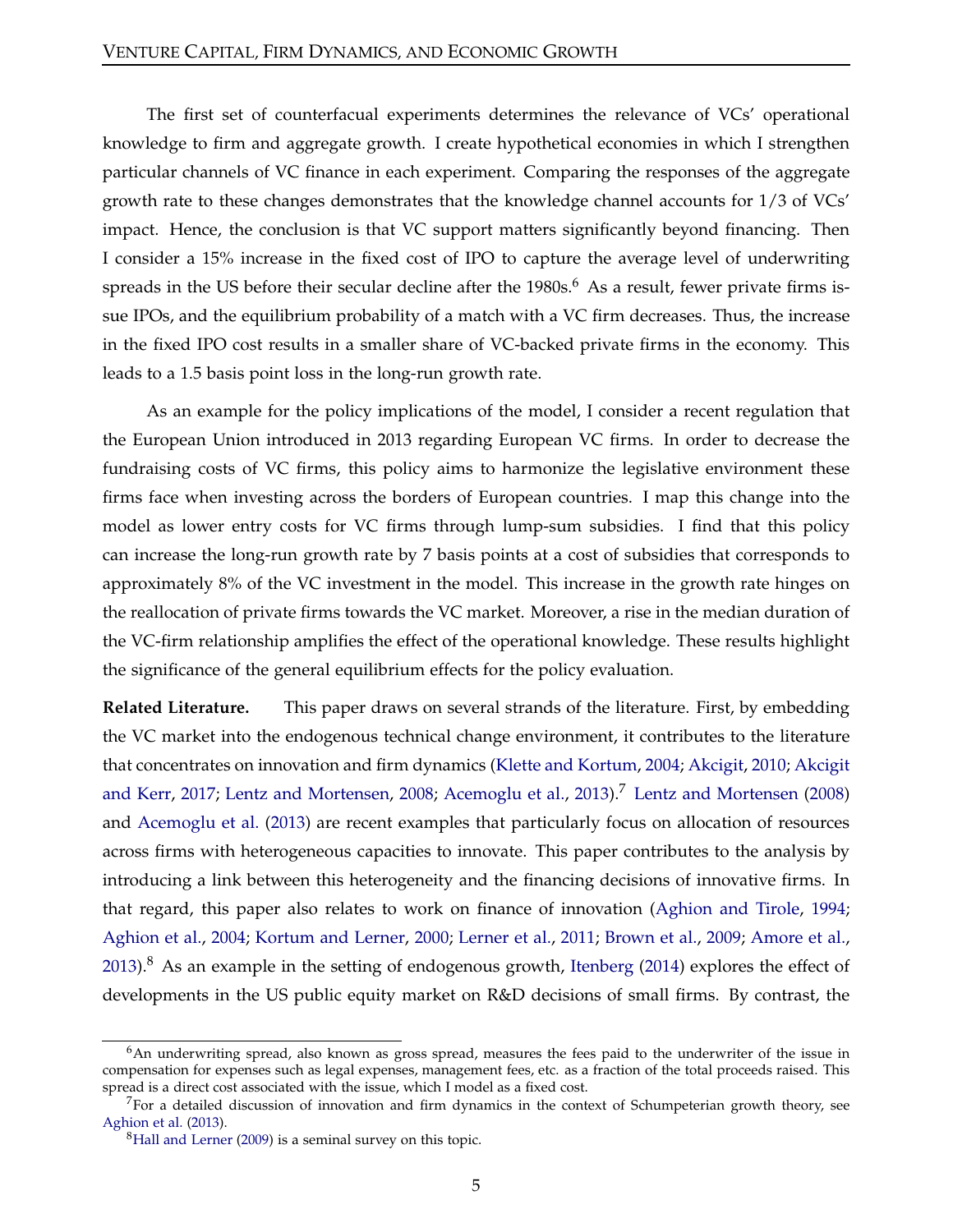focus of this paper is the venture capital market.

This study extends the venture capital literature by analyzing VC financing in a dynamic quantitative framework. The theoretical work in this area uncovers the conditions in a static setting that leaves room for the use of venture capital in the existence of alternative financing or in advising agents such [as banks and consultants](#page-33-6) [\(Amit et al.,](#page-32-8) [1998](#page-32-8); [Casamatta](#page-33-1), [2003](#page-33-1); [Ueda,](#page-36-0) [2004;](#page-36-0) de Bettignies and Brander,  $2007$ ).<sup>9</sup> While my work acknowledges these theoretical foundations, and borrows the features of the optimal VC contract from this literature, it focuses on quantitative analysis of the VC market. In particular, my model improves the understanding of VC financing in a dynamic general equilibrium setting that enables the measurement of the distinct channels through which VC firms affect firm dynamics. A realistic structure for the VC market in a model of endogenous firm dynamics also allows the analysis of venture capital from the perspective of innovation policy. Due to these characteristics, this work also contributes to answering empirical questions in VC literature.<sup>10</sup> In particular, [Kortum and Lerner](#page-34-4) [\(2000](#page-34-4)) show the significant effect of VC finance on firm-level innovation in terms of both patent counts and citations, whereas papers such as [Hellmann and Puri](#page-34-0) [\(2000](#page-34-0), [2002](#page-34-7)) examine the effectiveness of particular management practices applied by VC firms using hand-collected data. My paper advances these exercises to quantify VCs' impact by using a new structural model as a measurement tool that takes into account important margins such as selection and reallocation. Furthermore, the setting should also be helpful in shedding light on various policy debates, such as the relationship between public equity and VC markets [\(Black and Gilson](#page-33-7), [1998](#page-33-7); [Bottazzi and Rin,](#page-33-8) [2002\)](#page-33-8).

Finally, a related literature focuses on the role of the financial system in evaluating and selecting investment projects. For instance, [Jayaratne and Strahan](#page-34-8) [\(1996\)](#page-34-8) show empirically that interstate branch reform in the US banking system has led to a tighter selection in lending through increased competition. This in turn has resulted in higher lending quality and growth rates in liberalized states. In the context of VC, [Casamatta and Haritchabalet](#page-33-9) [\(2007\)](#page-33-9) provide evidence on how VC firms use syndication practices to obtain a second opinion when deciding on early rounds of investment. By estimating a theoretical framework using Bayesian methods, [Sørensen](#page-36-1) [\(2007\)](#page-36-1) finds important effects of assortative matching in the VC market. In relation to this literature, my paper formalizes the idea that VC firms search for high growth potential by embedding an endogenous search and matching market that accounts for selection. This aspect is integral to identifying the effect of "value-adding" practices of VC firms in the model. Furthermore, building

 $9$ There are a few recent papers that include venture capital in a dynamic setting. [Silveira and Wright](#page-36-2) [\(2013\)](#page-36-2) model VC firms in a search and matching environment and analyze its theoretical predictions for the life cycle of VC firms. [Pinheiro](#page-35-6) [\(2012](#page-35-6)) examines the theoretical underpinnings of the optimal duration in matches between VC firms and their undertakings. [Opp](#page-35-7) [\(2014](#page-35-7)) analyzes the cycles in the venture capital market. None of these studies consider the effects on firm-level innovation and economic growth.

 $10$ For a recent survey, see [Da Rin et al.](#page-33-3) [\(2011\)](#page-33-3).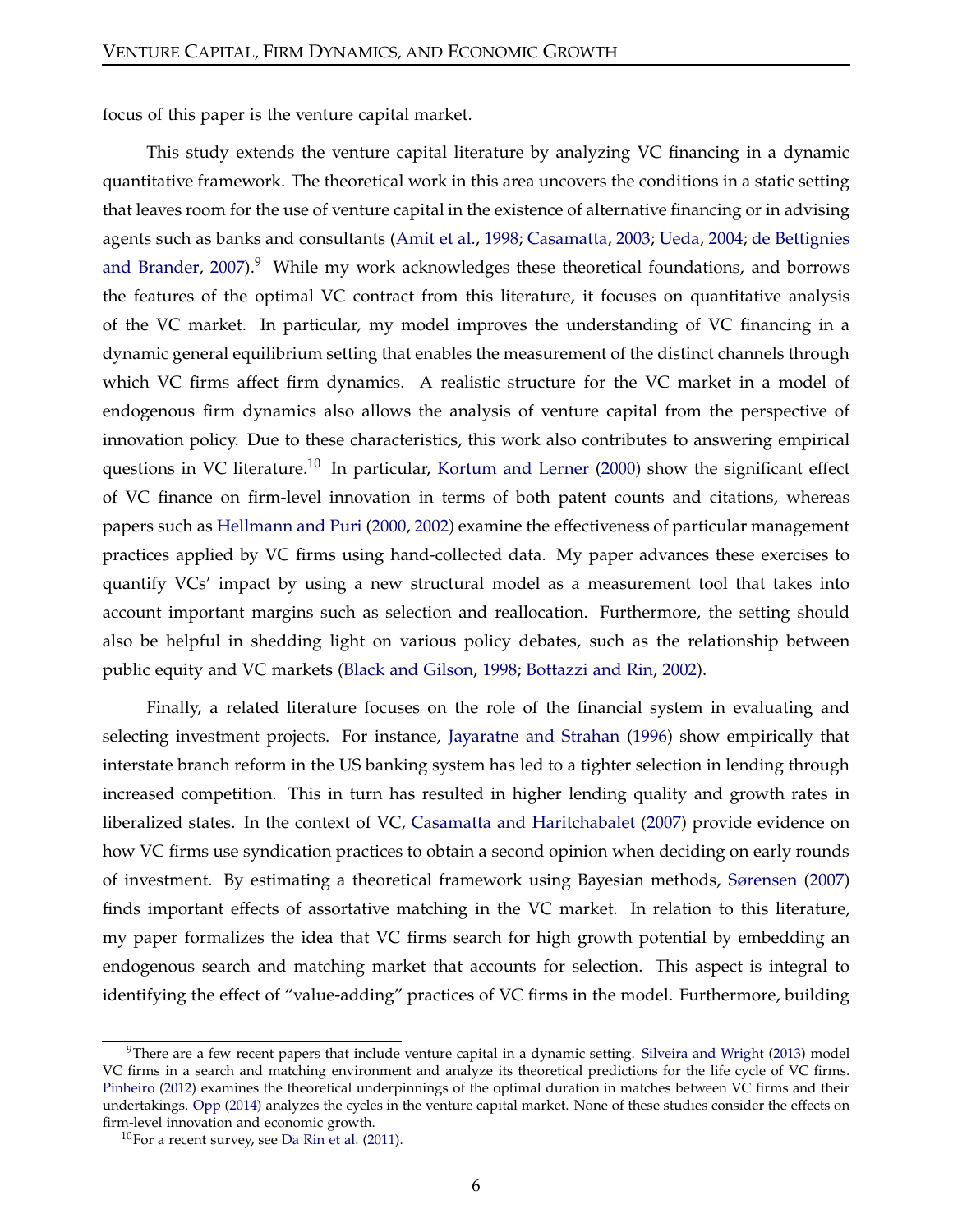on the endogenous growth framework, this paper relates to the literature that analyzes the effects of selection on economic growth [\(King and Levine](#page-34-9), [1993](#page-34-9); [Jaimovich and Rebelo](#page-34-10), [2017\)](#page-34-10).<sup>11</sup> A recent paper in this strand, Ates and Saffie [\(2016](#page-32-9)), argue that financial selection introduces a trade-off between the mass and the quality in firm entry, and analyzes its impact on aggregate productivity growth in the context of sudden stops.<sup>12</sup> In comparison to this literature, my work focuses on a specific financial intermediary, but one that is more relevant to innovation and growth, namely venture capital finance.

The next section introduces the main ingredients of my model. Section [3](#page-16-0) explains the data used in the estimation, and discusses identification. Section [4](#page-25-0) presents counterfactual and policy experiments, and Section [5](#page-30-0) concludes.

## **2 Model**

In this section, I present the components of the model economy. Entrepreneurs produce differentiated intermediate goods and sell them to a representative final good producer that combines these intermediate goods into a final output. The entrepreneurs enter the business with an innovative product, the quality of which they can improve over time by investing in risky research and development (R&D) activities. The efficiency of the R&D process is a firm characteristic that is fixed unless the firm uses the additional business expertise of a VC. VC support also entails a reduction in the cost of intermediate good production. An intermediate good producer can search for and match with a VC firm in the endogenous search and matching market. The contribution of the VC to firm growth stems from increased R&D efficiency that makes product developments likelier. However, it comes at the cost of firm dilution, and carries an exogenous risk of running the project idle. Any private firm can issue public equity to expand the size of its enterprise, but there is an associated fixed cost. By improving the efficiency of product development, VC firms help their undertakings raise adequate resources faster to afford the IPO cost.

#### **2.1 Preferences**

Consider the following closed economy in discrete time. The representative household maximizes the expected discounted sum of the period utility from consumption with the following preferences

$$
U_t = \sum_{\tau=t}^{\infty} \beta^{\tau} \frac{C_{\tau}^{1-\varepsilon} - 1}{1-\varepsilon}
$$

 $11$ [Levine](#page-35-8) [\(2005](#page-35-8)) provides an excellent survey on this topic, and on the relationship between finance and growth, in general.

 $12$ In a related paper, Ates and Saffie [\(2013\)](#page-32-10) provide a theoretical characterization of the nexus between financial selection and the long-run productivity growth by analyzing the mass-quality trade-off in a closed economy setting.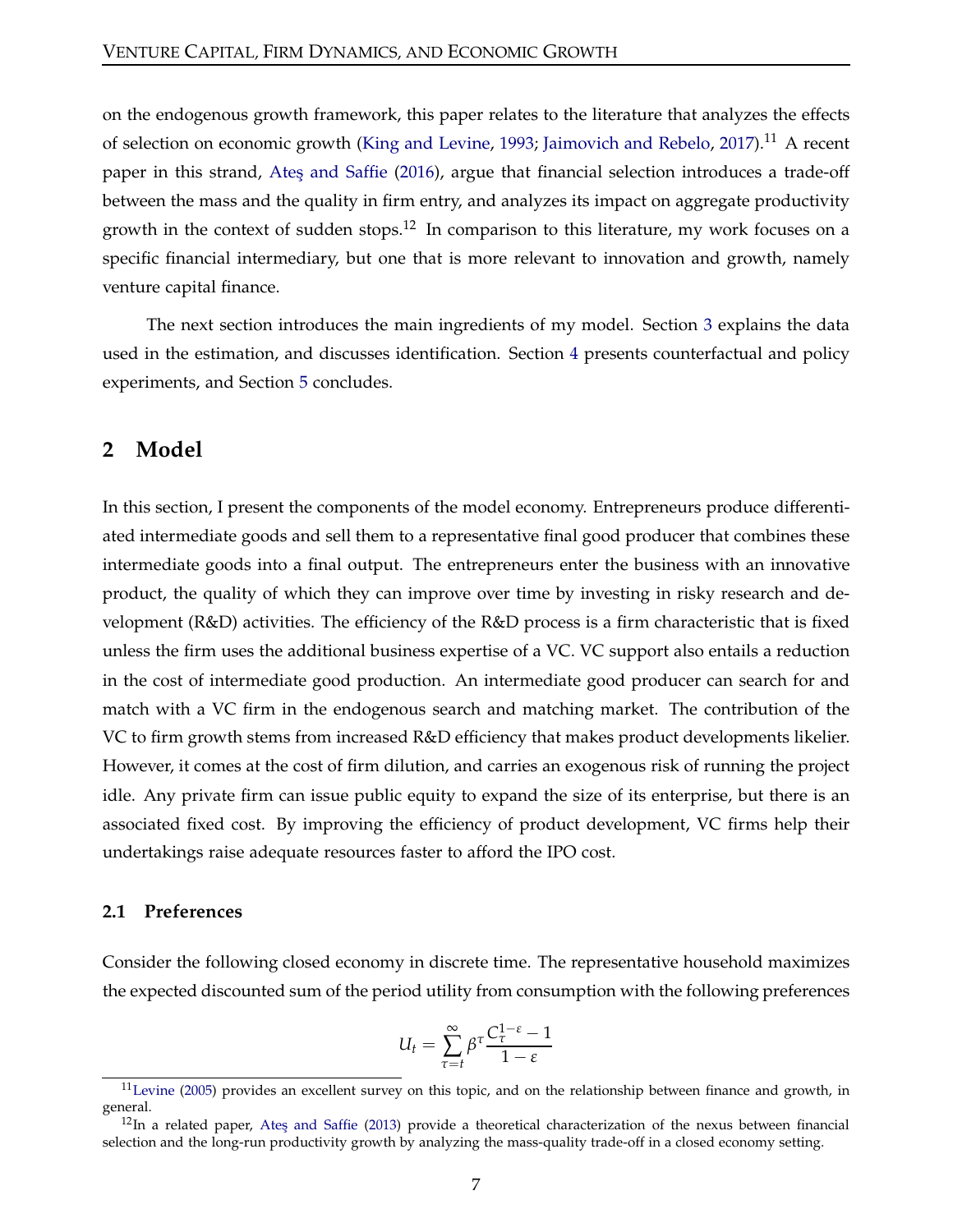where *C<sup>t</sup>* denotes consumption at time *t*. *β* is the discount factor and *ε* is the coefficient of relative risk aversion. The household consumes a final good, and supplies labor inelastically to the final good producer, which I normalize to 1 without loss of generality. Households own all the firms in the economy, and their budget constraint is

<span id="page-7-2"></span>
$$
C_t \le \int_{j\in J} \Pi_{jt} dj + w_t \tag{1}
$$

where Π*jt* is the flow profit of the intermediate firm *j* in the interval *J* of actively operating firms, and *w<sup>t</sup>* is the wage level at time *t*.

#### **2.2 Final Good Production**

The final good, which is used for consumption, R&D, and intermediate good production, is produced in a perfectly competitive market. The production technology combines labor and differentiated intermediate varieties in the following structure:

<span id="page-7-1"></span>
$$
Y_t = \frac{1}{1 - \alpha} L_t^{\alpha} \int_{j \in J} q_{jt}^{\alpha} k_{jt}^{1 - \alpha} dj. \tag{2}
$$

Here,  $L_t$  denotes the labor input,  $k_{jt}$  refers to intermediate good  $j \in J$  at time  $t$ , and  $q_{jt}$  is the associated quality of product *j*. (1 − *α*) stands for the physical factor share. *Y<sup>t</sup>* is the numeraire good in the economy.

The representative final good producer chooses a bundle of intermediate goods and labor in order to maximize its profits. Taking the price of the intermediate product,  $p_{jt}$ , as given, the problem of the final good producer reads as:

$$
\Pi_{Y,t} = \max_{L_t, \{k_{jt}\}_{j \in J}} \left\{ \frac{1}{1-\alpha} L^{\alpha} \int_{j \in J} q_{jt}^{\alpha} k_{jt}^{1-\alpha} dj - \int_{j \in J} p_{jt} k_{jt} dj - w_t L_t \right\}.
$$
 (3)

The solution of this maximization problem yields in equilibrium the following inverse demand for intermediate good *j*:

<span id="page-7-0"></span>
$$
p_{jt} = q_{jt}^{\alpha} \left( k_{jt}^d \right)^{-\alpha} \tag{4}
$$

where  $k_{jt}^d$  is the optimal amount of good *j* demanded by the final good producer.

#### **2.3 Intermediate Good Firms**

Intermediate firms are distributed across product lines whose measure, *J<sup>t</sup>* , is determined endogenously. There are three types of intermediate good firms: private firms that are not matched with a VC, private firms that are matched with a VC, and public firms. Each firm is characterized mainly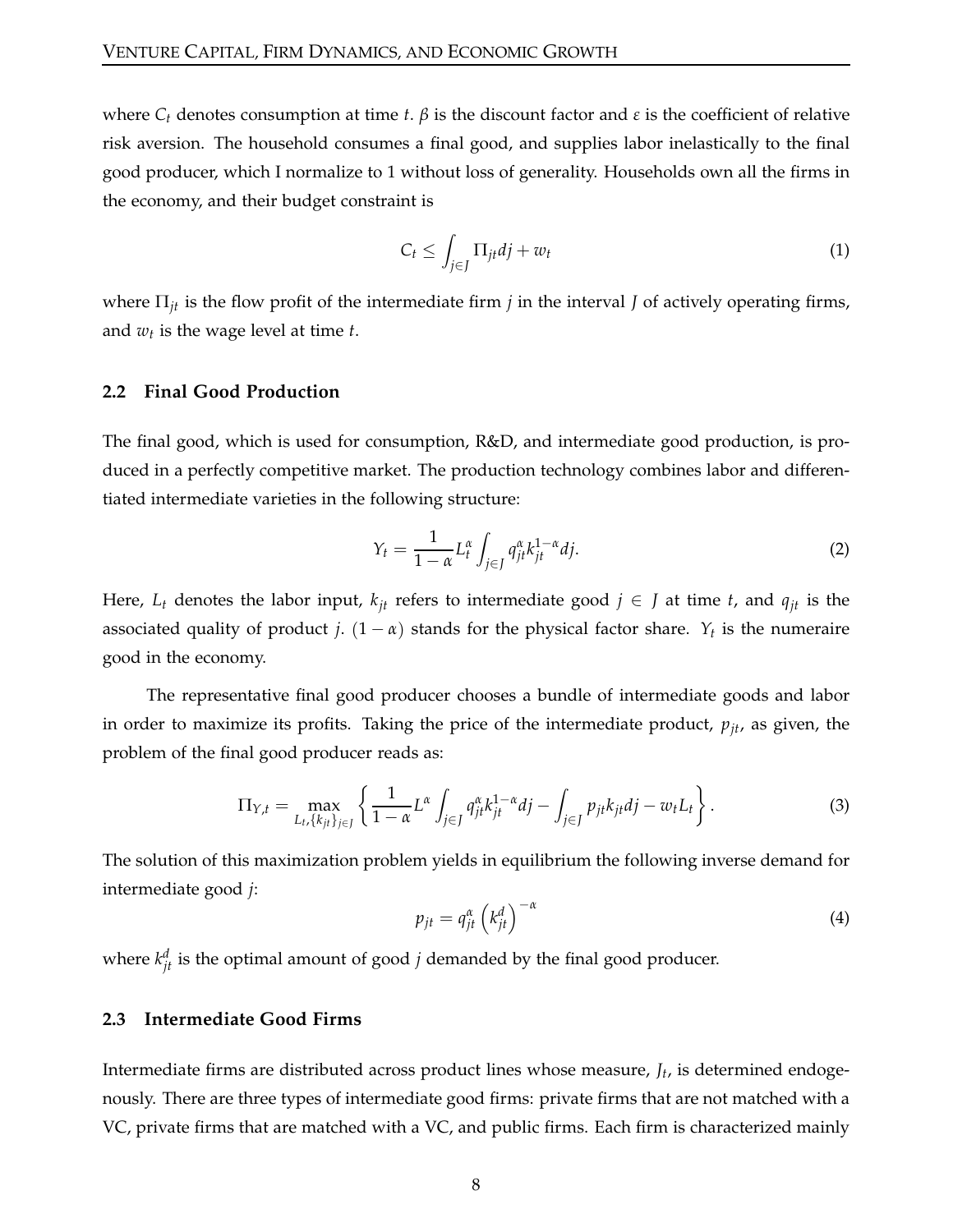by two state variables which are the product quality and the R&D efficiency. An entrepreneur that has an innovative project enters a product line as a private firm without a VC. First I introduce decisions that are common to all intermediate good firms, and then I go into the specific choices of different types of firms.

#### **2.3.1 Production**

Each intermediate good is a monopolist in producing its differentiated good *kjt*. To maximize the operating profits, the monopolist solves the following problem

$$
\Pi_{jt} (q_{jt}) = \max_{k_{jt}} \{ p_{jt} k_{jt} - C_k (k_{jt}) \} \text{ subject to}
$$
\n
$$
p_{jt} = q_{jt}^{\alpha} (k_{jt}^d)^{-\alpha}
$$

where  $C_k$   $(k_{jt})$  denotes the cost of inputs to produce  $k_{jt}$  amount of intermediate good in terms of the final good and has the following form:

$$
C_k(k_{jt}) = \eta_j k_{jt}.
$$

In this specification,  $\eta_j \in \{\eta^H, \eta\}$  denotes the marginal cost of production with  $\eta^H > \eta.$  For any firm that does not have VC support, this parameter has the higher value. Therefore, this structure captures the financial contribution of VC firms to their undertakings. An interpretation for this structure is that it reflects cash-in-hand constraints in a reduced form way. In line with reality, VC relaxes this financial constraint with its monetary commitment.

In equilibrium, the optimal level of intermediate good production becomes

<span id="page-8-0"></span>
$$
k_{jt} = \alpha \left[ \frac{1 - \alpha}{\eta_j} \right]^{\frac{1 - \alpha}{\alpha}} q_{jt}.
$$
 (5)

With a constant mark-up over price, this optimal quantity generates profits that are linear in product quality  $q_{jt}$ . Thus,  $\Pi_{jt} = \pi_i q_{jt}$  where

$$
\pi_j = \begin{cases} \pi^L & \text{if } C_k(k_{jt}) = \eta^H k_{jt} \\ \pi^H & \text{if } C_k(k_{jt}) = \eta^L k_{jt} \end{cases}
$$

is a constant depending on the marginal cost *η<sup>j</sup>* . Hence, the operational profits are higher if the marginal cost of intermediate good production is lower due to VC support.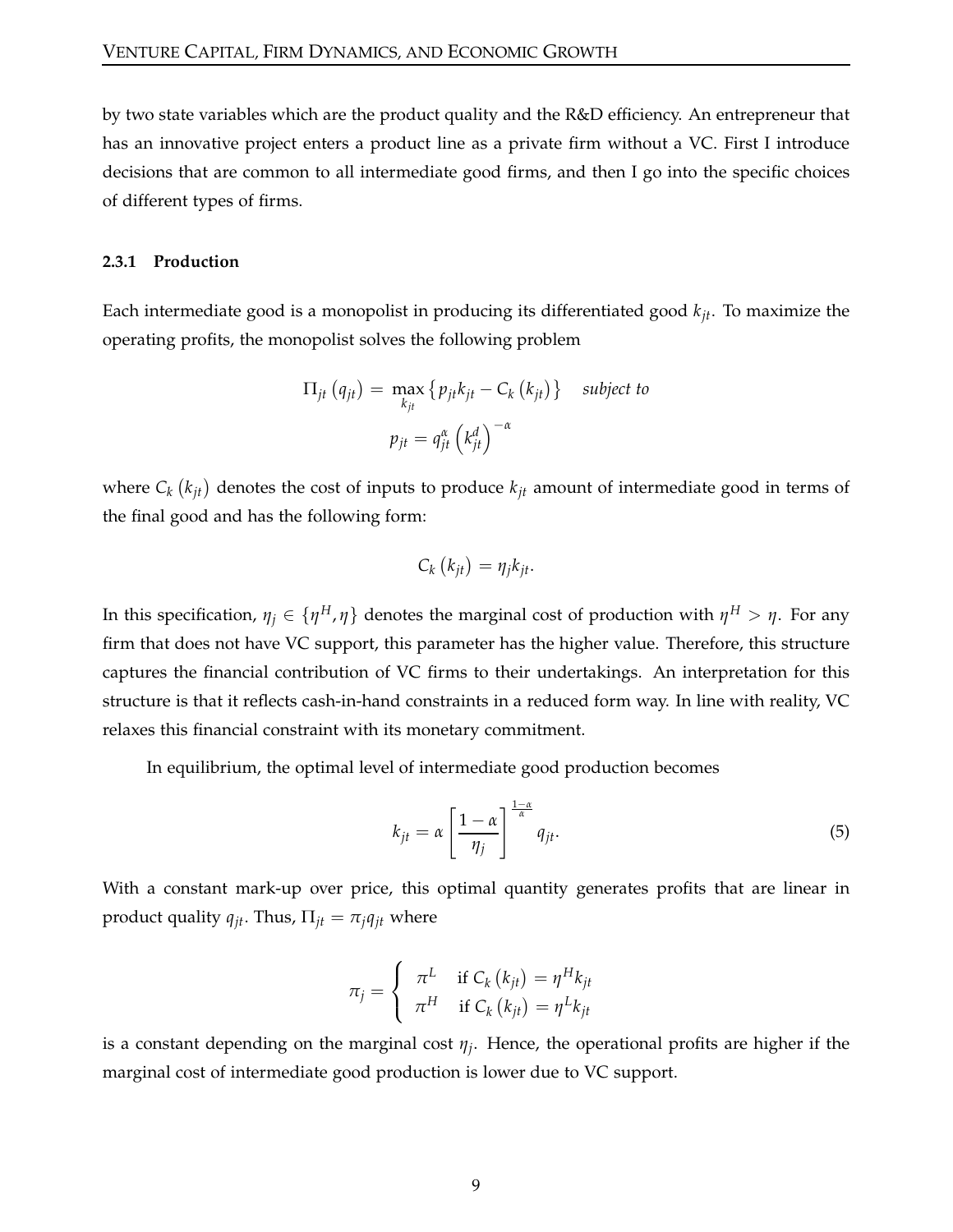#### **2.3.2 Research and Development**

Each firm invests in R&D to improve the quality of its product and hence to increase its operating profits. Let  $i_{jt}$  and  $Z(i_{jt})$  denote the (process) innovation rate and the R&D effort required to generate this rate, respectively. The R&D cost function in terms of the final good has the following form:

$$
Z(i_{jt}) = \frac{h(i_{jt})}{\theta_j} q_{jt}
$$

where  $h(\cdot)$  is a convex, strictly increasing function. In this specification,  $\theta_i$  denotes the efficiency in developing the product quality.

In order to analyze the effect of VC firms' operational knowledge, the parameter *θ* can take three different values:

$$
\theta_j = \begin{cases}\n\theta^L & \text{for private firms without VC} \\
\theta^H & \text{for private firms with VC} \\
\theta_j^{pb} \in \left\{\theta^L, \theta^M\right\} & \text{for public firms}\n\end{cases}
$$

In this economy, the private firms conduct R&D with low efficiency, *θ L* , unless they receive help from a VC firm. Once matched, a VC firm raises the efficiency level of its portfolio company to  $\theta^H$ thanks to its expertise. In turn, a higher efficiency in generating innovations increases the expected growth rate of the private firm. In addition to this direct effect, I allow for the possibility that VC firms also cause a permanent effect. Product development efficiency after IPO,  $\theta_i^{pb}$ *j* , depends on whether the firm used VC finance or not. The underlying motivation is that, although the entrepreneur separates from the VC, she retains some of the operational skills brought to the firm by the venture capitalist. Therefore, for a firm that becomes public under the supervision of a VC, I assume that  $\theta_j^{pb} = \theta^M$ . Although determined by the data through estimation, it is expected that  $θ^H > θ^M > θ^L$ , as validated in Section [3.4.](#page-20-0) The ordering  $θ^H > θ^M$  reflects the loss of VC supervision, whereas  $\theta^M > \theta^L$  reflects the VC's permanent impact on the firm's operational knowledge stock. The product development efficiency remains constant unless the firm changes its type due to a financial decision.

A successful process innovation improves the product quality of the firm by an amount that is taken to be proportional to the average quality of the firm,  $\bar{q}_t$ :

$$
q_{jt+1} = q_{jt} + \lambda \bar{q}_t.
$$

where  $\bar{q}_t \equiv \int_{j\in J} q_{jt}dj$ . If the R&D is unsuccessful,  $q_{jt}$  remains the same. These additive increments in product quality introduce decreasing returns to innovation, and imply smaller incentives to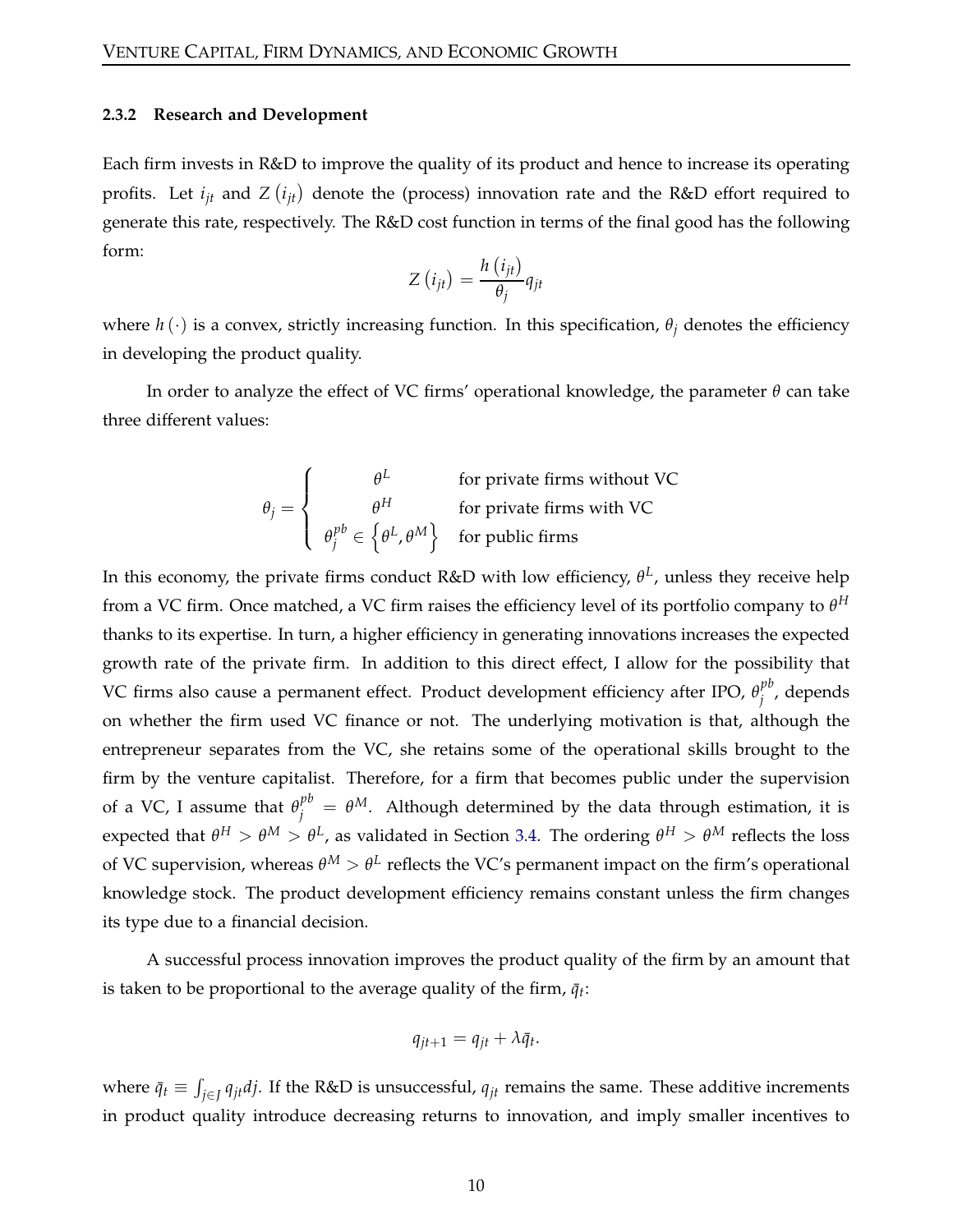innovate for larger firms. Limiting the growth potential of larger firms, this structure enables the model to generate a stationary size distribution in equilibrium.

#### **2.3.3 Free Exit**

Every intermediate firm has an outside option  $\chi_t^0 = \chi^0 \bar{q}_t$  which is proportional to the average quality  $\bar{q}_t$ . If the value of the firm goes below this level, the firm exits the economy. Notice that the option value grows at the rate of the aggregate economy. Therefore, if a firm fails to innovate for a long period of time, it will necessarily exit the market. Therefore, in addition to the profit enhancing motive, there is another incentive to motivate, namely to survive in the business.

#### **2.3.4 Free Entry**

The economy has a unit measure of potential entrants. These outside firms need to generate an innovation to enter the market. An entering firm observes the initial quality of its product upon successful innovation. This initial quality is drawn from the stationary distribution of the previous period, but from a range that is small enough such that the entrant does not go public immediately.<sup>13</sup> An entrant opens a new intermediate product line and starts with the low level of product development efficiency *θ L* . 14

The cost of generating a product innovation for entry is quadratic in probability of innovation, *x<sup>t</sup>* :

$$
C_e(x) = \chi^e \bar{q}_t f(J_{t-1}) x_t^2
$$

where  $\chi_e$  denotes the scale of the cost function. There are two important features in this cost structure. First, it is proportional to aggregate productivity level  $\bar{q}_t$ . Since the expected value of an innovation also shares this proportionality the optimal innovation rate becomes independent of  $\bar{q}_t$ . Second, the cost depends on the previous measure of the intermediate firms through a convex and increasing function.<sup>15</sup> This structure relates the measure of firms to the size of entry, and enables the economy to reach a stable size.

 $13$ Given the median age of US firms at the IPO stage, this assumption is a plausible one. Moreover, the average size of entr[y firms in the US are drastically smaller than the average](#page-32-11) size of incumbent firms [\(Scarpetta et al.,](#page-35-9) [2004](#page-35-9); Bartelsman et al., [2009\)](#page-32-11).

 $14$ The fact that entrants open new product lines introduces a source for growth due to expanding product markets, à la [Romer](#page-35-2) [\(1990](#page-35-2)). However, as explained below, the measure of intermediate product lines, *J*, remains constant in a balanced growth path equilibrium.

<sup>&</sup>lt;sup>15</sup>In the estimation,  $f(.)$  is assumed to have a quadratic form. This type of relationship has the interpretation that the resources to innovate are scarce, and the costlier it is for entrants to use these resources, the larger the share of incumbent firms becomes.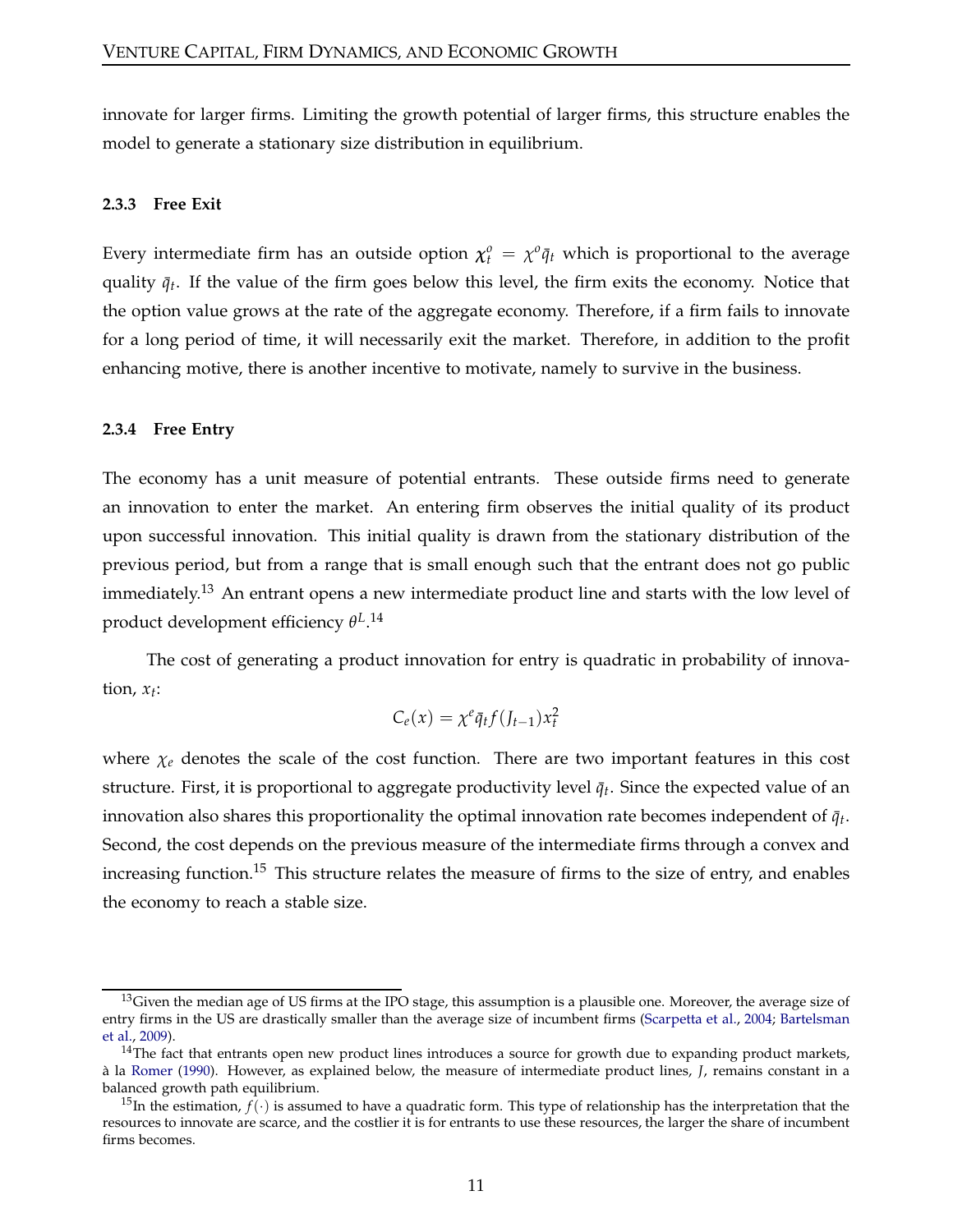#### **2.3.5 Timing of Events**

The timing of events is summarized in Figure [1.](#page-11-0) The period starts with the entrants' decision to pay the entry fee and draw their productivity. Then, the private intermediate good producers make their financial decisions, which are searching for VC and going public. Then, the final good producer and intermediate good producers decide on production. Intermediate good producers also determine their innovation intensities. Lastly, the R&D outcomes are realized, and intermediate producers make their exit decisions.

Figure 1: Flow of Events

<span id="page-11-0"></span>

Next, I explain the different types of intermediate firms and their specific financial choices. In particular, a public firm will consider only the decisions introduced above. Every private firm considers going public at the onset of a period, in addition to the aforementioned common decisions. Lastly, a private firm that is not matched with a VC can search for a VC if it has already chosen to remain private.

#### **2.3.6 Firm Types and Financial Decisions**

**Public Firm.** A private firm can choose to go public by issuing an initial public offering (IPO) and raise public funds to expand its operations.<sup>16</sup> I assume that a firm cannot look for a VC and cannot raise any public funds once it is public. Therefore, the only decisions that a public firm needs to consider are production,  $R&D$ , and exit decisions. Specifically, let  $V^{pb}_t$  denote the value of a public company. Then the problem of the public firm becomes

<span id="page-11-1"></span>
$$
V_t^{pb}\left(q_{jt},\theta_j^{pb}\right) = \max_{i_{jt}} \left\{\begin{array}{c} \pi^L q_{jt} - h\left(i_{jt}\right) / \theta_j^{pb} \cdot q_{jt} + \frac{1}{1+r_{t+1}} \times \\ \left[i_{jt} W_t^{pb}\left(q_{jt} + \lambda \bar{q}_t, \theta_j^{pb}\right) + \left(1 - i_{jt}\right) W_t^{pb}\left(q_{jt}, \theta_j^{pb}\right)\right] \end{array}\right\}
$$
(6)

where  $r_{t+1}$  denotes the interest rate. The continuation value is defined as

<span id="page-11-2"></span>
$$
W_t^{pb}(q_{jt+1}, \theta_j) = \max \left\{ \chi^o \bar{q}_t, \mathbb{E} V_{t+1}^{pb}\left(q_{jt+1}, \theta_j^{pb}\right) \right\}.
$$
 (7)

<sup>&</sup>lt;sup>16</sup>This type of modelling IPO is in line with the investment financing explanation of equity finance. Using extensive data on initial and seasoned equity offerings across 38 countries during the period 1990-2003, [Kim and Weisbach](#page-34-11) [\(2008](#page-34-11)) show that firms subsequently use proceeds from selling equity for R&D and CAPEX investments. When I explain the decision to do an IPO below, it will be clear that going public also provides an exit channel for the VC.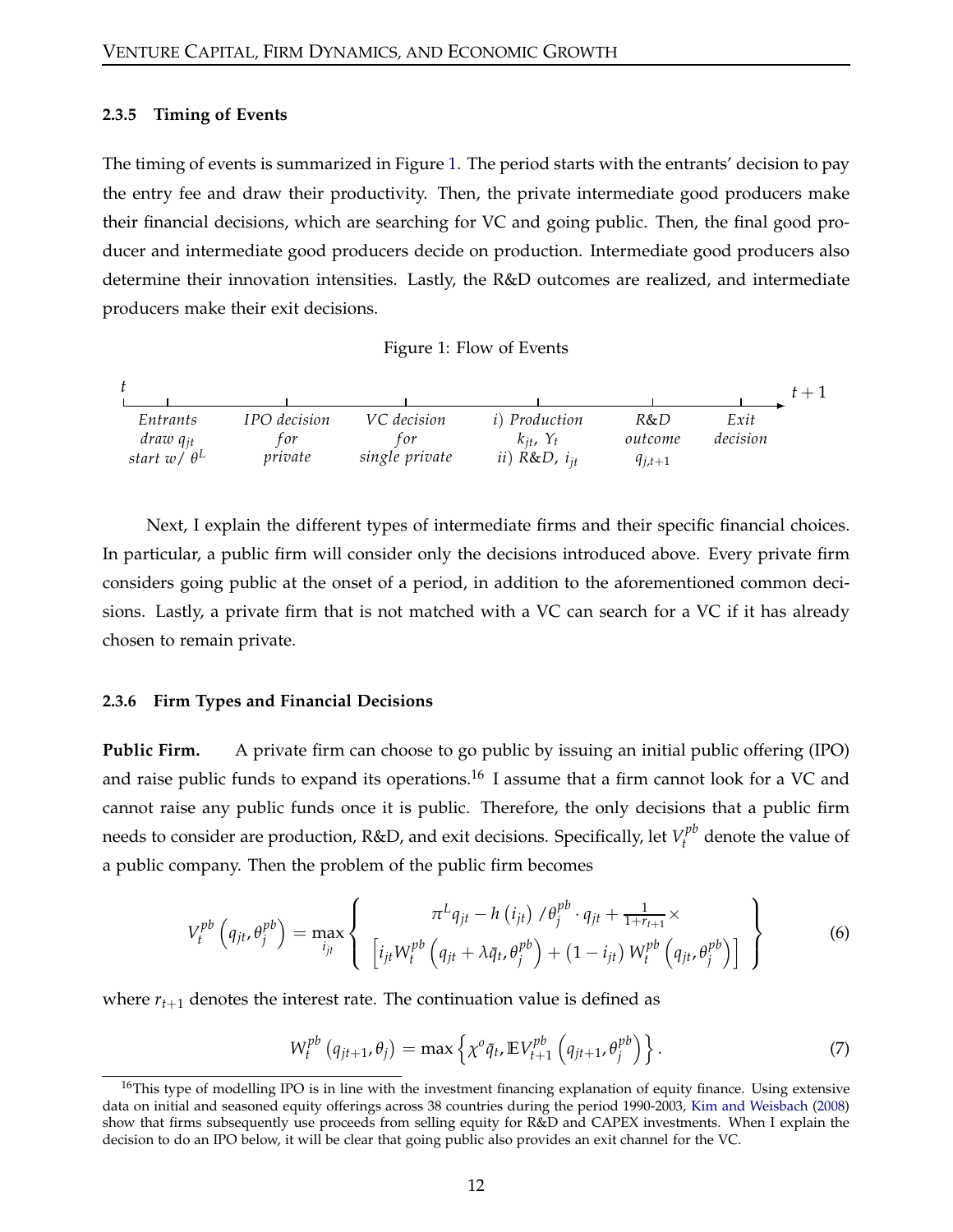Every period, the public firm collects flow profits and decides on the optimal size of process innovation.<sup>17</sup> In case of successful R&D, it increases its product quality with which it starts the next period, unless it chooses to use the outside option and exits. If R&D efforts do not result in an incremental innovation, the product quality remains the same. In this regard, product development enables the firm to decrease the likelihood of exiting the market, besides increasing the profits. Note that the product development efficiency remains constant in any case.

**VC decision.** A private firm without VC backing can search for a VC in every time period. To understand the benefit of becoming matched with a VC, first consider the problem of a private firm with a VC that decided not to go public. This post-IPO-decision value is the one that a private firm without VC obtains when it is matched with a VC firm, because the process of searching for a VC follows the IPO decision. It is defined as

<span id="page-12-0"></span>
$$
V_{t}^{pr} (q_{jt}, \theta^{H}, \mathbb{I}_{j}^{vc} = 1) = \max_{i_{jt}} \left\{ \begin{array}{l} \pi q_{jt} - h (i_{jt}) / \theta^{H} \cdot q_{jt} + \frac{1}{1 + r_{t+1}} \times \\ \left[ i_{jt} W_{t}^{pr} (q_{jt} + \lambda \bar{q}_{t}, \theta^{H}, 1) + \left[ (1 - i_{jt}) W_{t}^{pr} (q_{jt}, \theta^{H}, 1) \right] \end{array} \right\}.
$$
 (8)

where  $\mathbb{I}^{vc}_j$  is an indicator function that takes the value 1 if the firm is matched to a VC. This problem is very similar to the one of the public firm, with three exceptions. First, as the firm gets the expertise of VC, its efficiency increases to level  $\theta^H > \theta^L$ , and this is the *operational knowledge* channel through which a VC adds value to the firm. Second, due to its financial support, VC increases the profits of the firm to  $\pi > \pi^L$  for a given quality level. The third difference reflects the fact that many relationships between the VC and the firm end up unsuccessfully, i.e. they do not lead to any IPO or acquisition by another firm where VC can have a profitable exit. To capture this, I assume that the VC and the firm can separate with an exogenous probability  $\sigma^{vc}$  in which case the firm exits the market. The continuation value  $W_t^{pr}$  $t_t^{pr}(\cdot, 1)$  incorporates these differences.

A private firm meets with VCs in a random matching environment.<sup>18</sup> The endogenous probability that a private firm matches with a VC firm is defined by

$$
m_f(\Lambda) = \rho \frac{\Lambda}{1 + \Lambda}
$$

where  $n_{vc}$  and  $n_f$  denote the number of VC firms and available private firms, respectively,  $\Lambda \equiv$  $n_{vc}/n_f$  is the market tightness, and *ρ* refers to the efficiency parameter [\(Shi,](#page-35-10) [2009\)](#page-35-10).<sup>19</sup> Then the

 $17$ Notice the low level of profits because public firms do not have VC support.

 $18$ The main friction in this market is the process of evaluation by the VC. It is a cumbersome process in which only one out of a hundred applicants gets funded on average, according to NVCA figures. A directed search on the firm side is also unlikely given the low probability of acceptance. Moreover, this would require the applicant to gain information about other companies in the portfolio the VC firm of interest, their financing stages, the human capital constraints of the VC firm, etc., which is probably not the case with most of the applications in reality.

 $19$ Correspondingly, the total number of matches is given by the so-called telegraph matching function.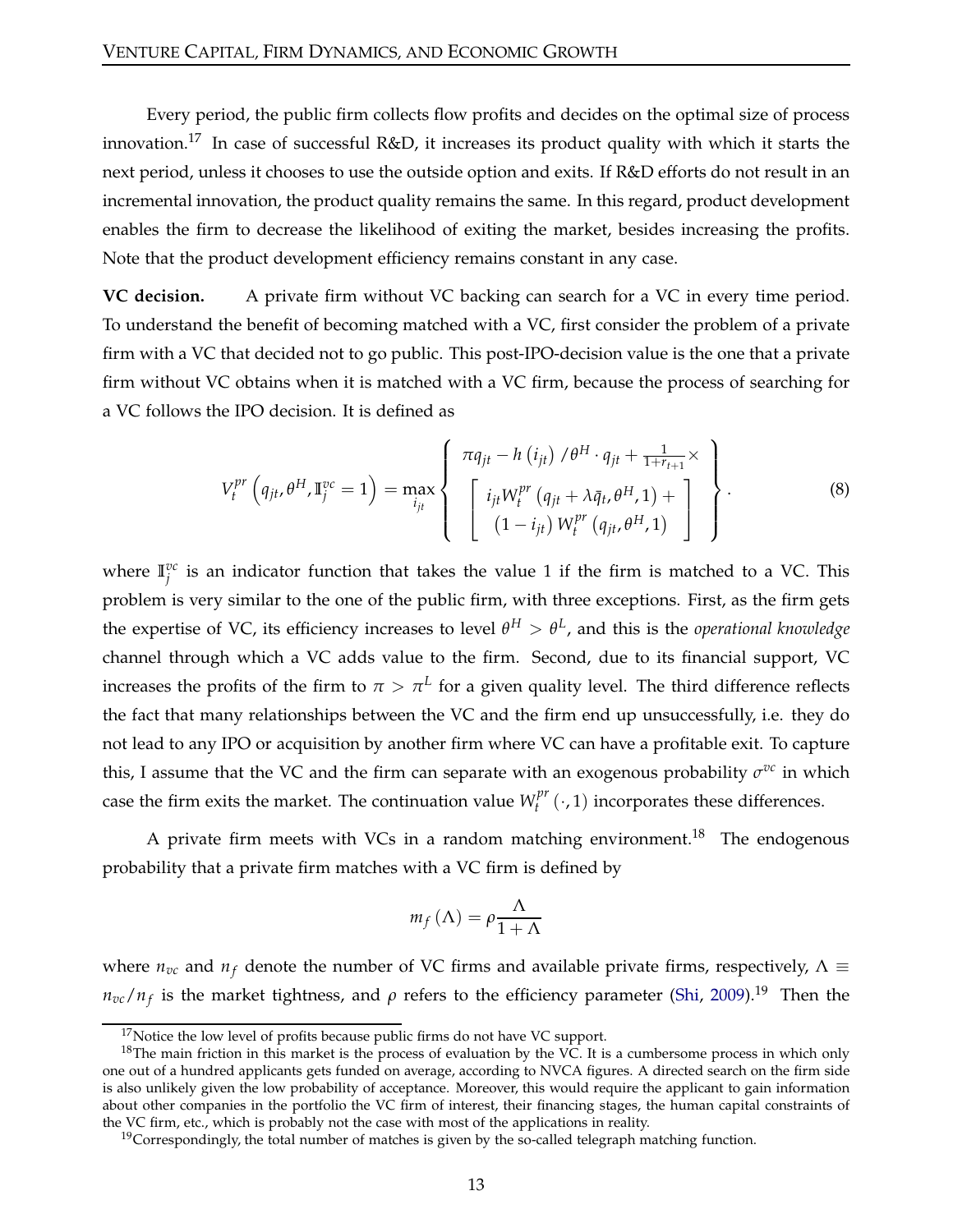value of a private firm without a VC, after deciding not to issue an IPO, becomes: $^{20}$ 

<span id="page-13-0"></span>
$$
V_t^{pr} \left( q_{jt}, \theta^L, \mathbb{I}_j^{vc} = 0 \right) = m_f \left( \frac{n_{vc}}{n_f} \right) \mathbb{I}_{s^{vc} > 0} \times V_t^{pr} \left( q_{jt}, \theta^H, 1 \right) + \left[ \left( 1 - m_f \left( \frac{n_{vc}}{n_f} \right) \right) + m_f \left( \frac{n_{vc}}{n_f} \right) (1 - \mathbb{I}_{s^{vc} > 0}) \right] \times \pi^L q_{jt} - h \left( i_{jt} \right) / \theta^L \cdot q_{jt} + \frac{1}{1 + r_{t+1}} \times \max_{i_{jt}} \left\{ \left[ i_{jt} W_t^{pr} \left( q_{jt} + \lambda \bar{q}_t, \theta^L, 0 \right) + \left( 1 - i_{jt} \right) W_t^{pr} \left( q_{jt}, \theta^L, 0 \right) \right] \right\}.
$$
 (9)

Here,  $m_f(\cdot)$  denotes the probability that the firm will meet with a VC. The share of the firm to be left to VC,  $s^{vc}$ , is determined endogenously via Nash bargaining. The first line of this value simply tells that, if there is a match that generates a positive surplus the firm, matches with a VC. Otherwise, it moves on to make production, R&D and exit decisions where its R&D efficiency remains constant.

**Private firms and IPO decision.** Any private firm, with or without a VC, can issue an IPO in any period. The upside of IPO is an increase in the size of operations. Moreover, it enables the VC firm sell its share in the company and collect the return.<sup>21</sup> Let  $\mathcal{V}_t^{pr}$  $t<sup>\mu</sup>$  refer to the value of a private firm that considers going public or remaining private. Then the IPO decision is determined by the following maximization

$$
\mathcal{V}_t^{pr} \left( q_{jt}, \theta_j, \mathbb{I}_j^{vc} \right) = \max \left\{ V_t^{pr} \left( q_{jt}, \theta_j, \mathbb{I}_j^{vc} \right), \left( 1 - \Delta \right) V_t^{pb} \left( \kappa q_{jt}, \theta_j^{pb} \right) - \chi^{ipo} \bar{q}_t \right\}.
$$

The first part of this maximization is the value of the firm if it remains private.  $V_t^{pb}$ *t κqjt*, *θ pb*  $_{j}^{pb}\Big)$  in the second part denotes the value of the public firm with larger size of operations, where  $\kappa > 1$ denotes the increase. Firms that issue an IPO without any previous relationship with a VC do not experience any change in the efficiency of product development.

At last, the firm incurs various costs of issuing an IPO, which are captured by  $\chi^{ipo}\bar{q}_t$ . Moreover, a ∆ share of the firm value is sold at IPO. The firm finances its investment in improving its product quality with the proceeds from this transaction. In addition, if the firm that goes public is matched with a VC, IPO allows the VC to liquidate its stocks in the company in order to obtain the return on its initial investment,  $s_j^{vc}$ .

 $20$ No search costs are assumed in this setting.

 $^{21}$  IPO is considered as the most profitable exit option and a measure of success for VC funds [\(Brander et al.](#page-33-10), [2002;](#page-33-10) [Sørensen](#page-36-1), [2007](#page-36-1)). According to the 2013 Yearbook of National Venture Capital Association, 16% of portfolio companies end up going public.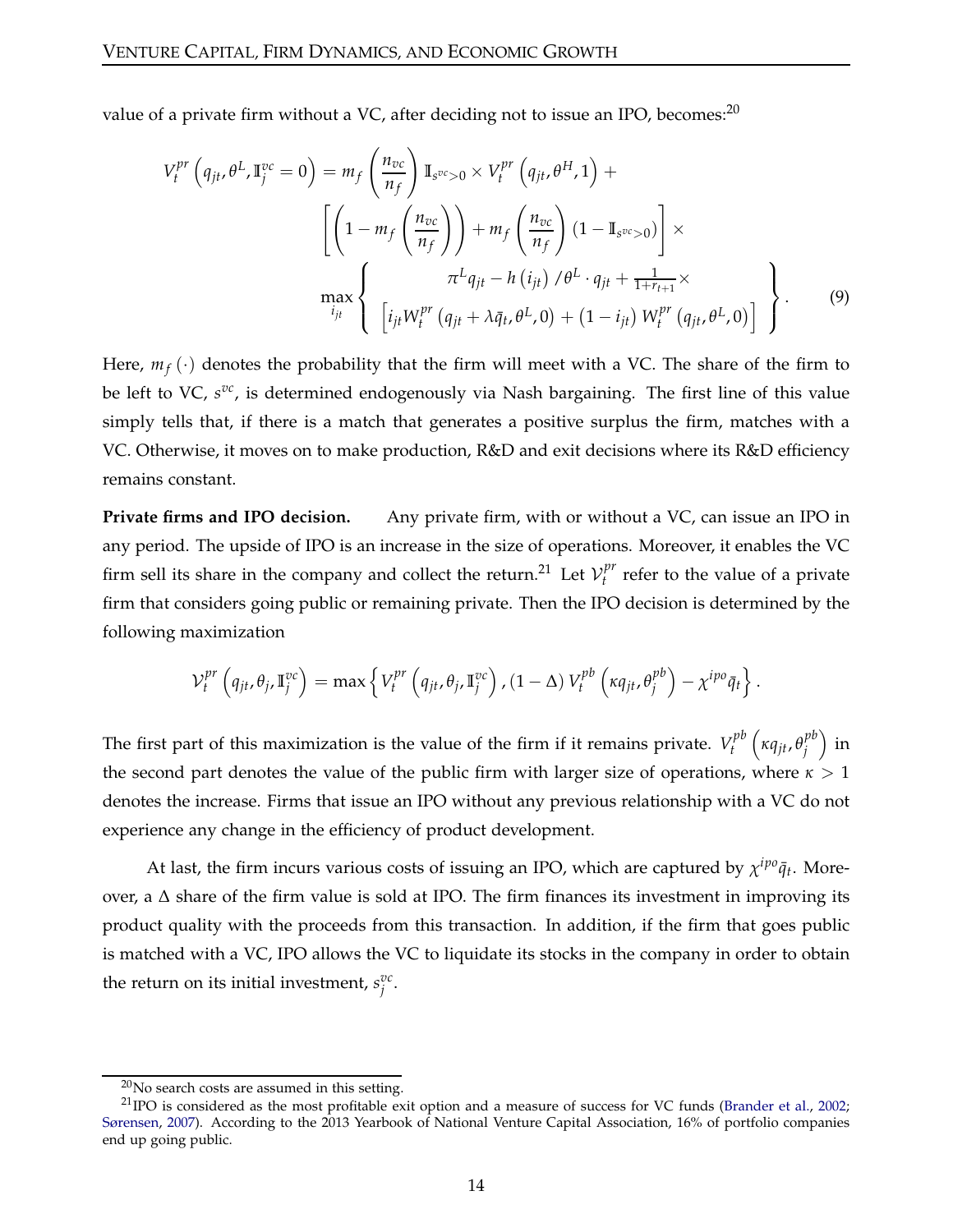#### **2.4 Venture Capital Firms**

Venture capital firms are agents that provide operational knowledge and finance to private firms. There is an outside pool of VC firms. To enter the matching market, a VC firm has to pay an entry cost. The entry cost is given by  $\chi_t^{vc} \equiv \chi^{vc} \bar{q}_t$ , and is proportional to the average productivity in the economy. At any point in time, a VC firm can be matched with only one firm. When the VC exits its investment, it is assumed to exit the economy. The value of a VC that is not matched to a private firm is

<span id="page-14-0"></span>
$$
A_t = m_{vc} \left(\frac{n_{vc}}{n_f}\right) \int s_t^{vc} \left(q, \theta^L; \cdot\right) \Psi_q\left(dq\right) + \left[1 - m_{vc} \left(\frac{n_{vc}}{n_f}\right)\right] \frac{A_{t+1}}{1 + r_{t+1}} \tag{10}
$$

where Ψ*<sup>q</sup>* denotes the distributions over *q* of the private firms that are in the matching market. The first part of equation [\(10\)](#page-14-0) explains that, with probability  $m_{vc}(\cdot)$ , the VC meets a private firm and gets a share  $s^{vc}$ . Otherwise it continues to search next period.

The share of the firm that the VC gains,  $s_t^{vc}(q, \theta)$ , is the solution of the following Nash bargaining problem

<span id="page-14-1"></span>
$$
s_t^{vc}(q,\theta) = \arg\max_s \left[ V_t^{pr}\left(q,\theta^H,1\right) - V_t^{pr}\left(q,\theta^L,0\right) - s \right]^{1-\phi} \left[ s - \frac{A_{t+1}(\cdot)}{1+r_{t+1}} \right]^{\phi} \tag{11}
$$

where  $\phi$  is the bargaining power of the VC. Notice that, for a match to form between a VC firm and a private company, the payment to the VC firm needs to be a positive amount because the VC firm is subject to an entry cost. This implies that the VC firms invest in companies only if the expected surplus is larger than zero. This selection margin is integral for the identification purposes.<sup>22</sup>

#### <span id="page-14-2"></span>**2.5 Equilibrium**

Throughout this paper, I will focus on the Markov Perfect Equilibrium. In particular, the analysis will be based on the balanced growth equilibrium where aggregate variables grow at a constant rate. To this end, it will be necessary to transform the economy into a stationary one by normalizing the growing variables by the aggregate productivity  $\bar{q}_t$ . First, I denote  $\hat{q}_{jt} \equiv q_{jt}/\bar{q}_t$  as the normalized quality. Next, I define the Markov Perfect Equilibrium where the asterisk refers to equilibrium values.

**Definition 1 (Equilibrium)** Let  $\xi_j^d \in \{0,1\}$ ,  $d \in \{exit, vc, ipo\}$ , denote the decisions of firm j regard*ing exit, VC search, and going public, respectively. A Markov Perfect Equilibrium consists of aggregate prices*  $\{r_t^*, w_t^*\}$ *; aggregate output, consumption, R&D expenditure, and intermediate input expenditure* 

<sup>22</sup>See Section [3.2](#page-17-0) for details.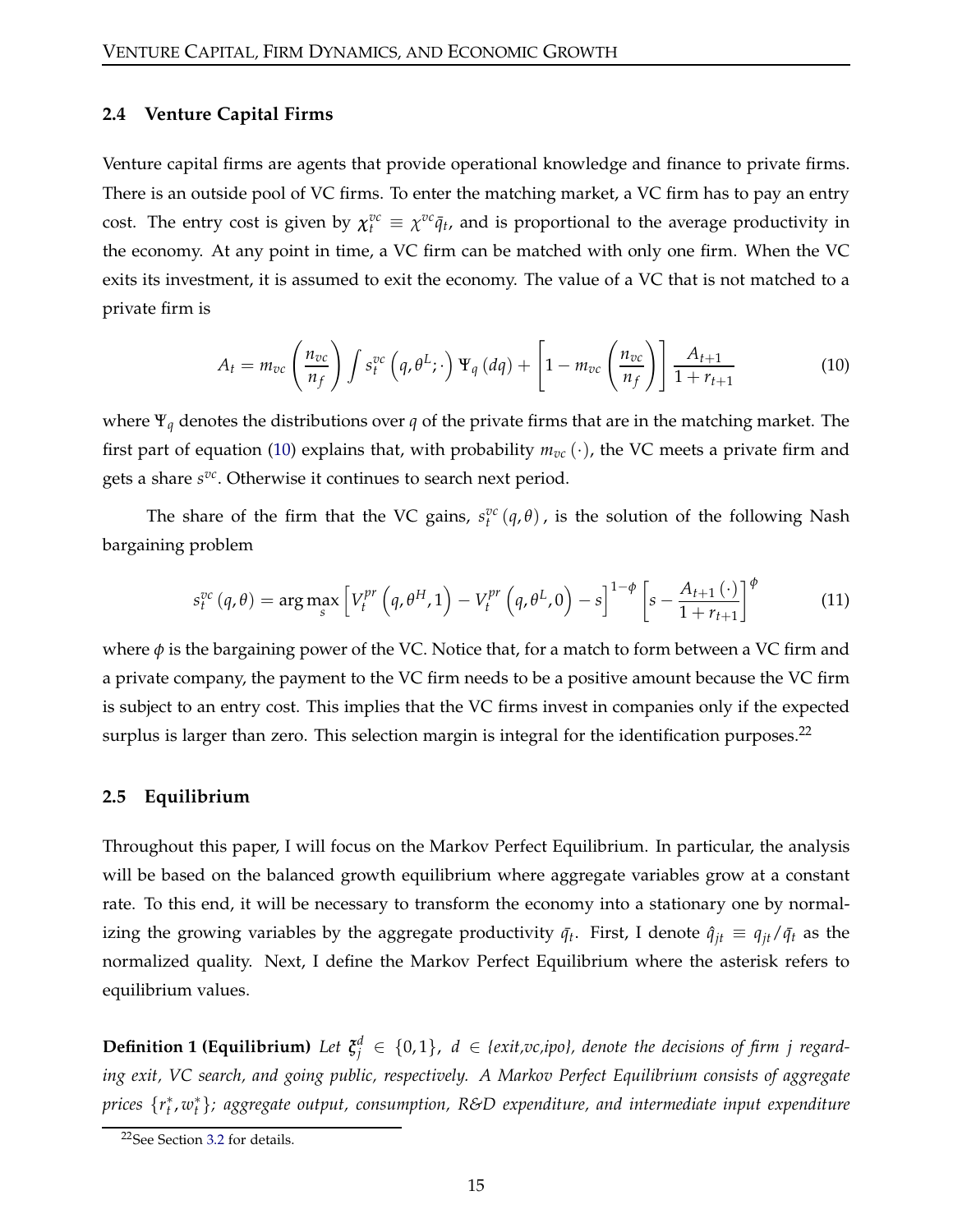$\{Y_t^*, C_t^*, Z_t^*, K_t^*\}$ ; intermediate prices and quantities  $\{k_{jt}^*, p_{jt}^*\}$ ; R&D, exit, search, and floating decisions  $\{i^*_{jt}, \xi^{d^*}_j\}$ *j* }*d*∈{*exit*,*vc*,*ipo*} *; firm value functions* {*V f* ∗ *t* ,*W f* ∗ *t* }*f*∈{*pb*,*pr*} *and VC value A*<sup>∗</sup> *t ; VC pricing function*  $\mathbf{s}_{\mathbf{t}}^{\mathbf{v} \mathbf{c}^*}$ ; the normalized quality distribution and the mass of firms  $\{\hat{\Psi}_t^*(\hat{q}),J_t^*\}$  where  $t\in[0,\infty)$ ,  $j\in J_t^*$  such *that*

- *1.* {*k* ∗ *jt*, *p* ∗ *jt*} *are given by* [\(5\)](#page-8-0) *and* [\(4\)](#page-7-0)*, and maximize the operating profits,*
- 2.  $\{V_t^{f^*}\}$ *t*<sup>+</sup>, *W*<sub>t</sub><sup>†∗</sup> *t* }*f*∈{*pb*,*pr*} *satisfy* [\(6\)](#page-11-1)*,* [\(7\)](#page-11-2)*,* [\(9\)](#page-13-0)*, and* [\(8\)](#page-12-0)*,*
- 3.  $i_{jt}^*$  *maximize the expected profits, and*  $\{{\boldsymbol{\xi}}_j^{{d^*}}\}$ *j* }*d*∈{*exit*,*vc*,*ipo*} *solves the value functions,*
- *4.* Ψˆ <sup>∗</sup> *t* (*q*ˆ) *is consistent with R&D, entry, exit, VC, and IPO decisions of the firms,*
- *5. J*<sup>∗</sup> *t supports the free entry condition to hold with equality,*
- *6. A*<sup>∗</sup> *t is given by* [\(10\)](#page-14-0)*,*
- *7.* **s vc**<sup>∗</sup> **t** *as in* [\(11\)](#page-14-1) *is determined by Nash bargaining;*
- *8.*  $\{Y_t^*, C_t^*\}$  are given by [\(2\)](#page-7-1) and [\(1\)](#page-7-2),
- 9. and aggregate prices  $\{r_t^*, w_t^*\}$  clear the market.

Accordingly, a balanced growth equilibrium is defined as follows:

**Definition 2 (Balanced Growth Path)** *A Balanced Growth Path (BGP) is an equilibrium where*  $\hat{\Psi}^*(\hat{q})$ *defines an invariant distribution, the measure of firms, J*<sup>∗</sup> *, has a fixed value, and the average quality q and* ¯ *the aggregate variables grow at a constant rate* **g***.*

Given the invariant distribution of normalized quality levels and the stationary R&D decisions, I can now derive the constant growth rate of the economy in a  $BGP<sup>23</sup>$ 

<span id="page-15-0"></span>
$$
\mathbf{g} = \int_{j \in J^*} \left( 1 - \xi_j^{exit} \right) \left\{ i_j \lambda + \xi_j^{ipo} \left( \kappa - 1 \right) \left( \hat{q}_j + i_j \lambda \right) \right\} dj
$$

$$
- \int_{j \in J^*} \left\{ \xi_j^{exit} + \mathbb{I}_j^{vc} \sigma^{vc} \left( 1 - \xi_j^{exit} \right) \right\} \hat{q}_j dj + \int_{j \in J^{entry}} \hat{q}_j dj. \tag{12}
$$

There are several factors that contribute to the balanced growth rate. The first integral on the righthand side of equation [\(12\)](#page-15-0) captures the effect of surviving firms. Conditional on remaining in the business, intermediate firm *j* adds the step size *λ* if it generates an innovation, which happens at rate *i<sup>j</sup>* . Moreover, if firm *j* issues public equity in the beginning of the next period, its quality

<sup>&</sup>lt;sup>23</sup>See [A](#page-37-0)ppendix A for the derivation.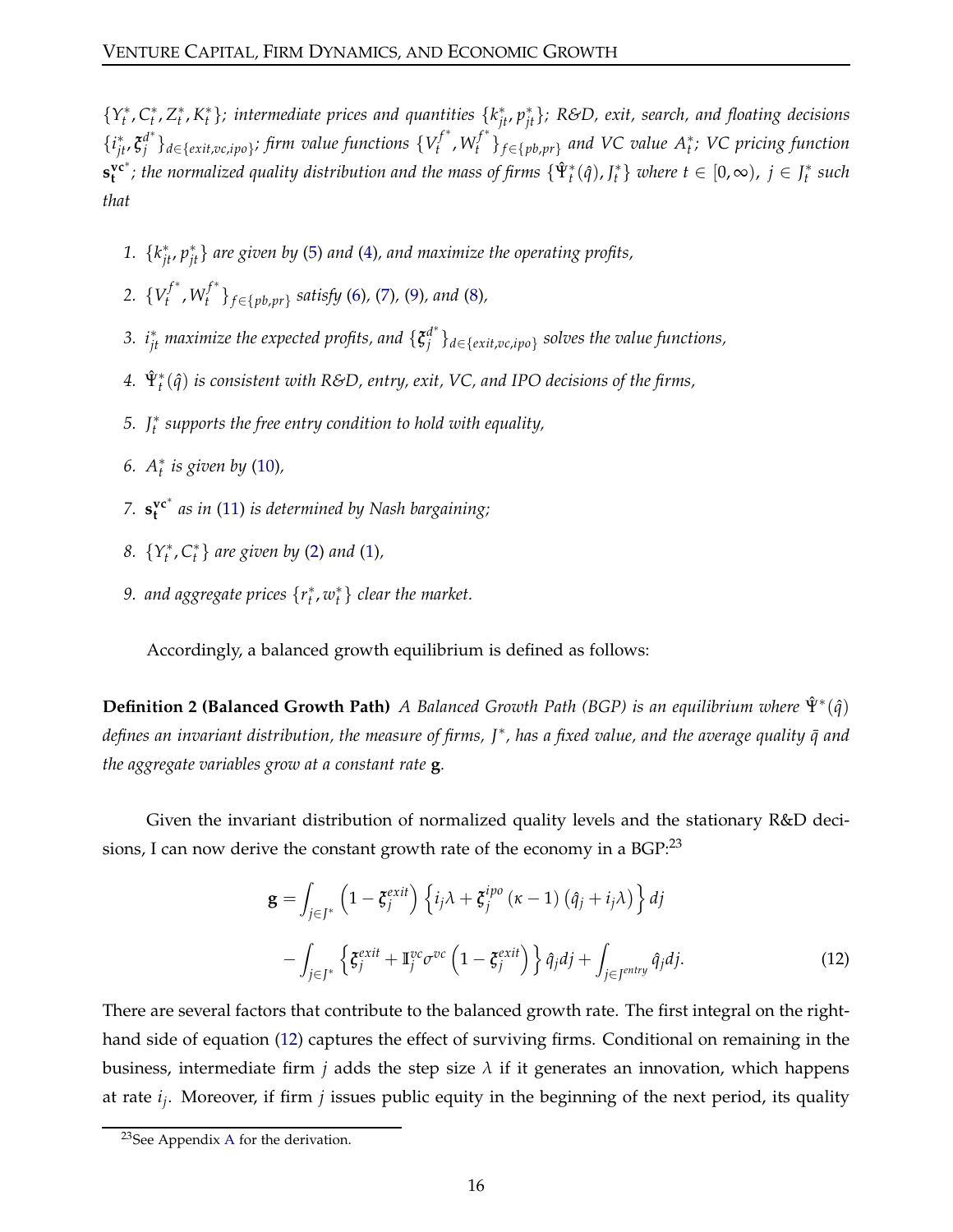increases by a factor  $\kappa - 1$ . The second integral captures the loss due to exiting firms. Notice that exit happens due to both the optimal decision of the firm and the attrition rate if the firm is matched with a VC. The last component of equation [\(12\)](#page-15-0) denotes the contribution of entry.<sup>24</sup>

Finally, the following condition holds for the representative household.

**Proposition 1 (Euler Equation)** *In BGP, the household maximization implies the equilibrium interest rate* **r** =  $(1+g)^{\varepsilon}/\beta-1$ *.* 

## <span id="page-16-0"></span>**3 Estimation**

In order to measure the specific effects of different channels through which VC financing affects firm-level innovation and aggregate growth, I estimate the parameters of the model via the simulated method of moments (SMM). In this section, I first describe the identification and computation procedures. Then, I present the estimation results and discuss the goodness of fit. As a brief overview, the model successfully captures the duration of firm-VC matches and the firm age at the time of initial public offering as well as the aggregate patterns of R&D and growth. The model also replicates the difference in firm growth patterns between VC-backed and non-VC-backed firms observed in the data. I start by describing the parameters that are determined outside the model.

#### **3.1 Pre-determined Parameters**

Because the model at hand is a fairly rich one with a large number of parameters, assigning some of them a priori mitigates the burden of estimation. There are 10 parameters that are chosen externally. The time period in the model corresponds to 1 year in the data. On the household side, the period utility function is assumed to have logarithmic form such that the curvature of the CRRA utility function, *ε*[, equals 1, the midpoint between various estimates surveyed](#page-35-11) in Mehra and Prescott [\(1985](#page-35-11)). The discount rate, *β*, is picked to imply a reasonable long run interest rate level, given the targeted rate of growth of 2%. Setting  $\beta = 0.98$  implies approximately a 4% real interest rate. On the final good production, the share of intermediate goods, *α*, is set to 0.825. [Akcigit et al.](#page-32-12) [\(2013\)](#page-32-12) assign a value of 0.85 to physical factors in their final good production function. Without loss of generality, the marginal cost of producing intermediate goods is normalized to  $(1 - \alpha)$  for private firms that do not have VC support.<sup>25</sup>

 $^{24}$ Note that the entrant firms do not contribute through IPO because the support of the distribution from which they draw the initial product quality does not extend over values that lead to IPO.

 $^{25}$ This normalization simplifies the derivation of the profit function. The corresponding value for VC-backed and public firms, *η*, is determined in the estimation.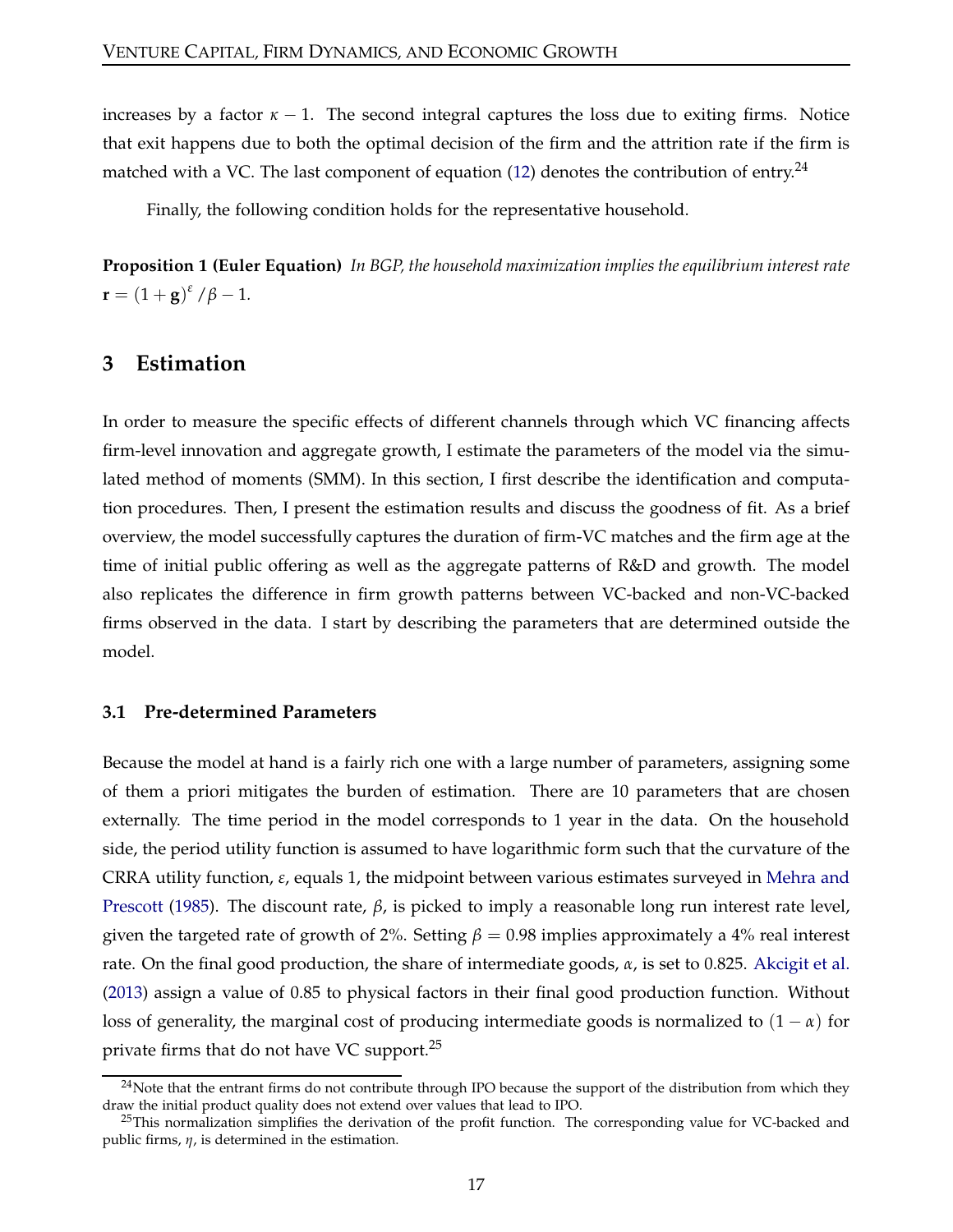The function  $h(\cdot)$  that defines the cost of doing R&D is assumed to have the form  $\gamma_0 x^{\gamma_1}$ . The curvature parameter,  $\gamma_1$ , is set to 2 so that the function has quadratic shape. This in turn implies that the R&D elasticity in the innovation production function is 0.5, a value in line with the empirical literature.<sup>26</sup> The lowest product development efficiency, θ<sup>L</sup>, is normalized to 1.

The parameter that governs the exogenous separation of matches between firms and VC funds,  $\sigma^{vc}$ , is set as follows. In [NVCA](#page-35-0) [\(2013](#page-35-0)), the National Venture Capital Association (NVCA) reports that, among VC-backed firms that received their first round of funding between 1991-2000, about 16% made it to the IPO stage. Another 18% are reported to fail. The rest of the matches end in ways that I do not include in my model.<sup>27</sup> The exogenous separation parameter,  $\sigma^{vc}$ , captures the yearly attrition rate due to these external reasons.<sup>28</sup> For the average share sold at IPO,  $\Delta$ , [Ritter](#page-35-12) [\(1998\)](#page-35-12) reports a range of 20%-40%. The telegraph matching function introduces a single scale parameter that is normalized to 1. Lastly, the bargaining power of the VC, *φ*, is assumed to be 0.5. Table [\(1\)](#page-17-1) summarizes the predetermined values.

<span id="page-17-1"></span>

| Value                 | Description                         | Source                    |  |
|-----------------------|-------------------------------------|---------------------------|--|
| $\beta = 0.98$        | Discount Rate                       | Real Interest Rate        |  |
| $\epsilon = 1$        | CRRA curvature                      | Mehra and Prescott (1985) |  |
| $\alpha = 0.825$      | Share of physical factor            | Profitability             |  |
| $\eta^H = 1 - \alpha$ | Cost of capital, high               | normalized                |  |
| $\gamma_1=2$          | R&D cost elasticity                 | Blundell et al. (2002)    |  |
| $\theta^L=1$          | Product development efficiency, low | normalized                |  |
| $\rho=1$              | Scale of telegraph matching         | imposed                   |  |
| $\phi = 0.5$          | Bargaining power                    | imposed                   |  |
| $\sigma^{vc} = 8.7\%$ | Attrition rate of VC-firm matches   | Unsuccessful separations  |  |
| $\Delta = .28$        | Share sold at IPO                   | <b>Ritter (1998)</b>      |  |

#### Table 1: Parameters Fixed A Priori

#### <span id="page-17-0"></span>**3.2 Identification of the Estimated Parameters**

There are 10 parameters to be estimated. Perhaps the most crucial parameters are  $\{\theta^L, \theta^H\}$  because they determine the magnitude of the impact on firm growth of the operational knowledge provided by VCs. Having normalized *θ L* to 1, I make use of [Puri and Zarutskie](#page-35-3) [\(2012](#page-35-3)) in estimating *θ <sup>H</sup>*. Puri

<sup>&</sup>lt;sup>26</sup>Measuring innovations by patents, the empirical literature on patents and R&D provides estimates for this elasticity. [Griliches](#page-33-12) [\(1990\)](#page-33-12) gives a range from 0.3 to 0.6 while [Blundell et al.](#page-33-11) [\(2002](#page-33-11)) find 0.5.

 $27$ Among these remaining matches, half of them resulted in acquisition of the private firm by another one. The other half is counted as "still private or not known", and most of them are believed to have failed. Because the success of a VC firm is generally measured by its IPO performance, I focus on IPOs.

 $^{28}$ The total attrition rate is assumed to be the cumulative hazard rate over 7.5 years. This length of time represents the median tenure of VC investments, which is estimated to vary from 7 to 10 years in the data.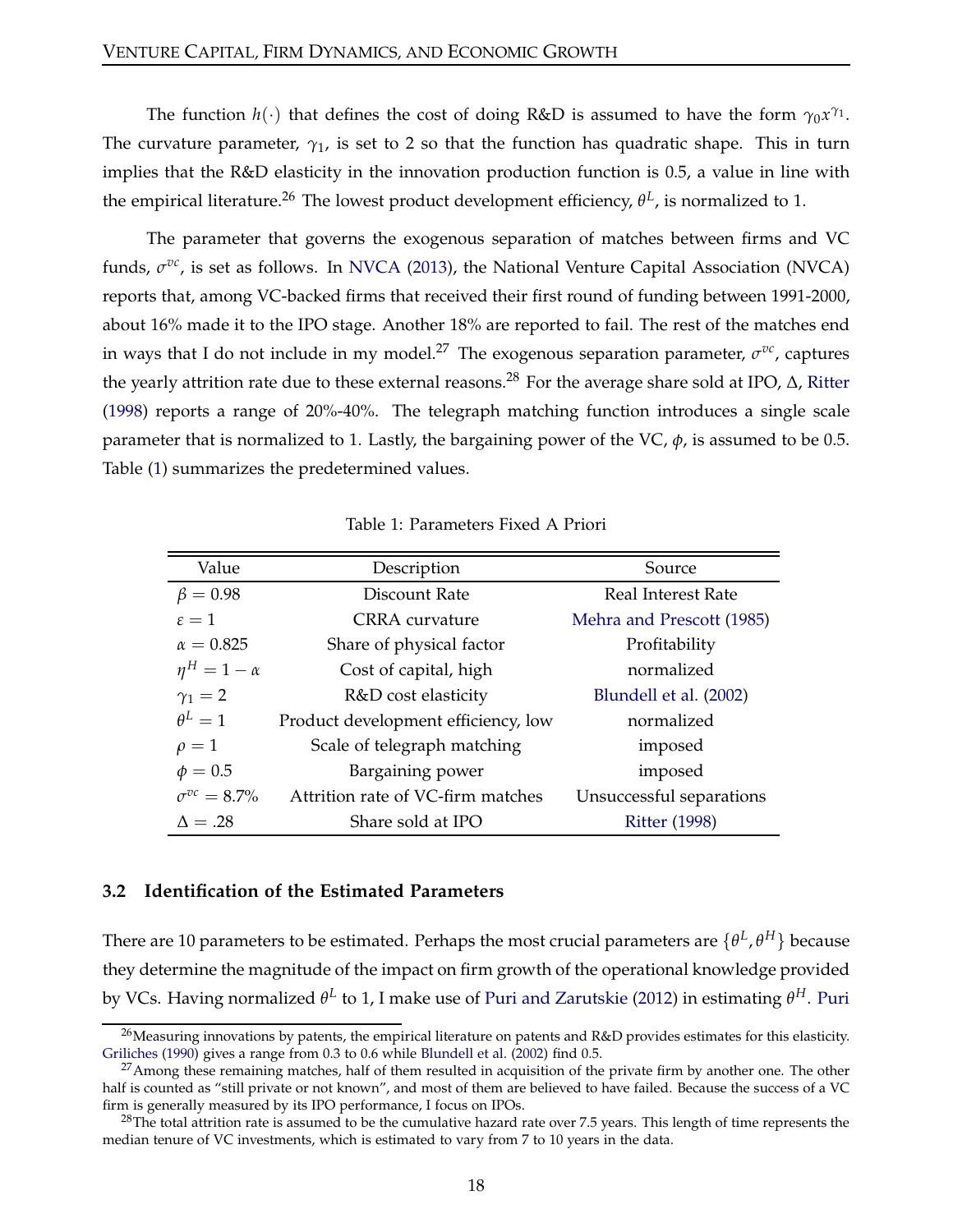and Zarutskie [\(2012](#page-35-3)) make a fundamental contribution to the empirical literature that investigates the effect of venture capital on firm dynamics by employing survey data on firms. In particular, they combine the VentureXpert and Longitudinal Business Database of US Census Bureau so that they are able to determine the firms that received VC financing. Controlling for the number of employees, age, geographical location, and the industry at four-digit SIC level, they create a matched sample of non-VC-backed firms and firms that are at the first round of getting VC funding.<sup>29</sup> The authors observe the firms in these two categories until they exit in some form (exit the data, become public, etc.) for a maximum of 10 years. Then, using these samples, they regress the logarithm of firm sales on a number of covariates and, in particular, provide the OLS estimate on the interaction term between a dummy for VC use and the time elapsed after matching.<sup>30</sup> This estimate determines the differential impact of VC financing on firm growth. To determine *θ <sup>H</sup>*, I create analogous samples from the stationary distribution of my model. I simulate firms in these samples for 10 years, and conduct the same regression analysis. The estimation procedure tries to match the model counterpart of the OLS estimate with the one provided [Puri and Zarutskie](#page-35-3) [\(2012\)](#page-35-3).

The size of VC firms' financial impact is governed by the difference between  $\eta$  and  $\eta^H$ , the marginal costs of production for private firms with and without VC backing, respectively. To discipline this difference, I assume that the decline in the cost of capital due to VC investment reflects all the pecuniary support of VC companies. Then, including the ratio of VC investment to GDP as one of the data moments determines the size of this financial support in my model.<sup>31</sup>

In order to complete the estimation of the VC market, the entry cost for VC firms needs to be determined. The entry cost of the venture capitalist,  $\chi^{vc}$ , creates a threshold for the intermediate good qualities above which VC firms would not agree to form a match with a firm, because they could not generate a great deal of improvement on already high quality levels due to decreasing returns to innovations. Moreover, this entry cost determines the ex-ante value of a venture capitalist before entering the market. Therefore, once the other parameters that describe the matching function and Nash bargaining are fixed,  $\chi^{vc}$  is closely correlated with the probability of firms obtaining VC financing. Hence, to discipline  $\chi^{vc}$ , I include as a target the [NVCA](#page-35-0) [\(2013](#page-35-0)) estimate that, roughly, only one out of a hundred applications succeeds in securing VC financing. One caveat: in my model, every meeting in the matching market results in a match. This happens both because there is no search cost for the firms, and because VC firms are identical. Any firm that knows that a match would create a positive surplus goes into the market, and the ones with the expectation

 $^{29}$ It should be emphasized that [Puri and Zarutskie](#page-35-3) [\(2012\)](#page-35-3) do not control for the amount of VC investment received, and do not uncover particular mechanisms through which VC affects firm dynamics. One contribution of my paper is to establish this.

<sup>30</sup>The OLS regression results are presented in Appendix [B.](#page-38-0)

 $31$ Venture capital investments do not only include funding of early- and growth-stage companies, but also buyouts, later-stage investments, etc. not relevant to the point of this paper. Therefore, when calculating the ratio of VC investment to GDP, I take into account only the early- and expansionary-stage investments by VC.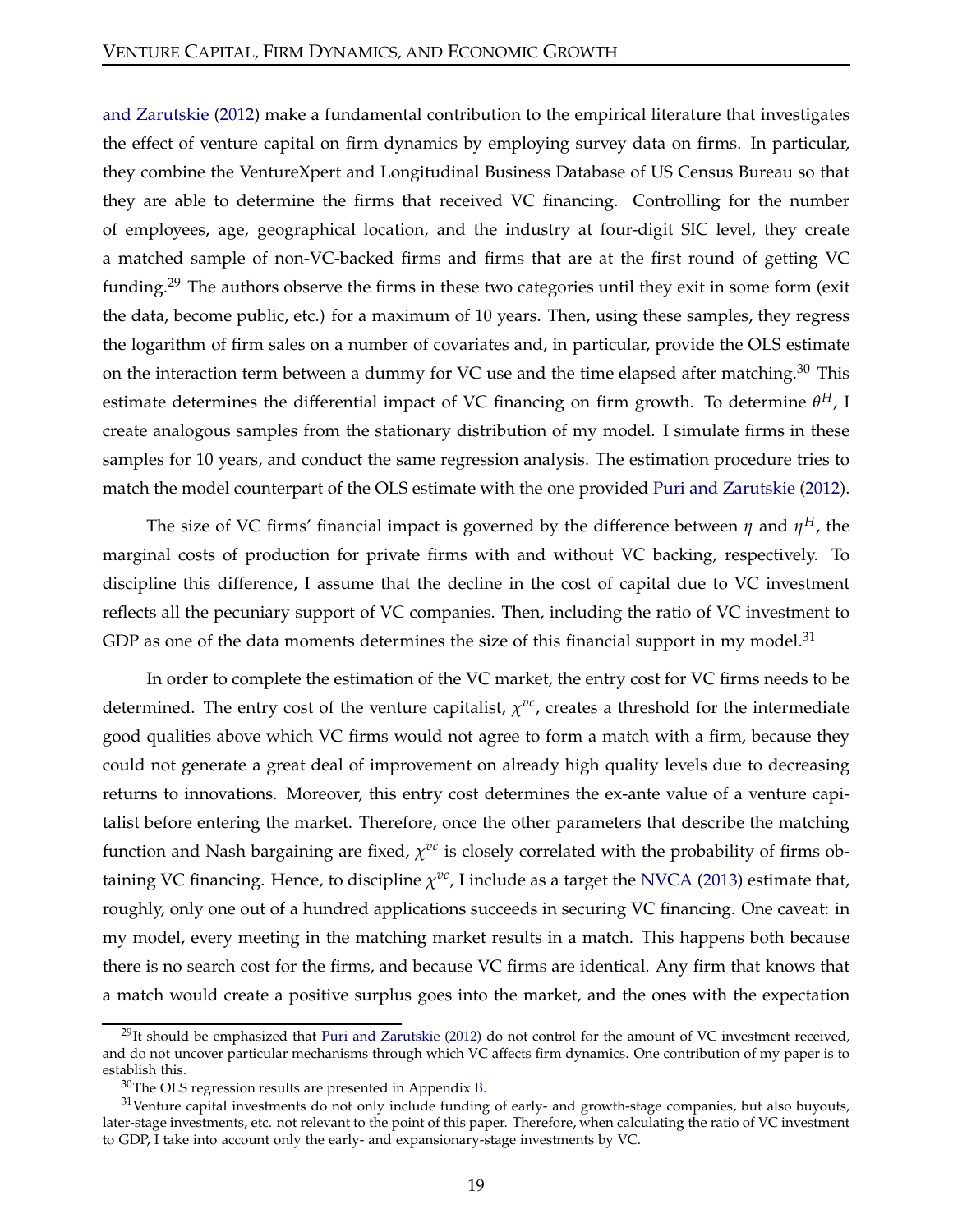of a negative surplus stay out. To map the NVCA statistic to my model, I interpret the 1% success on applications as the chance of meeting a VC company that would accept the firm. When solving the model, I fix the probability of matching with a VC at this level, and solve for the level of entry cost that supports the equilibrium by looping over  $\chi^{vc}$ .

To complete the cost structure of an IPO, the fixed cost of IPO, *χ IPO*, needs to be determined. This parameter maps to direct costs of IPO observed in the data, such as registration fee and underwriting costs. The statistics provided by [Ritter](#page-35-12) [\(1998\)](#page-35-12) indicate that, on average, these costs amount to 11% of the total proceeds raised by IPO. Using this figure, I can directly estimate  $\chi^{IPO}$ .

The benefits of an IPO are determined by two parameters: *κ*, the abrupt increase in quality level, and *θ <sup>M</sup>*, the permanent product development efficiency that VC-backed firms retain after becoming public. Determining the gains from IPO, these parameters are crucial for the decision of the optimal time to go public. To pin down *κ* and *θ <sup>M</sup>*, I therefore use the median age across all private firms at the time of IPO, together with the median length of firm-VC matches that lead to an IPO. Because product development efficiency is assumed to remain fixed for non-VC-funded private firms after going public, *κ* is the only parameter that determines the gains from going public for these type of firms. Then, the median time to IPO for VC-backed companies is helpful primarily in identifying *θ <sup>M</sup>*. Both *κ* and *θ <sup>M</sup>* are negatively related to these age moments.

The rest of the parameters are  $\lambda$ ,  $\gamma_0$ ,  $\chi^o$ , and  $\chi^e$ . The first one determines the quality gain due to process innovations and is mostly tied to the average growth, for which the target value is the average US post-war annual growth rate of 2%. The scale parameter of R&D cost function  $\gamma_0$  is used to match the R&D share of GDP. The outside option for intermediate firms,  $\chi^o$ , is estimated by targeting a 5.5% equilibrium exit rate. I take this value from Lee and Mukoyama (2012), who calculate estimates using US plant-level data from 1972-1997. I set the entry cost, *χ e* , that the potential entrepreneurs face, such that the equilibrium measure of intermediate good firms is equal to unity. As a result, the set of 11 parameters to be estimated within the feasible set  $\Omega$  is

$$
\omega \equiv \left[\eta, \ \gamma_0, \ \chi_{vc}, \ \rho, \ \chi_{IPO}, \ \kappa, \ \theta^M, \ \theta^H, \ \lambda, \ \chi_e, \ \chi_o\right]^T \in \Omega.
$$

#### **3.3 Algorithm**

The computation of general equilibrium given a parameter set  $\omega^{given} \in \Omega$  consists of two nested fixed point problems. The outer loop searches for convergence on the growth rate. Given the growth rate, the inner loop computes the value functions. Computation of the value function for non-VC-backed firms requires another nested fixed point solution in the sense that the equilibrium matching rate and the value functions needs to be solved jointly. At this point, I modify the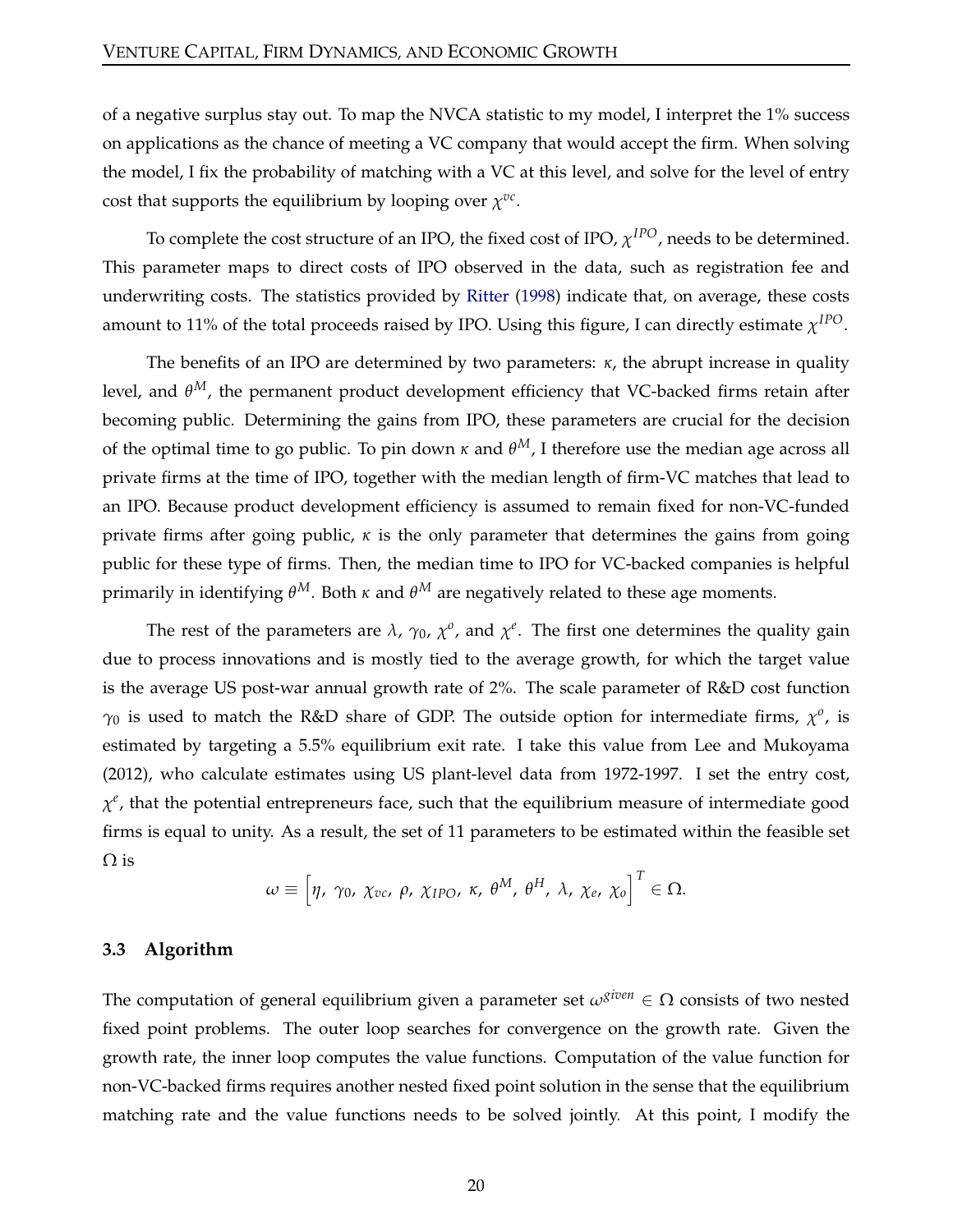problem so that I fix the matching rate at the targeted moment, and solve for the corresponding VC entry cost instead. This step requires calculation of the endogenous (normalized) quality distribution across firms. The reason is that, given the fixed matching rate, I use the value of the VC firm to update the guess for  $\chi^{vc}$ , and the value function of the VC firm depends on the endogenous distribution of firms searching for VC. To yield a smooth distribution, I discretize the possible values of the normalized quality levels into 1200 points for each firm type. Once I obtain the general equilibrium, I simulate samples from the stationary distribution to calculate the moments regarding the age of IPO for private firms, median duration to IPO in firm-VC matches, and the regression statistic that determines  $\chi^{vc}$ . Given a set of parameters  $\omega^{guess}$  the solution routine continues as follows:

- 1. Guess a growth rate  $g^{guess}$ .
- 2. Solve for the value functions of
	- 2.i) Public firms
	- 2.ii) VC-backed private firms
- 3. Solve for the value function of non-VC-backed private firms.
	- 3.i) Guess a candidate entry cost, *χ guess*, for VC firms.
	- 3.ii) Compute the value function of non-VC-backed private firms.
	- 3.iii) With all value functions at hand, compute the stationary distribution.
	- 3.iv) Compute the implied  $\chi^{new}$  using the problem of the VC firm. Update until  $\|\chi^{guess} \chi^{guess}\|$  $\chi^{new}$   $\parallel$   $< \epsilon$ .
- <span id="page-20-0"></span>4. Compute the implied  $\mathbf{g}^{new}$ . Update until  $\|\mathbf{g}^{guess} - \mathbf{g}^{new}\| < \epsilon$ .

## **3.4 Estimation Results**

#### **Parameter Estimates**

Table [2](#page-21-0) reports the values for the parameter estimates obtained via the computation algorithm introduced above.

A number of parameter estimates in Table [2](#page-21-0) merit special attention. The first variable in the table, *η*, determines the magnitude of the financial help of VC firms. The estimated value implies that VC firms decrease the marginal cost of intermediate good production by 6%. The economic meaning of this estimate is better reflected in the resulting difference in operation profit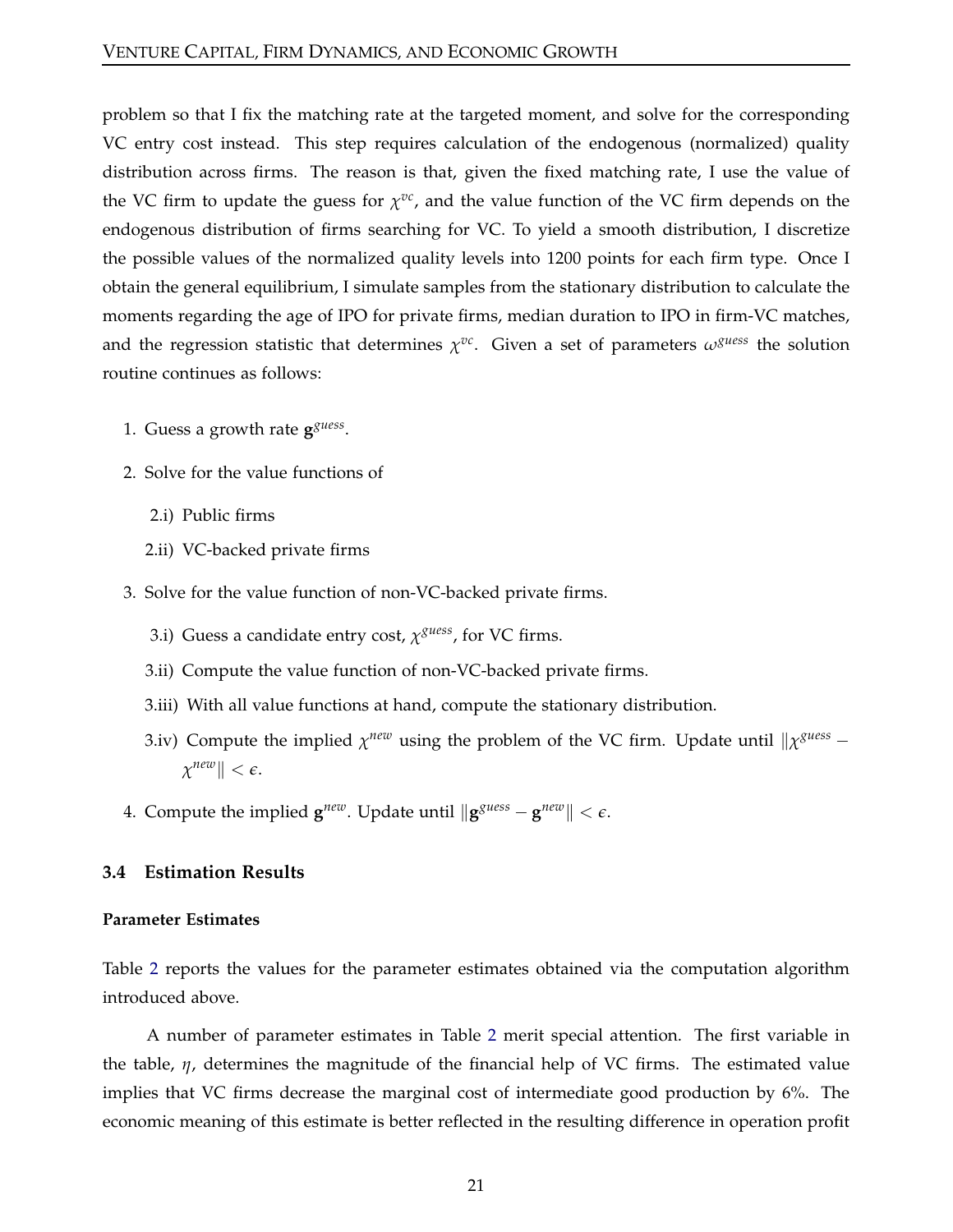<span id="page-21-0"></span>

| Value                      | Description           | Identification           |
|----------------------------|-----------------------|--------------------------|
| $\eta = 0.94 \cdot \eta^H$ | Cost of capital ratio | VC investment/GDP        |
| $\gamma_0 = 50$            | R&D cost scale        | R&D investment/GDP       |
| $\chi^{vc} = 0.435$        | VC entry cost         | Success in due diligence |
| $\chi^{ipo} = 0.20$        | IPO fixed cost        | Direct cost of IPO       |
| $\kappa = 1.60$            | Quality jump, IPO     | Median duration with VC  |
| $\theta^M=4$               | Efficiency, after VC  | Median age at IPO        |
| $\theta^H=5$               | Efficiency, with VC   | Puri&Zarutskie (2012)    |
| $\lambda = 0.275$          | Innovation size       | Growth rate              |
| $\chi^e = 2.43^* 10^{-4}$  | Entry cost            | Fixing measure to unity  |
| $\chi^0 = 6.06$            | Outside option        | Exit rate                |

Table 2: Estimated Parameters

levels. A back-of-the-envelope calculation shows that the estimated reduction in marginal costs translates into 30% higher operational profits for a VC-backed company compared to a non-VCbacked counterpart with the *same* product quality.

Two other important parameters are *θ <sup>H</sup>* and *θ <sup>M</sup>*, which, respectively, measure the direct and permanent (post-IPO) efficiency gains in product development due to VC firms' operational knowledge. The former implies that a VC-backed firm is five times more efficient than its non-VC-backed counterpart in improving a certain quality level with innovation intensity. Moreover, the estimate for *θ <sup>M</sup>* implies that the VC-backed firm retains 80% of this efficiency gain after going public. As the counterfactual experiments reveal below, this limited loss of efficiency even after separation from the VC firm has important implications for the effect of VC financing on long-run economic growth.

#### **Goodness of Fit**

Table [3](#page-22-0) summarizes the moment targets and their counterparts in the model. First of all, the model is successful in matching the aggregate growth rate and the ratio of R&D investment to GDP. Because innovation and aggregate growth are integral parts of the analysis, it is critical that the model reflects these aspects of the data well.

Looking at the data moments that largely define the VC market, the first result is that the model accounts for a fair amount of VC investment in the data. Notice that the implied parameter estimate results in a sizable improvement in operational profits of VC-backed companies, as explained above. Thus, it is fair to conclude that the estimation allows the monetary aspect of VC financing to have a significant impact on firm dynamics. The other channel, operational knowledge, has both a direct and a permanent effect on the firms that receive VC support. The direct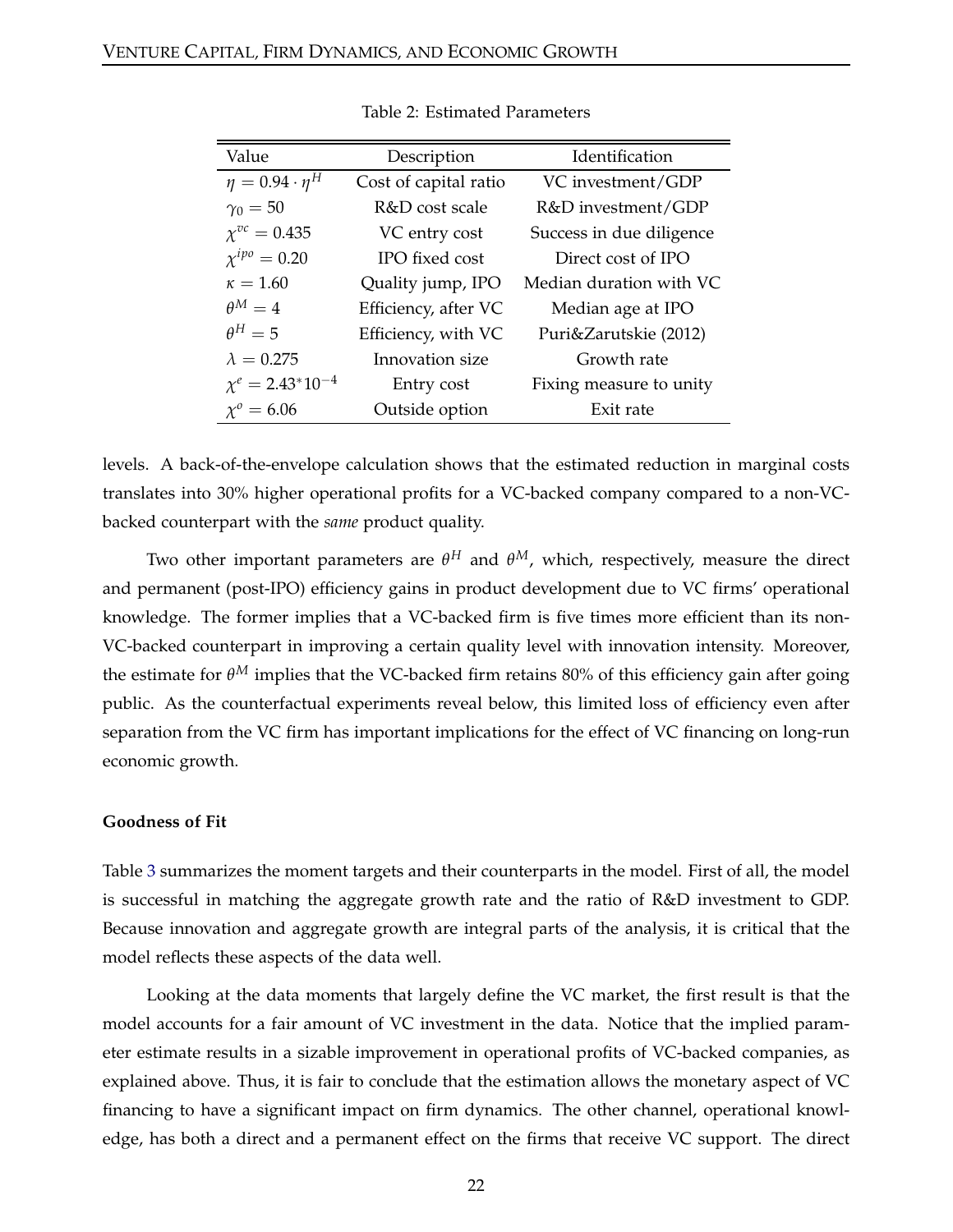<span id="page-22-0"></span>effect is disciplined by the regression statistic obtained from the analysis of [Puri and Zarutskie](#page-35-3) [\(2012\)](#page-35-3), and the model proves to be successful in matching this crucial target. $32$  Moreover, the median duration of VC-backed firms until IPO in the model mirrors the data target very closely. Matching this target is important because it disciplines the permanent effect of VC's operational knowledge as well as the IPO cost for VC-backed firms in this regard.

| Target                  | Data          | Model    |
|-------------------------|---------------|----------|
| VC investment/GDP       | 0.17%         | 0.12%    |
| IPO direct costs        | 11%           | $6.26\%$ |
| Match probability       | $1\%$         | $1\%$    |
| R&D investment/GDP      | 2.8%          | 2.89%    |
| Median duration with VC | 5.5yrs        | 6yrs     |
| Median age at IPO       | $12\gamma rs$ | 11yrs    |
| Regression statistic    | 0.212         | 0.242    |
| Growth rate             | $2.0\%$       | 1.95%    |
| Exit rate               | 5.5%          | 2.75%    |

Table 3: Model Fit

 $1$  The regression statistic provided by Puri and Zarutskie (2012) is highly significant with a t-statistic 11.23.

#### <span id="page-22-2"></span>**Non-targeted Moments**

<span id="page-22-1"></span>Table [4](#page-22-1) reports statistics observed in the data and not targeted in the estimation of the model, together with their data counterparts.

|                                    | Data | Model  |
|------------------------------------|------|--------|
| IPO probability of VC-backed firms | 16%  | 20%    |
| VC-backed IPOs                     | 50%  | $51\%$ |
| Output share of private firms      | 46%  | 48%    |
| Relative firm growth               | 0.75 | 0.22   |

|  | Table 4: Non-targeted Moments |  |
|--|-------------------------------|--|
|--|-------------------------------|--|

First of all, the model captures the IPO patterns in the data accurately. The model simulations based on samples of 50,000 firms imply that about 16% of VC-firm matches end up with an IPO. This number is the ballpark of the value found in the 2013 report of the National Venture Capital Association [\(NVCA](#page-35-0), [2013\)](#page-35-0). For the private firms without VC support, the corresponding value is

<sup>32</sup>I discuss the implications for firm growth below.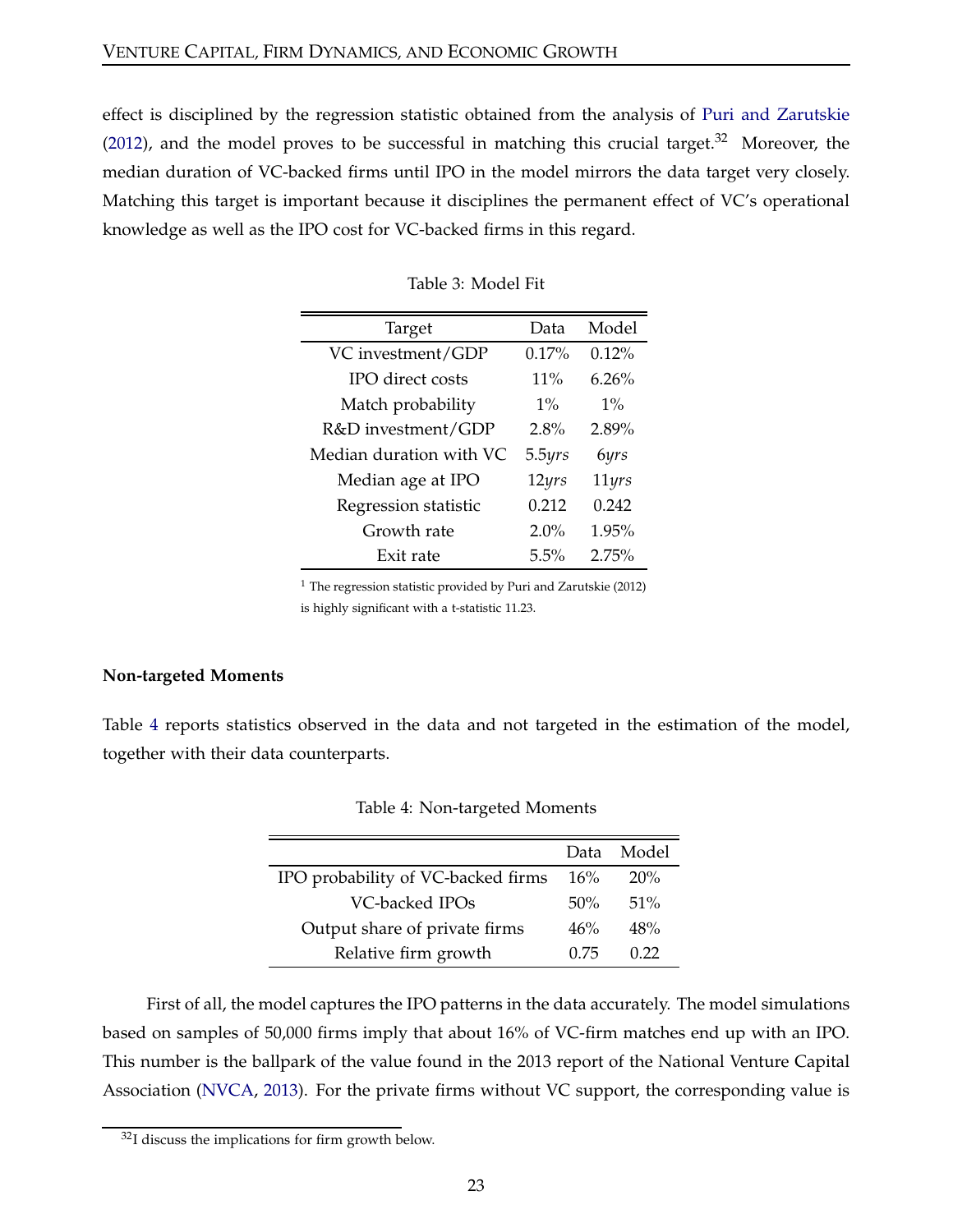1.7% in the model. This is well below the value for VC-backed companies, a pattern also observed in the data. Similarly, the fraction of IPOs involving VC-backed firms is also closely reflected in the model. The recent IPO report by [WilmerHale](#page-36-3) [\(2014\)](#page-36-3), a widely recognized law company in the US, documents that in 2013, VC-backed IPOs constituted half of all IPOs, whereas the data statistics in [Ritter](#page-35-13) [\(2014](#page-35-13)) indicate that an average of 38% of IPOs were VC-backed between 2006-2013.

A closer look at the firm type composition of the model economy shows that 48% of output is produced by privately held firms. The most recent figures from the U.S. Small Business Administration data similarly show that a little less than 50% of the US GDP is produced by firms with fewer than 500 employees of which almost all are private firms [\(Kobe,](#page-34-12) [2012](#page-34-12)).<sup>33,34</sup> Regarding the growth rates of private firms, the estimated model predicts that the yearly average growth rate of VC-backed firms is 22% higher than the rate of the non-VC-backed sample.<sup>35</sup> The corresponding figure in the data is obtained from [Puri and Zarutskie](#page-35-3) [\(2012\). As explained in detail,](#page-35-3) Puri and Zarutskie [\(2012\)](#page-35-3) explore growth rates of different samples of private firms with and without VC backing that are matched based on observable characteristics. They document that, over the first 10 years after the time of matching, the average growth rate of the VC-backed sample is 75% higher. Although at a smaller magnitude, the model captures this pattern qualitatively. This smaller magnitude indicates that the model provides a lower bound for the VC impact observed in the data. $36$ 

Figure [2](#page-24-0) [shows the impact of VC on firm distribution over a 10-year period. Following](#page-35-3) Puri and Zarutskie [\(2012](#page-35-3)) I create a model sample of private firms from the stationary distribution that defines new matches with VC firms. The thin solid line shows this initial distribution. I then simulate two versions of this sample across 10 years. In one version, firms are assumed to receive VC financing whereas in the other, firms continue without VCs and are observed until they obtain VC, issue public equity or exit the market. Starting the simulation with the identical group of firms rep[licates the matching exercise of firms in te data based on their sales, as done by](#page-35-3) Puri and Zarutskie [\(2012](#page-35-3)). The resulting difference between VC-backed and non-VC-backed samples after 10 years is illustrated by the dashed and thick solid lines, respectively. Among the VC-backed firms that remain after 10 years, there is a population of firms that survive with lower sales and

 $33$ It is true that a small fraction of firms in the economy are public, and most of the large firms with more than 500 employees are private. However, given that my focus is on the dynamics of young and innovative firms as opposed to very large private firms, matching the output share of firms with less than 500 employees is a reasonable comparison.

 $34$ [Asker et al.](#page-32-13) [\(2014](#page-32-13)) report that all private firms account for 59% of sales.

 $35$ In this exercise, firm growth is defined as sales growth, in line with [Puri and Zarutskie](#page-35-3) [\(2012\)](#page-35-3).

<sup>&</sup>lt;sup>36</sup>This smaller magnitude can be partially attributed to the exogenous attrition process that hits every VC match with the same probability,i.e., it destroys successful matches at the same rate as it does relatively unsuccessful ones. However, in reality, an important share of the exits that the attrition rate accounts for in the model are unsuccessful firms. Therefore, the figure of 22% generated by the model can be considered as an attenuated value for the growth rate differential between VC-backed and non-VC-backed samples.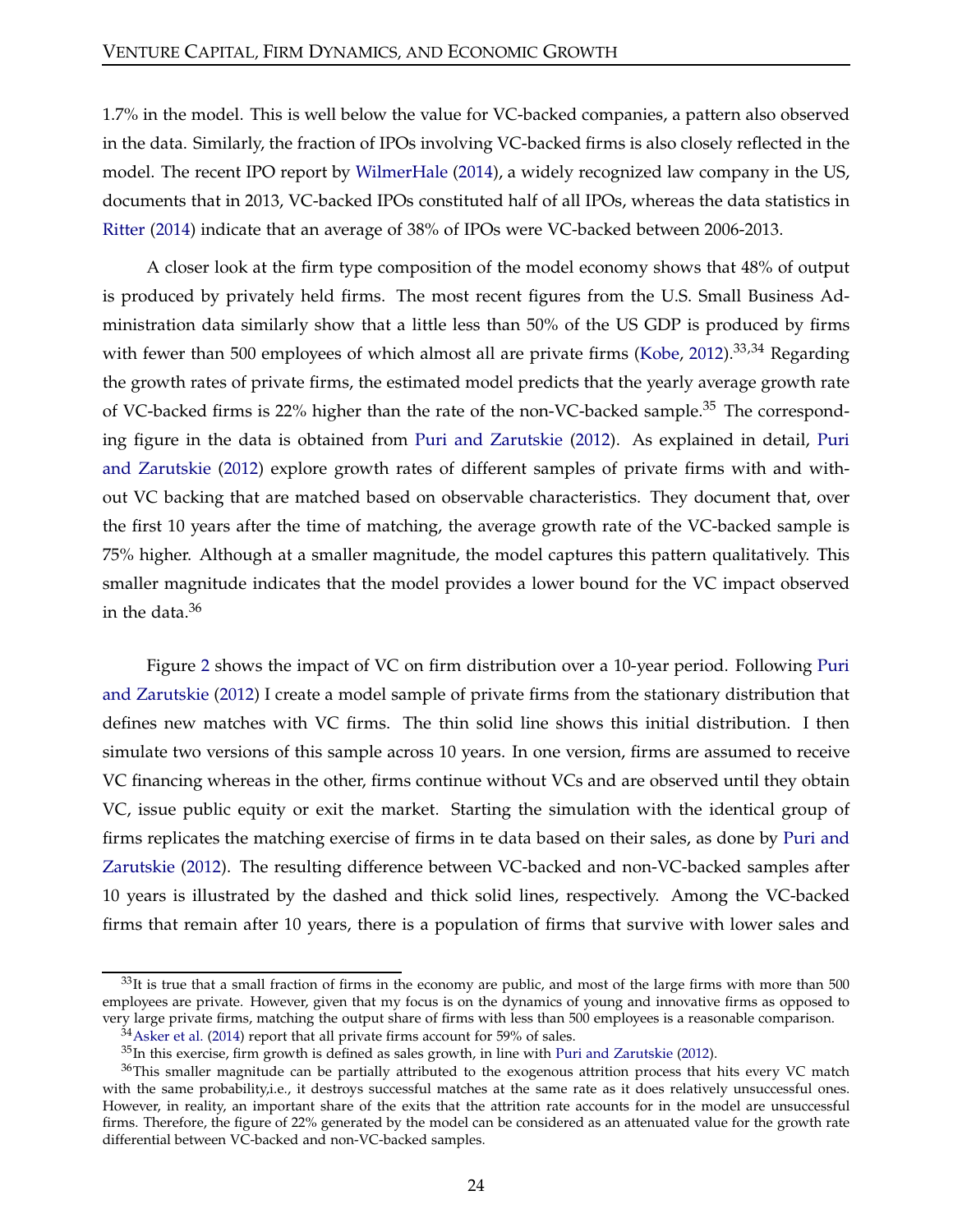<span id="page-24-0"></span>

Figure 2: Evolution of Matched Samples in the Model

profits. Notice that, in the model, the value of the outside option,  $\chi^0 \bar{q}_t$ , is the same for any firm type. This shows that financial support from VCs through lower intermediate production costs helps some firms with a lower productive capacity remain in the economy. However, as the last row of Table [4](#page-22-1) shows, the yearly average growth rate of the VC-backed sample is 22% higher in the model. This impact is reflected by the fatter right tail of the resulting distribution of the VCbacked sample. VC firms' operational knowledge enables a larger subgroup of firms to achieve higher levels of production compared to the non-VC-backed sample. This outcome is in line with the reality that many portfolio companies of VC funds are relatively unsuccessful, while a few perform exceptionally.

Regarding VC impact on firm growth, one caveat is worth mentioning. Despite the fact that [Puri and Zarutskie](#page-35-3) [\(2012\)](#page-35-3) controlled for observable characteristics when creating matched samples, this procedure did not account for a possible selection of firms by VC companies according to unobservable features. Suppose that there was sorting of firms that are superior on some unobservable quality towards VC investment. If the matching procedure does not account for this type of sorting, and if that affects firm growth positively, then this would inflate the apparent effect of VC investment through operational knowledge in my model, since the contribution of this unobserved quality would be inaccurately assigned to that channel. It is fundamentally important to notice that this *would not* bias my estimation because it proceeds on the method of indirect inference, replicating the same empirical experiment as in [Puri and Zarutskie](#page-35-3) [\(2012\)](#page-35-3). Nonetheless, when interpreting the impact of operational knowledge in both the model and in the data, the potential effect of selection on unobservables can be included, using the findings of [Sørensen](#page-36-1)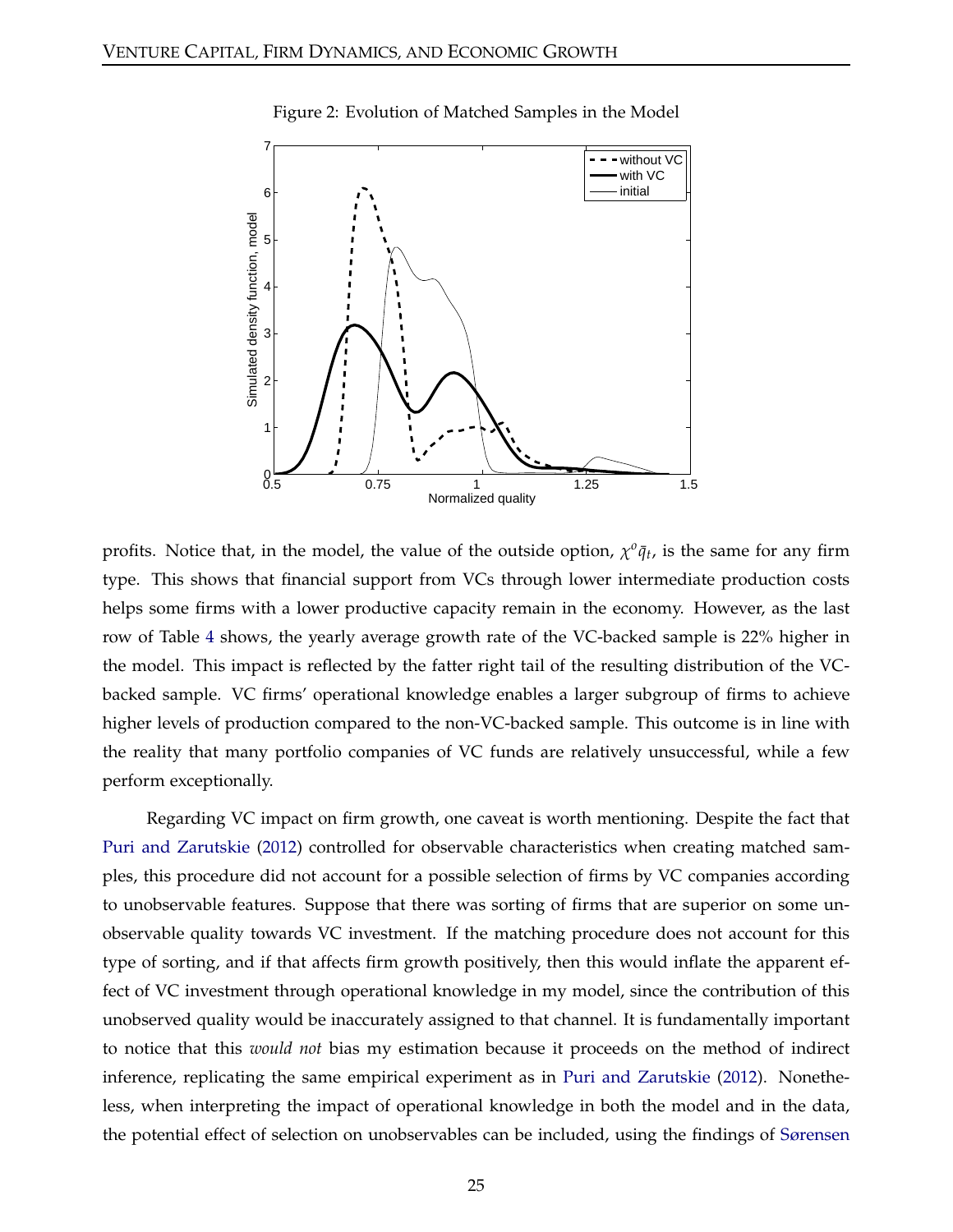[\(2007\)](#page-36-1). Using data on IPO rates of VC-backed companies, [Sørensen](#page-36-1) [\(2007](#page-36-1)) shows that the portfolio companies of more experienced VCs are more likely to go public. Then, he structurally estimates a two-sided matching model to find that sorting, defined as the fact that more experienced VCs invest in better firms, accounts for 50% to 60% of the higher IPO rate in companies backed by more experienced VCs. In other words, the direct influence of VC on the firm is 40-50%. This estimate, however, reflects the differential effect of VCs' expertise *only* across VC-backed firms, and does not account for its significance in comparison to firms that completely lack VC backing. This means that it attenuates the relevance of VCs' direct influence on firms. Nevertheless, if a conservative path were followed based on [Sørensen](#page-36-1) [\(2007\)](#page-36-1), the estimate of 22% that my model implies for VCs' impact on firm growth would still translate into 10%.

# <span id="page-25-0"></span>**4 Quantitative Exploration**

Having estimated the parameters of the model and analyzed the model fit, I use this framework for two purposes. First, I measure the significance of VCs' operational knowledge relative to the financing channel, in terms of the aggregate growth of the economy. To do so, I run counterfactual experiments in which I marginally increase the parameters that govern financing and the operational knowledge channels. I then compare the resulting changes in the growth rates of the economy. Next, I replicate a recent policy measure that the European Union has adopted to make the investment environment more hospitable for venture capital firms. In the model, I capture the essence of the policy by decreasing the entry cost of VC firms, and explore the impact on long-run economic growth.

## **4.1 Counterfactual Analysis: Strength of Operational Knowledge**

To measure the relative impact of the operational knowledge channel in aggregate growth terms, I first consider a hypothetical economy in which I increase the parameters  $\{\theta^M, \theta^H\}$  by 5% without changing  $θ<sup>L,37</sup>$  I then run a similar experiment where I increase the size of the marginal cost reduction due to VC help by the same amount, keeping the other parameters at the estimated levels. These experiments allow me to compare the elasticity of the growth rate to the distinct channels through which VC firms affect firm dynamics.

 $37$  One alternative approach to measure the impact of operational knowledge is to consider its absence by removing the increase in product development efficiency due to VC support. The reason I do not use this approach is that in this case no private firm searches for VC. Nevertheless, this endogenous shutting down of the market happens even when there are small efficiency gains from VC help. In that case, removing the efficiency gain completely does not measure the exact impact of operational knowledge on aggregate growth.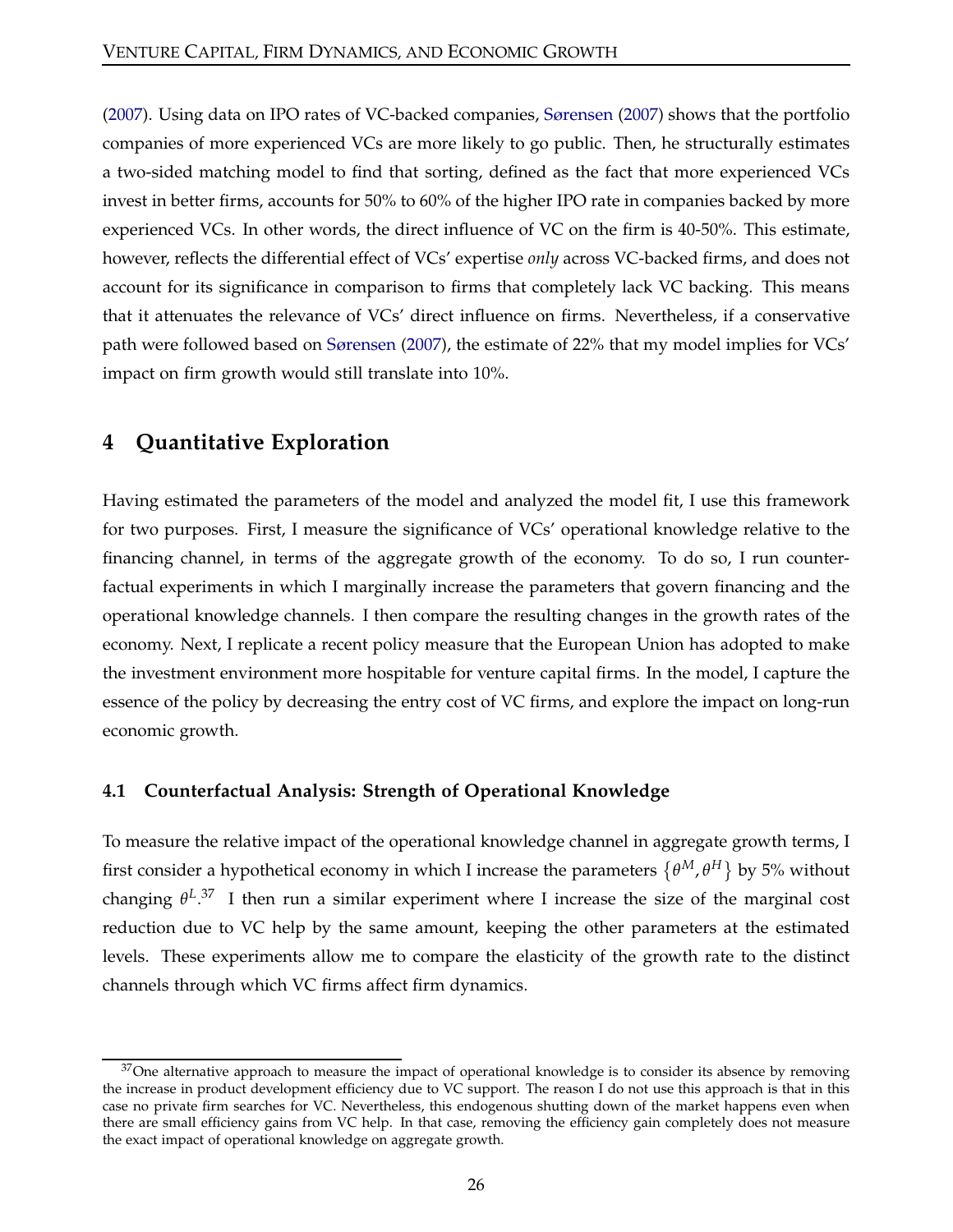<span id="page-26-0"></span>

|                  | Benchmark | $\{\theta^{M},\theta^{H}\}$ | $(\eta^H - \eta)$ | No VC    | IPO fixed cost | VC entry cost |
|------------------|-----------|-----------------------------|-------------------|----------|----------------|---------------|
|                  |           | 5% higher                   | 5% higher         |          | 15% higher     | $3.5\%$ lower |
| Growth           | 1.95%     | $2.01\%$                    | 2.06%             | $1.39\%$ | 1.93%          | $2.02\%$      |
| Measure of firms |           |                             | 1.16              | 0.99     |                | 1.01          |

Table 5: Counterfactual Experiments

The first three columns of Table [5](#page-26-0) summarize the response of the economy to marginal changes in different aspects of VC support in comparison to the estimated economy. The table also reports the equilibrium measure of intermediate firms because the changes also affect the endogenously determined size of the economy. Comparing the growth rates in the second and third columns shows that the marginal increase in the strength of the operational channel leads to a 0.06% gain in the growth rate, whereas this number is around 11% when the change in the financial channel is considered. Therefore, the main message of this comparison is that, in terms of long-run growth, the operational channel is about half as effective as the financial channel. In other words, the influence of the operational knowledge channel on growth through its impact on firms accounts for about 1/3 of VCs' total contribution to aggregate growth through its impact on firms. The increase in financial impact also expands the equilibrium measure of products by 16%, in addition to its effect on long-run growth.

A deeper look into the hypothetical model economies reveals that, in the case of stronger financial support, most of the impact is generated through the changing composition of private firms. In the hypothetical world with increased financial impact, the ratio of output produced by VC-backed firms to the amount produced by all private firms is about 50%, whereas this number is about  $4\%$  in the estimated actual economy.<sup>38</sup> One reason for this result is that, due to the higher aggregate growth rate, the fixed cost of IPO, which is proportional to aggregate productivity, increases faster. This leads to longer durations of VC matches before VC-backed firms go public.<sup>39</sup> In the case of stronger operational knowledge influence, however, these fluctuations are much more limited. Instead, the impact on long-run growth of the economy stems from the increased efficiency of development, both for the VC-backed firms and for the public firms that received VC support.

Lastly, the fourth column in Table [5](#page-26-0) implies that, in a hypothetical world without a market for venture capital, the growth rate would go down to 1.40%. Here, I assume that all firms operate with low efficiency, and there is no means to affect it. This lower efficiency, in turn, leads to a drastic

<sup>38</sup>Notice that the 5% additional reduction in marginal cost translates into more than 25% additional profits per unit of product quality. The huge responses in the hypothetical economy stem from this fact. Thus, it is plausible to think that these counterfactual comparisons provide lower bounds for the relative importance of the operational knowledge channel.

 $39$ The resulting median age is around 9 years, whereas in the benchmark economy this was 6 years.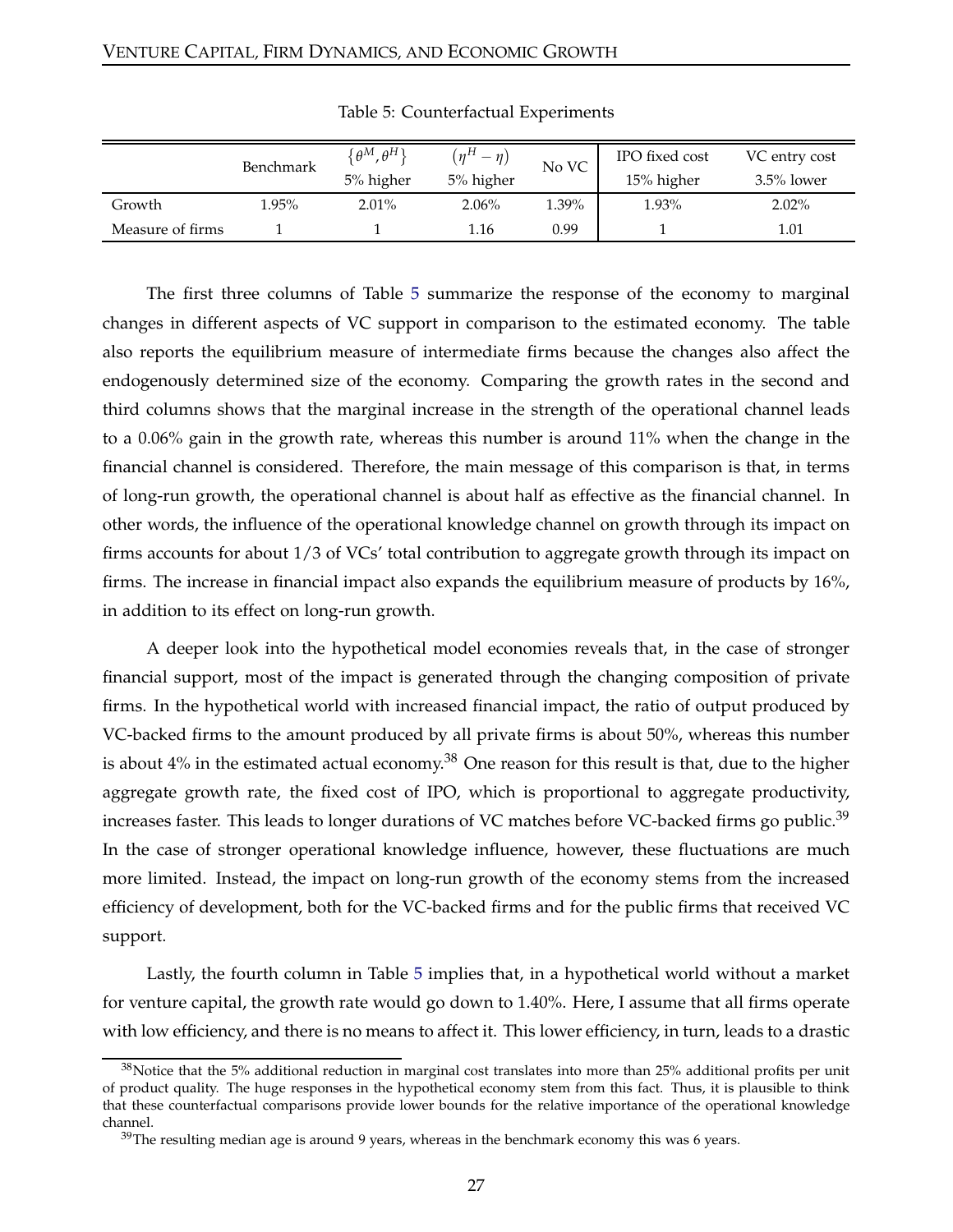fall in the growth rate. Regarding this experiment, one caveat is that all firms operate at the higher marginal cost of production because the only financial intermediary in the model is removed. This has an indirect growth impact because higher profits due to VCs' financial support create an indirect incentive for innovation due to a larger return per unit of product quality. The drastic fall in the aggregate growth rate would potentially be smaller if there were an alternative intermediary with a similar financial impact. Therefore, this result should be interpreted cautiously.

#### **4.2 Counterfactual Analysis: Higher Cost of IPO**

A widely held belief is that there are strong complementarities between VC finance and an active public equity market [\(Black and Gilson,](#page-33-7) [1998](#page-33-7); [Michelacci and Suarez](#page-35-14), [2004\)](#page-35-14).<sup>40</sup> The intuition is the following: on the one hand, VC firms accelerate new ventures towards issuing IPO, through the aforementioned influences. On the other hand, liquid stock markets provide an attractive and affordable IPO option for private firms, and a profitable way for VC firms to separate from portfolio companies.

To analyze the linkages between public equity issuance and VC financing in my model, I now consider an economy in which the fixed cost of IPO is 15% higher. I obtain this value from [Kim et al.](#page-34-13) [\(2003\)](#page-34-13). In their study of equity and debt issues from 1970s to 2000s, [Kim et al.](#page-34-13) [\(2003\)](#page-34-13) document that average underwriting spreads for IPOs in the US were 8.5% and 7.4% over the periods 1976-1985 and 1996-2005, respectively.<sup>41</sup> Having used data from the latter period in my estimation, I now analyze the counterfactual setting where I set the fixed cost of IPO to its earlier value. As shown in the fifth column of Table [5,](#page-26-0) the growth rate falls by about 1.5 basis points.

Figure [3](#page-28-0) shows the resulting changes in the IPO decisions. The increase in the fixed cost affects the IPO threshold on the firm size negligibly for VC-backed firms whereas the threshold for non-VC-backed firms rises discernibly. The difference stems from the higher profit levels that VC-backed firms generate with the same quality level due to VCs' financing support. The higher threshold in turn implies a 3% fall in the non-VC-backed equity issuances. Therefore, it expands the group of private firms available to match with a VC. Together with the VC firms' willingness to search longer due to the higher equilibrium discount factor, this change means a 10% lower probability that a private firm will match with a VC..<sup>42</sup> In turn, the share of VC-backed firms in the economy decreases by 11%, which also lowers the share of public firms that had received VC support when they were private. In combination, all these responses result in a 1.5 basis point loss

 $^{40}$ [Bottazzi and Rin](#page-33-8) [\(2002\)](#page-33-8) report supporting evidence on the positive impact of Euro.nm, the European counterpart of Nasdaq, on European VC activity in 1990s. Euro.nm, opened in 1997, is the alliance of new European stock markets that focuses on growth companies.

 $<sup>41</sup>$ The underwriting costs are one of the main determinants of the fixed costs associated with IPOs.</sup>

 $^{42}$ A lower growth rate implies a lower interest rate; therefore, VC firms discount the future value less.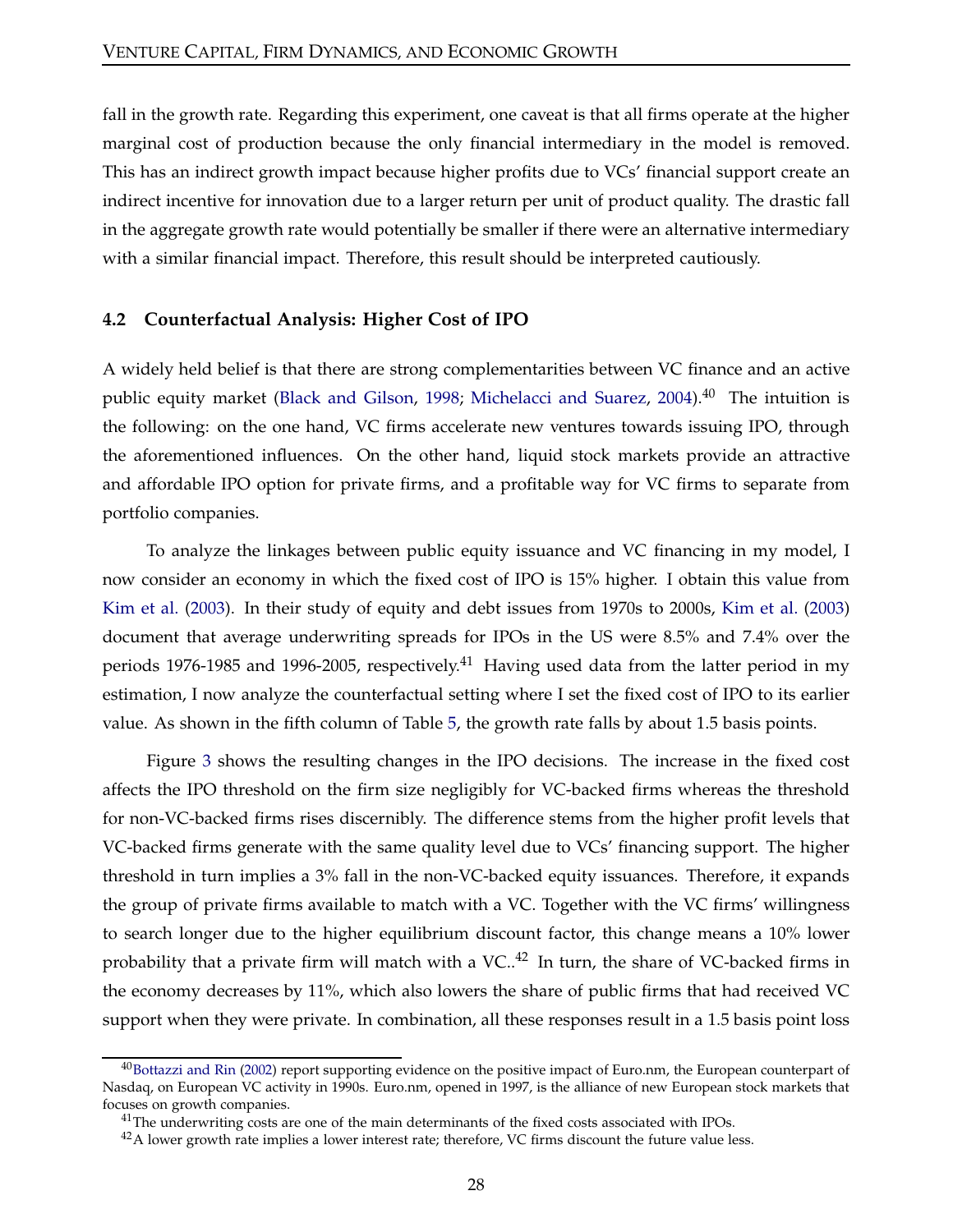<span id="page-28-0"></span>

Figure 3: IPO decisions

in the long-run growth rate of the economy.

#### **4.3 Policy Analysis: VC Entry Cost**

In 2013, the European Union adopted a new regulation on venture capital funds to enhance funding to small and medium businesses through venture capital financing.<sup>43</sup> As a main obstacle to adequate VC funding, the European Commission recognized the lack of a harmonized VC market across the Union. According to the Commission, the fragmented structure of the VC market across national borders increases VC firms' costs due to changing national regulatory environments, especially regarding the raising of capital. To help VC firms expand their operations by easing fundraising, the EU passed a new regulation that introduces a designation called the "European Venture Capital Fund". VC managers whose funds meet certain requirements, such as high concentration on investment in young and innovative companies, can raise capital under this rubric and be subject to a single rulebook across all EU countries.<sup>44</sup>

To analyze the potential effects of this regulation, I interpret the lower fundraising cost for VC firms through the lens of my model as lower entry costs. In the experiment, I assume that 3.5% of the entry cost is subsidized through a lump-sum tax on the representative household.<sup>45</sup> As the

 $43$ The legislative act by the [European Commission](#page-33-13) [\(2013](#page-33-13)) explicitly recognizes that "venture capital funds provide undertakings with valuable expertise and knowledge, business contacts, brand equity and strategic advice".

<sup>&</sup>lt;sup>44</sup>The law requires qualifying funds to channel at least 70% of their capital to small and medium enterprises (SME).

 $45$ This value has been picked such that, in the new equilibrium, a reasonably low share of output is used to finance the subsidy.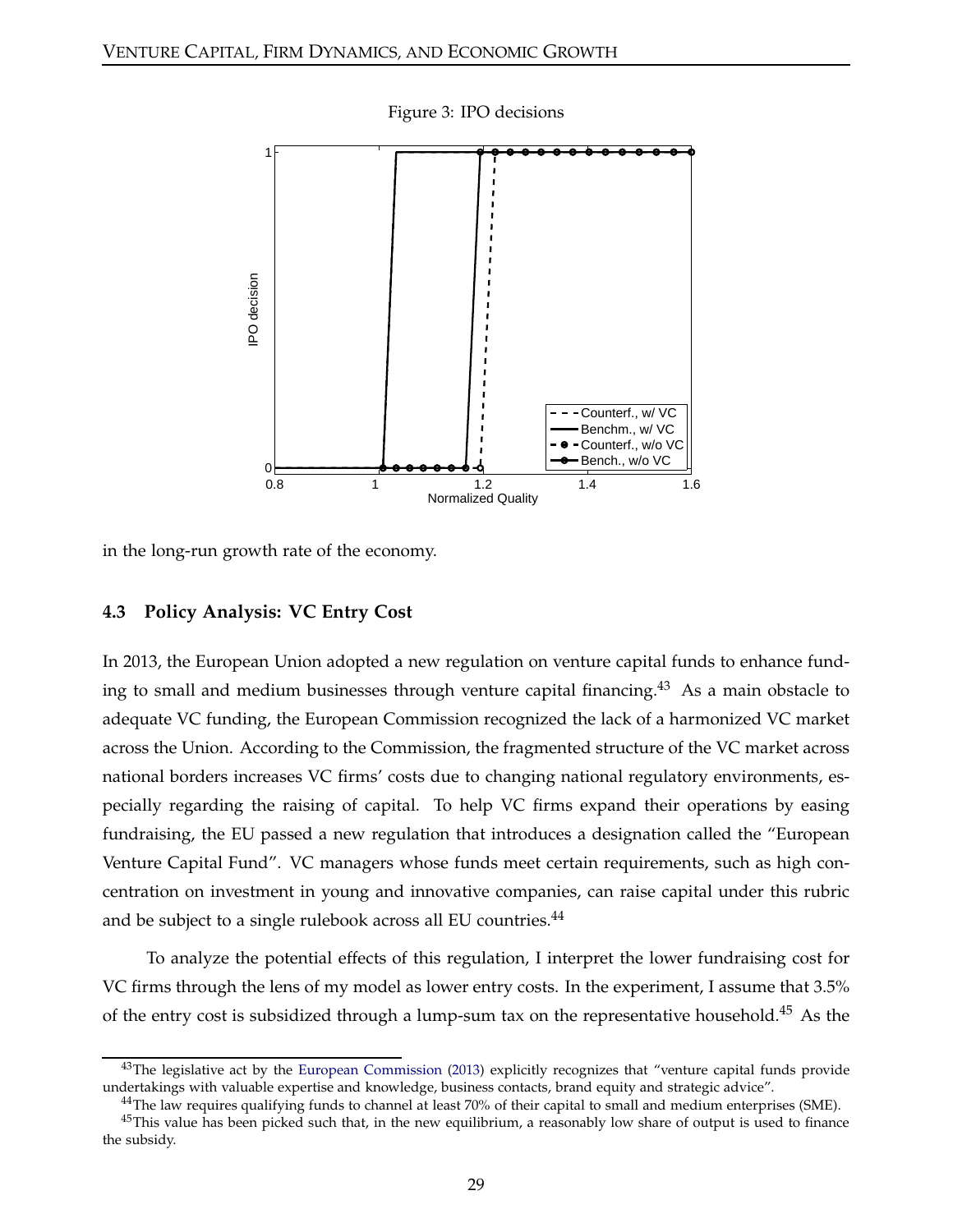last column of Table [5](#page-26-0) shows, this subsidy increases the long-run growth rate by around 7 basis points. A back-of-the-envelope calculation illustrates that, in equilibrium, the cost of this policy is 0.09‰ of output. Correspondingly, the subsidized amount is about 8% of the total investment made by VCs into portfolio companies in the benchmark economy.

<span id="page-29-1"></span>

<span id="page-29-0"></span>Figure 4: Response to lower VC entry cost

The details of how the economy responds to the subsidy show similarities to the counterfactual experiment in which the financial support of VC was expanded. Through the general equilibrium effects, there is a reallocation of private firms towards being VC-backed companies, and these stay with the VC firm for a greater period of time. This longer match duration amplifies VCs' effect on the aggregate growth rate through the influence of superior operational knowledge. This happens due to two factors. First, as illustrated in Figure [4\(b\)](#page-29-0) for both VC-backed and non-VC-baked firms, there is an increase in the (normalized) quality thresholds above which the two types private firms issue IPO. This shift emerges, again, due to a combination of the proportionality of the fixed IPO cost to average productivity, and the higher resulting equilibrium aggregate growth rate. As a result, firms need to develop their product quality further to afford IPO issuance costs. The second factor for increased match durations is that VC firms match with companies of smaller quality levels, which have larger potential for growth. For a given IPO threshold, this implies that, on average VC-backed firms have to innovate more to reach the IPO stage. Figure [4\(a\)](#page-29-1) delineates this point. The curves show the present discounted value of the surplus of a potential match between a VC firm and private firms with quality  $\hat{q}_j$ . In this economy with subsidies, this curve shifts towards the left so that a positive surplus, and thus a profitable match, is possible with firms of smaller size. These combined changes result in a 7 basis point higher long-run growth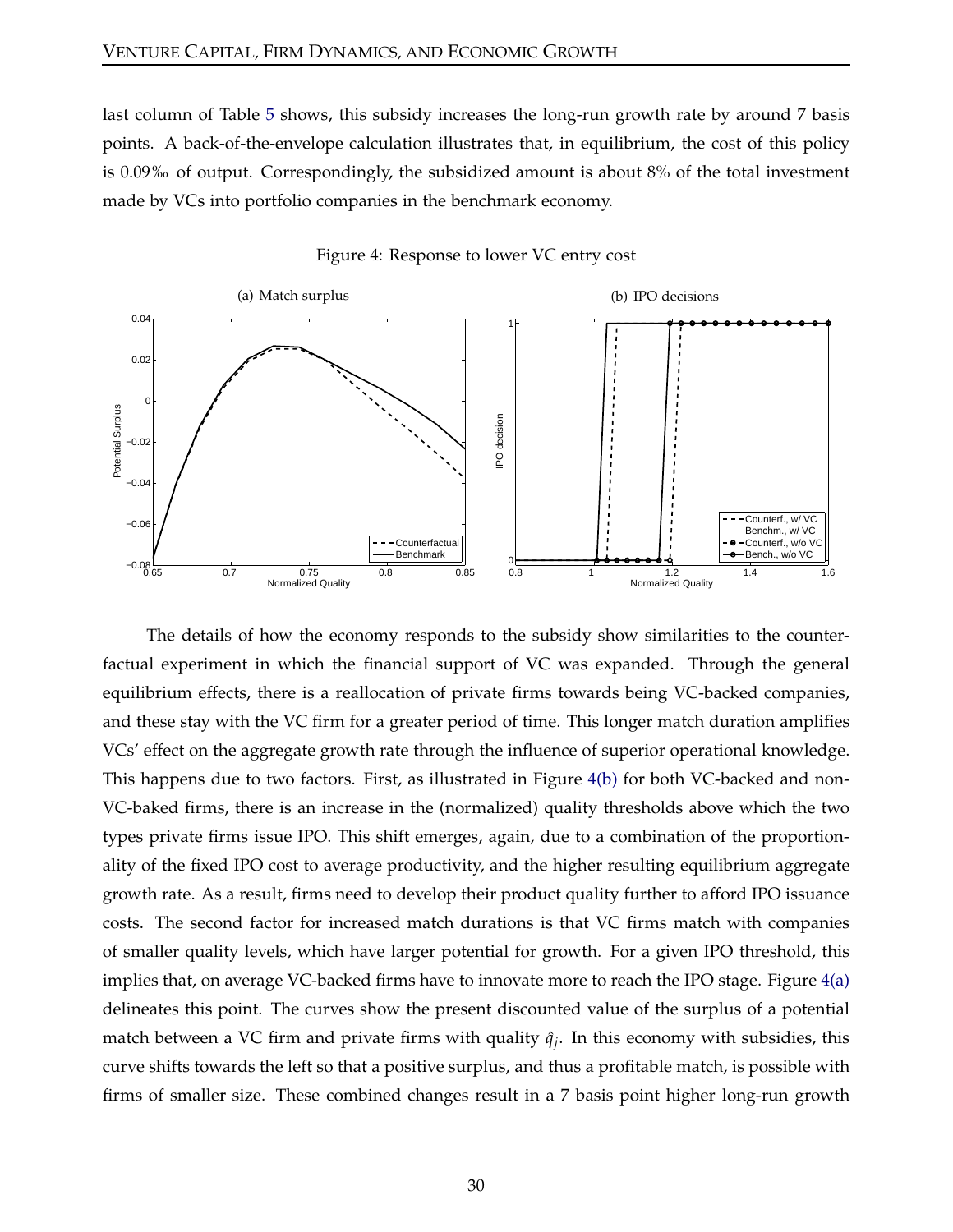<span id="page-30-0"></span>rate of the economy.<sup>46</sup>

# **5 Conclusion**

Motivated by the disproportionate investment of venture capital finance in young and innovative businesses, I study in this paper the quantitative impact of VC financing on firm dynamics and economic growth. I propose a new dynamic general equilibrium model of innovation with heterogeneous firms by introducing an explicit venture capital (VC) market. The model allows me to conduct counterfactual experiments which I use to quantify the impact of VC financing and examine relevant policies. I pay particular attention to a unique feature of VC firms that is largely overlooked by current macroeconomic analysis: the operational knowledge that VC firms bundle with their cash investment. In the model, technologically heterogeneous firms engage in innovative activities to improve their product quality and increase their profits. The efficiency of this product development process can be enhanced through the operational knowledge of VC firms. The model also includes an endogenous search and matching setting where VC companies and firms meet. In this way, the model accounts for the selection aspect of the VC market in addition to the cash investment and the operational knowledge. This is crucial to capture general equilibrium effects.

I structurally estimate this model using US data on VC finance, public equity issuances, and research and development expenditures. I identify the operational knowledge channel through its distinct impact on firm growth. Out-of-sample tests demonstrate that the estimated model successfully captures the non-targeted data moments such as IPO frequency of VC-backed firms, and the differences in growth rates of VC-backed and non-VC-backed firms, among others.

I then use the estimated model to conduct counterfactual and policy analyses. First, I measure the impact of the operational knowledge channel in terms of aggregate economic growth. The analysis indicates that a sizeable fraction, 1/3, of VCs' impact on economic growth is generated through operational knowledge channel. This result implies that, for financing innovation, VC has significant value beyond capital investment alone. Next, I evaluate a recent policy adopted by the European Union. The regulation aims to decrease fundraising costs for VC firms and expand VC investment across borders by harmonizing the relevant regulatory environment throughout the Union. I examine effects of a subsidy on VC entry cost that simulates the policy and find that this

<sup>&</sup>lt;sup>46</sup>In this economy, all private firms available for VC matches have a certain identical efficiency level. A heterogeneity in this margin could dampen the effect of the policy change because some of the new VC firms had to meet with firms that already have higher efficiency. A parallel impact could arise if there were heterogeneity across VC firms in their potential to affect product development efficiency [\(Hsu,](#page-34-14) [2004](#page-34-14); [Bottazzi et al.](#page-33-14), [2008\)](#page-33-14). A similar concept of heterogeneous firm entry and its aggregate productivity implications is investigated by **?**. Incorporating these margins of heterogeneity by deriving the relevant empirical distributions in the data and deploying them in the estimation procedure is an attractive area for future research.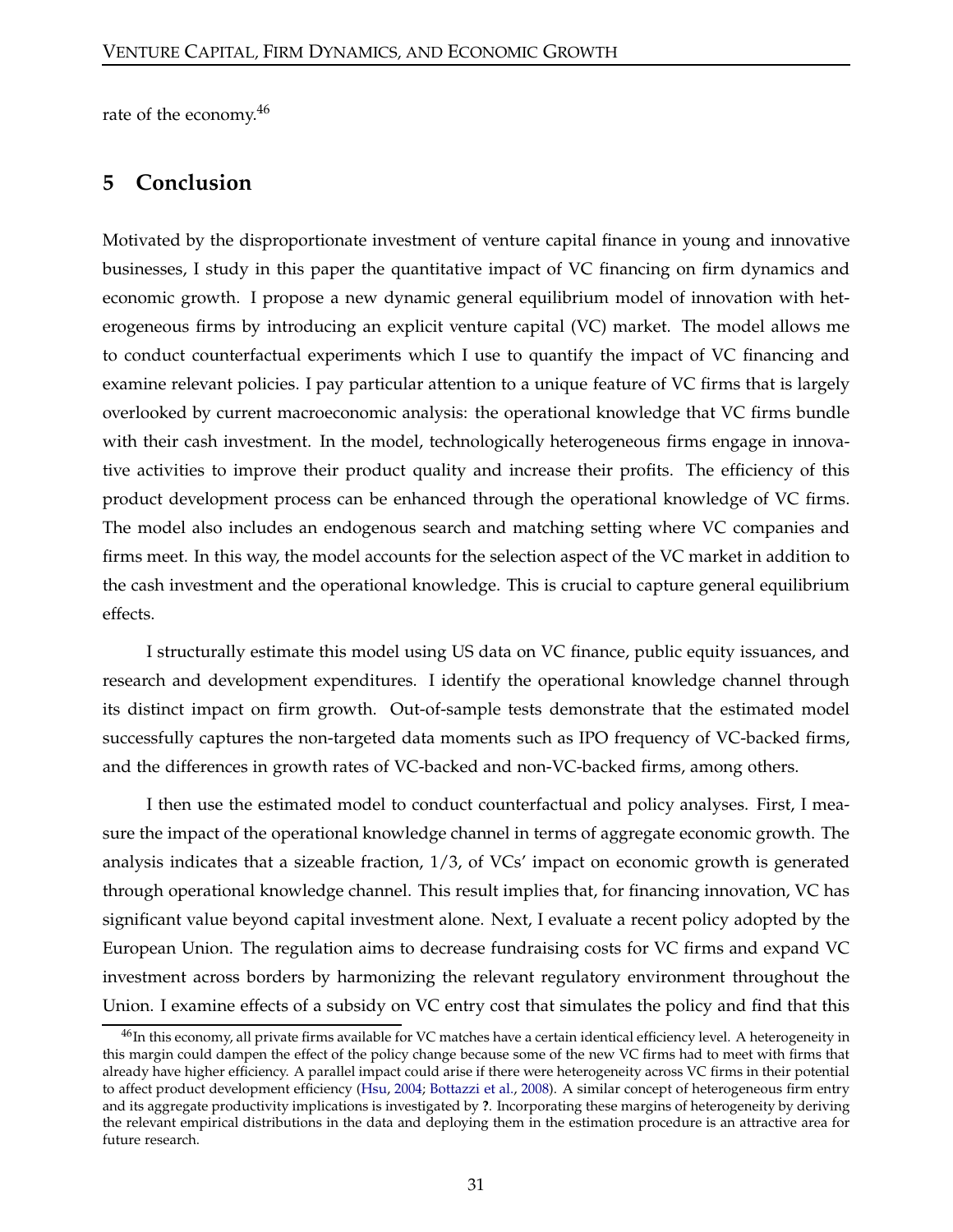change can generate a 7 basis point gain in the long-run growth rate of the economy.

This paper provides fruitful ground for several directions of future research. One immediate step could be to explore the implications of heterogeneity across VC firms and the sensitivity of VC impact on firm growth to this aspect. A broader research question would be how the VC market arises endogenously. The optimal provision of operational expertise by VC requires managers who possess both sufficient operational knowledge and financial wealth. Explaining the reasons why and how venture capitalists emerge could help us understand the vast differences in the size of VC markets across different regions, such as the US and continental Europe.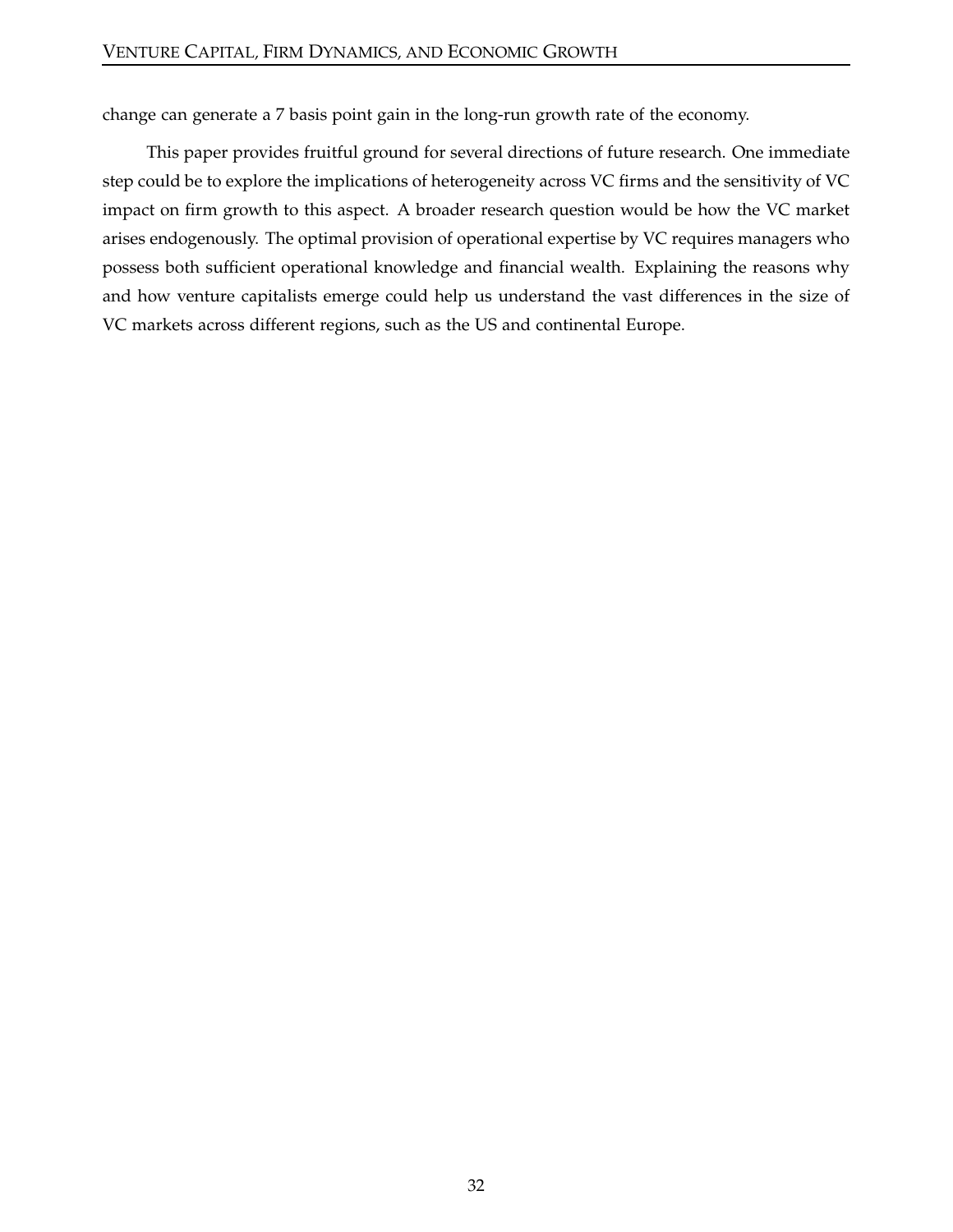## **References**

- <span id="page-32-1"></span>ACEMOGLU, D., U. AKCIGIT, N. BLOOM, AND W. R. KERR (2013): "Innovation, Reallocation and Growth," Working Paper 18993, National Bureau of Economic Research.
- <span id="page-32-7"></span>Aghion, P., U. Akcigit, and P. Howitt (2013): "What Do We Learn From Schumpeterian Growth Theory?" Working Paper 18824, National Bureau of Economic Research.
- <span id="page-32-5"></span>AGHION, P., S. BOND, A. KLEMM, AND I. MARINESCU (2004): "Technology and Financial Structure: Are Innovative Firms Different?" *Journal of the European Economic Association*, 2, 277–288.
- <span id="page-32-4"></span>Aghion, P. and J. Tirole (1994): "The Management of Innovation," *The Quarterly Journal of Economics*, 109, 1185–1209.
- <span id="page-32-2"></span>Akcigit, U. (2010): "Firm Size, Innovation Dynamics and Growth," *mimeo*, University of Pennsylvania.
- <span id="page-32-12"></span>Akcigit, U., M. A. Celik, and J. Greenwood (2013): "Buy, Keep or Sell: Economic Growth and the Market for Ideas," Working Paper 19763, National Bureau of Economic Research.
- <span id="page-32-3"></span>Akcigit, U. and W. R. Kerr (2017): "Growth through Heterogeneous Innovations," *Journal of Political Economy*, forthcoming.
- <span id="page-32-8"></span>AMIT, R., J. A. BRANDER, AND C. ZOTT (1998): "Why Do Venture Capital Firms Exist? Theory and Canadian Evidence," *Journal of Business Venturing*, 13, 441–466.
- <span id="page-32-6"></span>AMORE, M. D., C. SCHNEIDER, AND A. ZALDOKAS (2013): "Credit Supply and Corporate Innovation," *Journal of Financial Economics*, 109, 835 – 855.
- <span id="page-32-13"></span>Asker, J., J. Farre-Mensa, and A. Ljungqvist (2014): "Corporate Investment and Stock Market Listing: A Puzzle?" *The Review of Financial Studies*, 28, 342–390.
- <span id="page-32-10"></span>ATEŞ, S. T. AND F. E. SAFFIE (2013): "Project Heterogeneity and Growth: The Impact of Selection," Penn Institute for Economic Research 13-011.
- <span id="page-32-9"></span>— (2016): "Fewer but Better: Sudden Stops, Firm Entry, and Financial Selection," FRB International Finance Discussion Paper No. 1187.
- <span id="page-32-11"></span>Bartelsman, E., J. Haltiwanger, and S. Scarpetta (2009): *Measuring and Analyzing Crosscountry Differences in Firm Dynamics*, University of Chicago Press, 15–76.
- <span id="page-32-0"></span>Bartlett, J. (1995): *Equity Finance: Venture Capital, Buyouts, Restructurings and Reorganizations*, Business Practice Library, Wolters Kluwer Law & Business.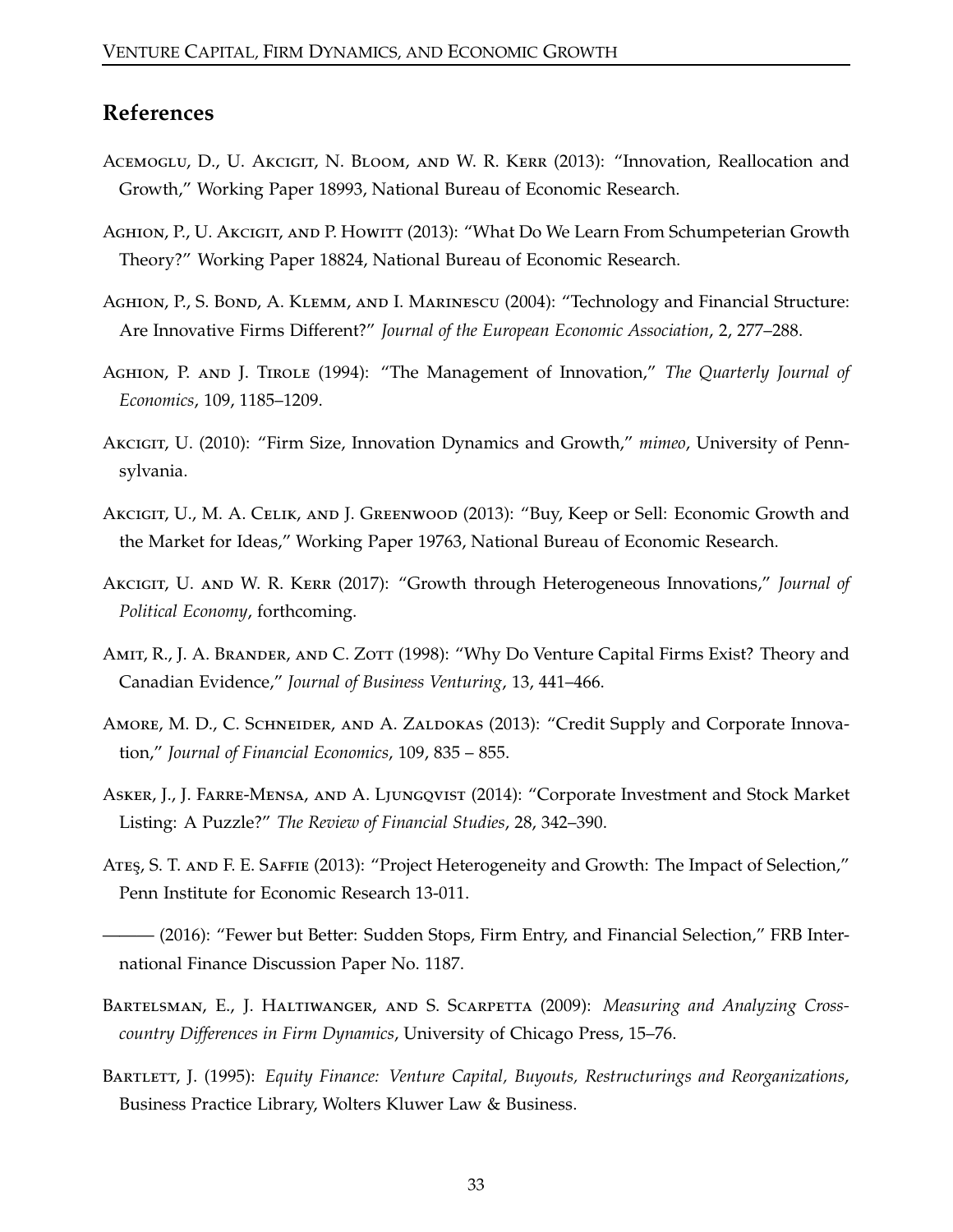- <span id="page-33-7"></span>BLACK, B. S. AND R. J. GILSON (1998): "Venture Capital and the Structure of Capital Markets: Banks versus Stock Markets," *Journal of Financial Economics*, 47, 243–277.
- <span id="page-33-11"></span>Blundell, R., R. Griffith, and F. Windmeijer (2002): "Individual Effects and Dynamics in Count Data Models," *Journal of Econometrics*, 108, 113–131.
- <span id="page-33-14"></span>BOTTAZZI, L., M. DA RIN, AND T. HELLMANN (2008): "Who Are the Active Investors?: Evidence from Venture Capital," *Journal of Financial Economics*, 89, 488–512.
- <span id="page-33-8"></span>BOTTAZZI, L. AND M. D. RIN (2002): "Venture Capital in Europe and the Financing of Innovative Companies," *Economic Policy*, 17, 229–270.
- <span id="page-33-10"></span>Brander, J. A., R. Amit, and W. Antweiler (2002): "Venture-Capital Syndication: Improved Venture Selection vs. The Value-Added Hypothesis," *Journal of Economics & Management Strategy*, 11, 423–452.
- <span id="page-33-5"></span>BROWN, J. R., S. M. FAZZARI, AND B. C. PETERS (2009): "Financing Innovation and Growth: Cash Flow, External Equity, and the 1990s R&D Boom," *The Journal of Finance*, 64, 151–185.
- <span id="page-33-1"></span>Casamatta, C. (2003): "Financing and Advising: Optimal Financial Contracts with Venture Capitalists," *The Journal of Finance*, 58, 2059–2086.
- <span id="page-33-9"></span>Casamatta, C. and C. Haritchabalet (2007): "Experience, Screening and Syndication in Venture Capital Investments," *Journal of Financial Intermediation*, 16, 368–398.
- <span id="page-33-3"></span>Da Rin, M., T. Hellmann, and M. Puri (2011): "A Survey of Venture Capital Research," NBER Working Papers 17523, National Bureau of Economic Research.
- <span id="page-33-6"></span>de Bettignies, J.-E. and J. A. Brander (2007): "Financing Entrepreneurship: Bank Finance versus Venture Capital," *Journal of Business Venturing*, 22, 808–832.
- <span id="page-33-13"></span>European Commission (2013): "Regulation (EU) No 345/2013 of the European Parliament and of the Council of on European venture capital funds," .
- <span id="page-33-0"></span>Gompers, P. A. (1995): "Optimal Investment, Monitoring, and the Staging of Venture Capital," *The Journal of Finance*, 50, 1461–1489.
- <span id="page-33-4"></span>GONZALEZ-URIBE, J. (2014): "Venture Capital and the Appropriation of Innovation Externalities," *mimeo*, London School of Economics.
- <span id="page-33-2"></span>Gorman, M. and W. A. Sahlman (1989): "What Do Venture Capitalists Do?" *Journal of Business Venturing*, 4, 231 – 248.
- <span id="page-33-12"></span>Griliches, Z. (1990): "Patent Statistics as Economic Indicators: A Survey," *Journal of Economic Literature*, 28, 1661–1707.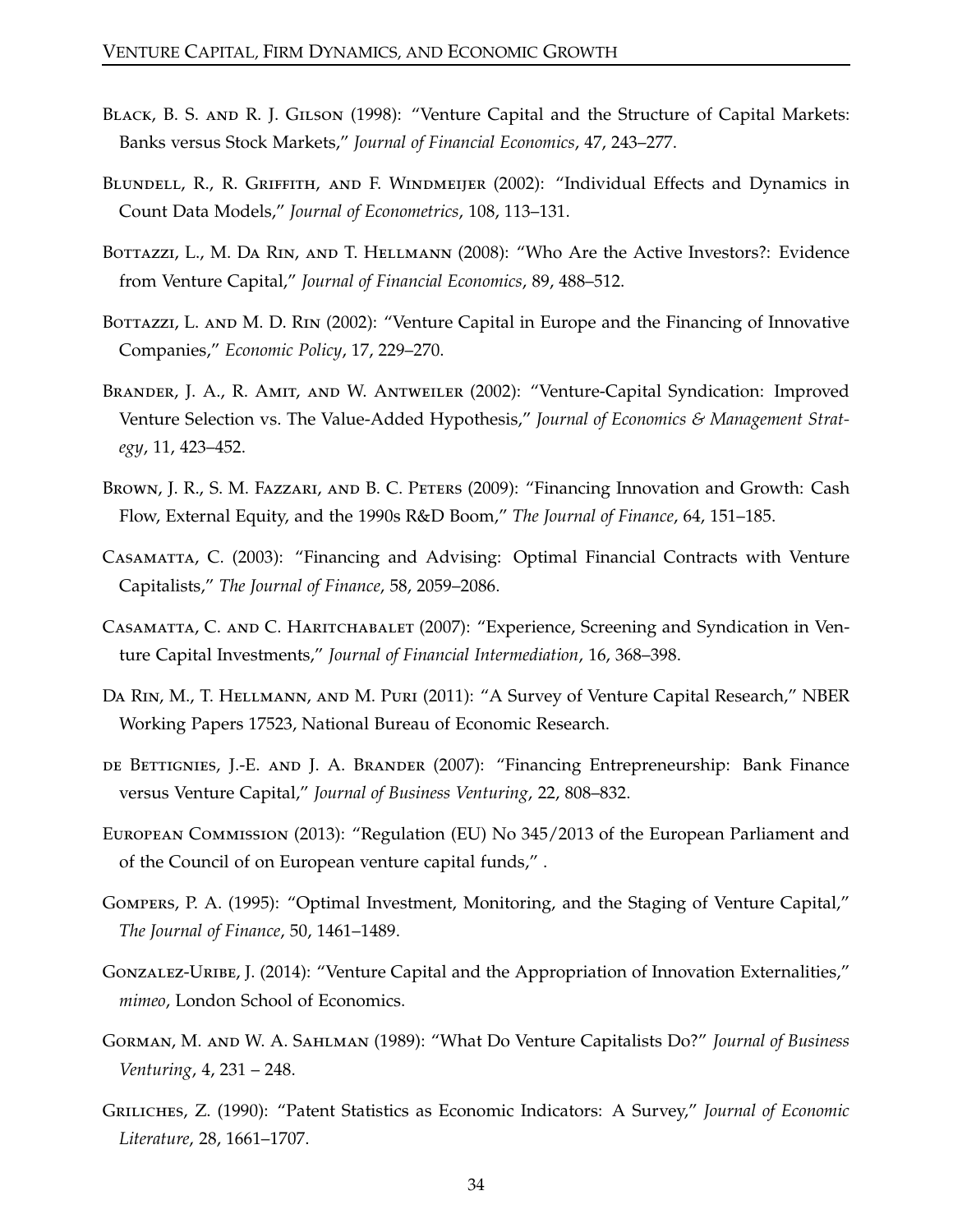- <span id="page-34-1"></span>Grossman, G. M. and E. Helpman (1991): "Quality Ladders in the Theory of Growth," *The Review of Economic Studies*, 58, pp. 43–61.
- <span id="page-34-6"></span>HALL, B. H. AND J. LERNER (2009): "The Financing of R&D and Innovation," NBER Working Papers 15325, National Bureau of Economic Research.
- <span id="page-34-0"></span>Hellmann, T. and M. Puri (2000): "The Interaction between Product Market and Financing Strategy: The Role of Venture Capital," *Review of Financial Studies*, 13, 959–84.
- <span id="page-34-7"></span>——— (2002): "Venture Capital and the Professionalization of Start-Up Firms: Empirical Evidence," *Journal of Finance*, 57, 169–197.
- <span id="page-34-14"></span>Hsu, D. H. (2004): "What Do Entrepreneurs Pay for Venture Capital Affiliation?" *The Journal of Finance*, 59, 1805–1844.
- <span id="page-34-5"></span>Itenberg, O. (2014): "Firm Size, Equity Financing and Innovation Activity," *mimeo*, University of Pennsylvania.
- <span id="page-34-10"></span>Jaimovich, N. and S. Rebelo (2017): "Nonlinear Effects of Taxation on Growth," *Journal of Political Economy*, 125, 265–291.
- <span id="page-34-8"></span>Jayaratne, J. and P. E. Strahan (1996): "The Finance-Growth Nexus: Evidence from Bank Branch Deregulation," *The Quarterly Journal of Economics*, 111, 639–70.
- <span id="page-34-13"></span>Kim, D., D. Palia, and A. Saunders (2003): "The Long-Run Behavior of Debt and Equity Underwriting Spreads," *mimeo*, Stern School of Business, NYU.
- <span id="page-34-11"></span>Kim, W. and M. S. Weisbach (2008): "Motivations For Public Equity Offers: An International Perspective," *Journal of Financial Economics*, 87, 281–307.
- <span id="page-34-9"></span>King, R. G. and R. Levine (1993): "Finance, Entrepreneurship and Growth: Theory and Evidence," *Journal of Monetary Economics*, 32, 513–542.
- <span id="page-34-2"></span>KLETTE, T. J. AND S. KORTUM (2004): "Innovating Firms and Aggregate Innovation," *Journal of Political Economy*, 112, 986–1018.
- <span id="page-34-12"></span>Kobe, K. (2012): "Small Business GDP: Update 2002-2010," Economic Consulting Services, LLC UC Berkeley. Washington, D.C.: Office of Advocacy, United States Small Business Administration.
- <span id="page-34-4"></span>KORTUM, S. AND J. LERNER (2000): "Assessing the Contribution of Venture Capital to Innovation," *The RAND Journal of Economics*, 31, pp. 674–692.
- <span id="page-34-3"></span>Lentz, R. and D. T. Mortensen (2008): "An Empirical Model of Growth Through Product Innovation," *Econometrica*, 76, 1317–1373.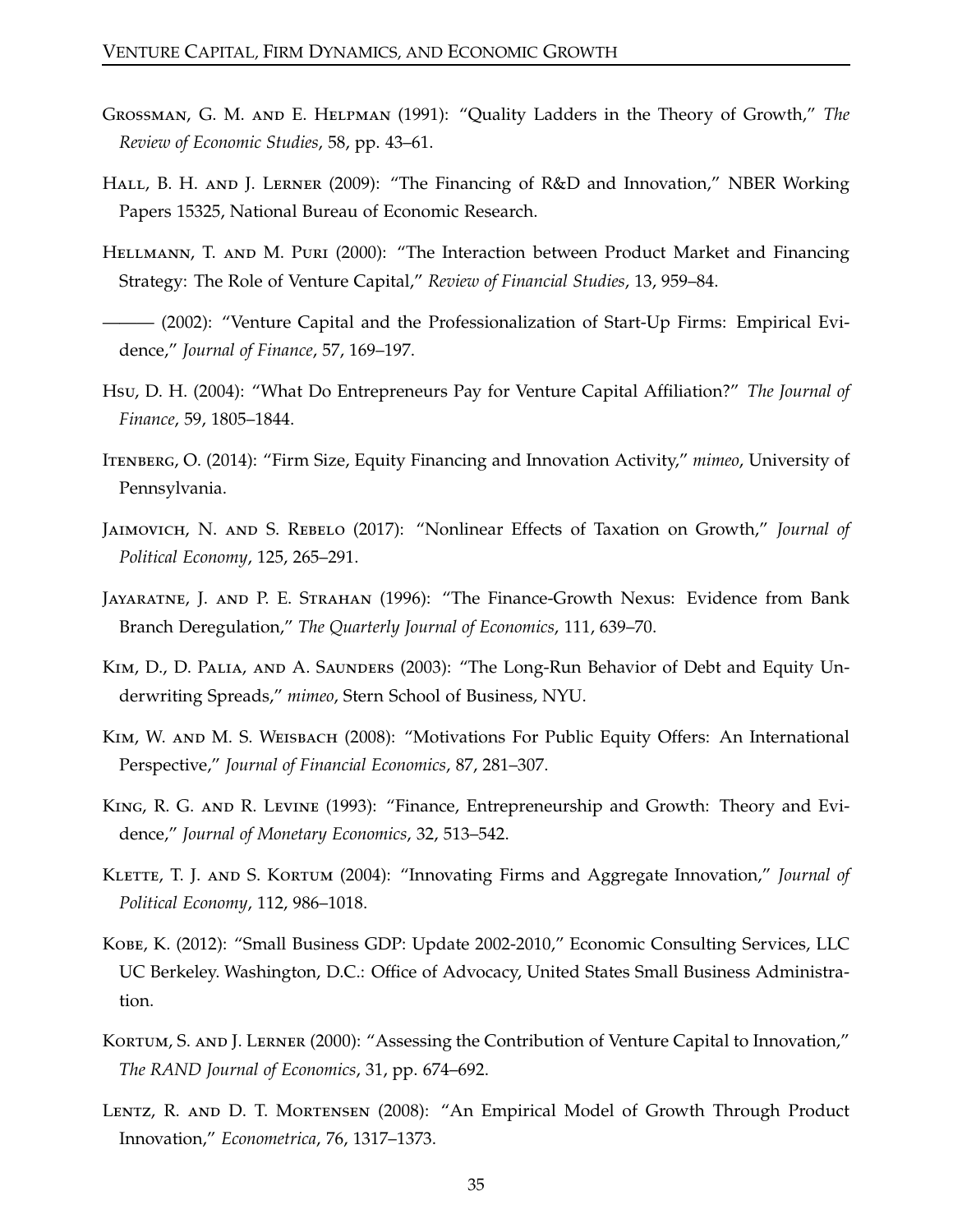- <span id="page-35-5"></span>Lerner, J., M. Sørensen, and P. Strömberg (2011): "Private Equity and Long-Run Investment: The Case of Innovation," *The Journal of Finance*, 66, 445–477.
- <span id="page-35-8"></span>Levine, R. (2005): "Finance and Growth: Theory and Evidence," in *Handbook of Economic Growth*, ed. by P. Aghion and S. Durlauf, Elsevier, vol. 1 of *Handbook of Economic Growth*, chap. 12, 865–934.
- <span id="page-35-4"></span>LINDSEY, L. (2008): "Blurring Firm Boundaries: The Role of Venture Capital in Strategic Alliances," *The Journal of Finance*, 63, 1137–1168.
- <span id="page-35-11"></span>Mehra, R. and E. C. Prescott (1985): "The Equity Premium: A Puzzle," *Journal of Monetary Economics*, 15, 145–161.
- <span id="page-35-14"></span>Michelacci, C. and J. Suarez (2004): "Business Creation and the Stock Market," *Review of Economic Studies*, 71, 459–481.
- <span id="page-35-0"></span>NVCA (2013): "National Venture Capital Association Yearbook," .
- <span id="page-35-7"></span>Opp, C. (2014): "Venture Capital Cycles," *mimeo*, The Wharton School, University of Pennsylvania.
- <span id="page-35-6"></span>Pinheiro, R. (2012): "Venture Capital and Underpricing: Capacity Constraints and Early Sales," *mimeo*, Leeds School of Business, University of Colorado at Boulder.
- <span id="page-35-3"></span>PURI, M. AND R. ZARUTSKIE (2012): "On the Life Cycle Dynamics of Venture-Capital- and Non-Venture-Capital-Financed Firms," *The Journal of Finance*, 67, 2247–2293.
- <span id="page-35-12"></span>Ritter, J. (1998): "Initial Public Offerings," *Contemporary Finance Digest*, 2, 5–30.
- <span id="page-35-13"></span>RITTER, J. R. (2014): "Initial Public Offerings: Updated Statistics," Retrieved on  $10/4/2014$ http://bear.warrington.ufl.edu/ritter/IPOs2013Statistics.pdf.
- <span id="page-35-2"></span>Romer, P. M. (1990): "Endogenous Technological Change," *Journal of Political Economy*, 98, S71– 102.
- <span id="page-35-1"></span>Sahlman, W. A. (1990): "The Structure and Governance of Venture-capital Organizations," *Journal of Financial Economics*, 27, 473–521.
- <span id="page-35-9"></span>Scarpetta, S., E. Bartelsman, and J. C. Haltiwanger (2004): *Microeconomic Evidence of Creative Destruction in Industrial and Developing Countries*, The World Bank.
- <span id="page-35-10"></span>Shi, S. (2009): "Directed Search for Equilibrium Wage-Tenure Contracts," *Econometrica*, 77, 561– 584.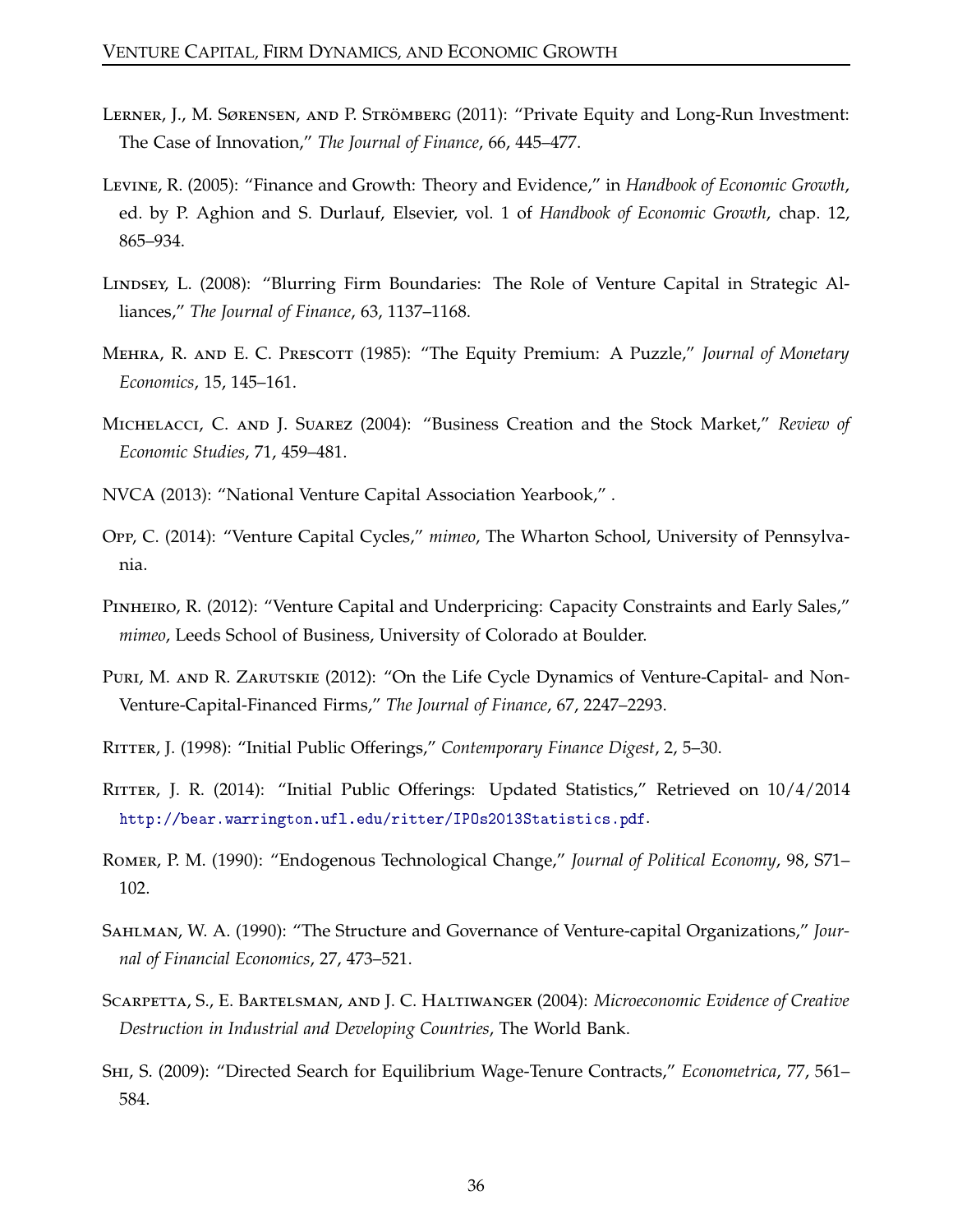- <span id="page-36-2"></span>SILVEIRA, R. AND R. WRIGHT (2013): "The Venture Capital Cycle: A Model of Search and Bargaining," *Unpublished working paper*.
- <span id="page-36-1"></span>Sørensen, M. (2007): "How Smart Is Smart Money? A Two-Sided Matching Model of Venture Capital," *The Journal of Finance*, 62, 2725–2762.
- <span id="page-36-0"></span>UEDA, M. (2004): "Banks versus Venture Capital: Project Evaluation, Screening, and Expropriation," *The Journal of Finance*, 59, 601–621.

<span id="page-36-3"></span>WilmerHale (2014): "IPO Report," .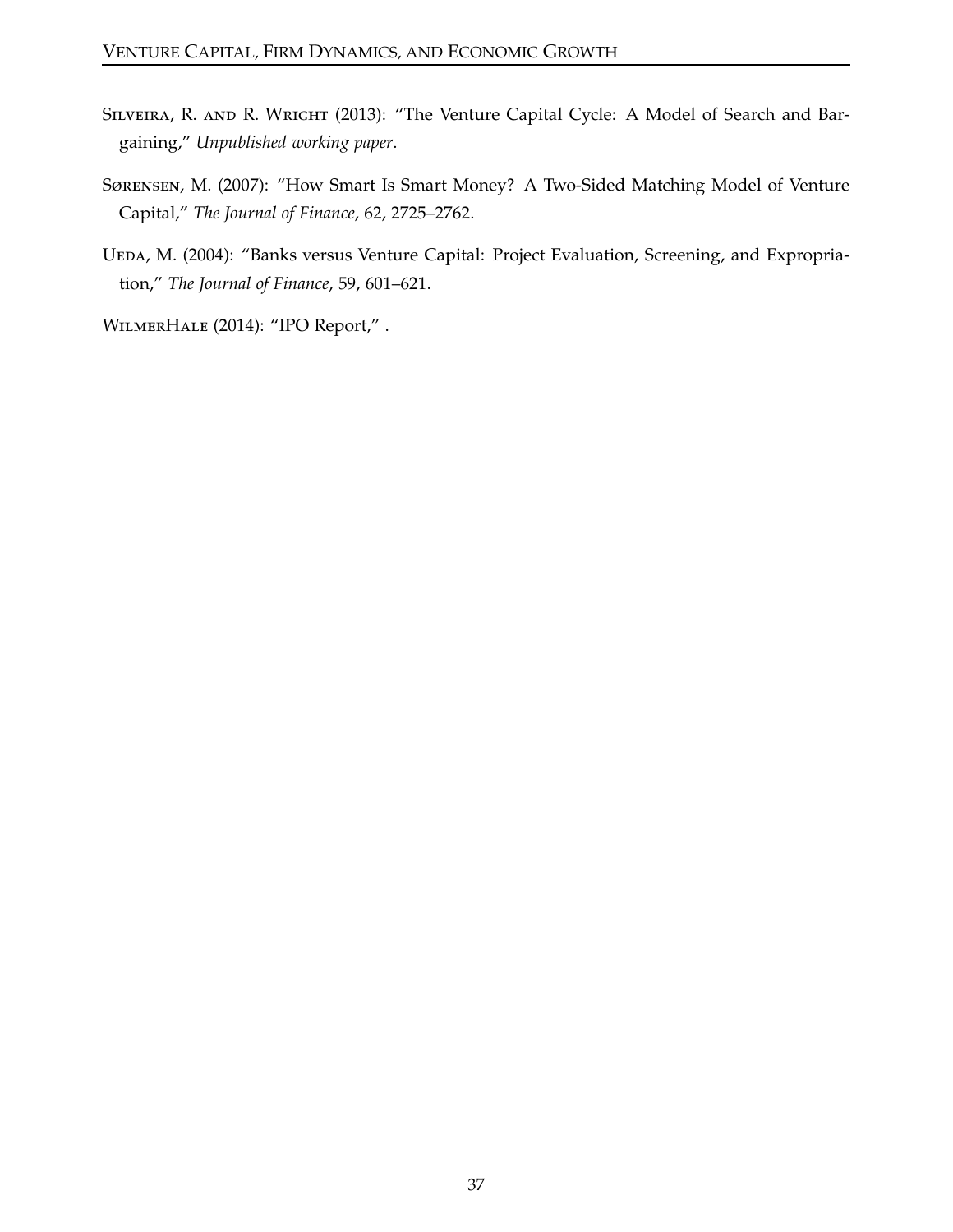# <span id="page-37-0"></span>**Appendices**

## **A Derivation of the Growth Rate**

The average growth rate in the economy is equal to the growth rate of the average quality level  $\bar{q}_t$  whose value in  $(t+1)$  becomes:

$$
\int_{j\in J_{t+1}} q_{jt+1}dj = \bar{q}_{t+1} = \int_{j\in J_t} \left(1 - \xi_j^{exit}\right) \left\{ \left(q_{jt} + i_j \lambda \bar{q}_{jt}\right) + \xi_j^{ipo} \left(\kappa - 1\right) \left(q_{jt} + i_j \lambda \bar{q}_{jt}\right) \right\} dj + \int_{j\in J^{entry}} q_{jt}dj
$$

The components of this expression take into account the changes due to innovation, IPO, exit, and entry, as explained in detail in Section [2.5.](#page-14-2) Dividing both sides of this expression by  $\bar{q}_t$  and dropping time subscripts in BGP, we obtain

$$
1 + \mathbf{g} = \int_{j \in J^*} \left( 1 - \xi_j^{exit} \right) \left\{ (\hat{q}_j + i_j \lambda) + \xi_j^{ipo} (\kappa - 1) (\hat{q}_j + i_j \lambda) \right\} dj + \int_{j \in J^{entry}} \hat{q}_j dj
$$
  
\n
$$
= \int_{j \in J^*} \left( 1 - \xi_j^{exit} \right) \left\{ \hat{q}_j + \xi_j^{ipo} (\kappa - 1) \hat{q}_j \right\} dj +
$$
  
\n
$$
\int_{j \in J^*} \left( 1 - \xi_j^{exit} \right) \left\{ i_j \lambda + \xi_j^{ipo} (\kappa - 1) i_j \lambda \right\} dj + \int_{j \in J^{entry}} \hat{q}_j dj
$$
  
\n
$$
= \int_{j \in J^*} \hat{q}_j dj + \int_{j \in J^*} \left\{ \xi_j^{ipo} (\kappa - 1) \hat{q}_j - \xi_j^{exit} \left[ \hat{q}_j + \xi_j^{ipo} (\kappa - 1) \hat{q}_j \right] \right\} dj +
$$
  
\n
$$
\int_{j \in J^*} \left( 1 - \xi_j^{exit} \right) \left\{ i_j \lambda + \xi_j^{ipo} (\kappa - 1) i_j \lambda \right\} dj + \int_{j \in J^{entry}} \hat{q}_j dj.
$$

The second equality above collects the normalized quality levels into the first integral. The third equality separates  $\int \hat{q}_j d j$  which, by definition of normalized quality, equals 1. Hence, we arrive at

$$
\mathbf{g} = \int_{j \in J^*} \left(1 - \xi_j^{exit}\right) \delta_j^{ipo} (\kappa - 1) \hat{q}_j dj - \int_{j \in J^*} \delta_j^{exit} \hat{q}_j dj +
$$
  

$$
\int_{j \in J^*} \left(1 - \xi_j^{exit}\right) \left\{i_j \lambda + \xi_j^{ipo} (\kappa - 1) i_j \lambda\right\} dj + \int_{j \in J^{entry}} \hat{q}_j dj
$$
  

$$
= \int_{j \in J^*} \left(1 - \xi_j^{exit}\right) \left\{i_j \lambda + \xi_j^{ipo} (\kappa - 1) \left(\hat{q}_j + i_j \lambda\right)\right\} dj - \int_{j \in J^*} \xi_j^{exit} \hat{q}_j dj + \int_{j \in J^{entry}} \hat{q}_j dj.
$$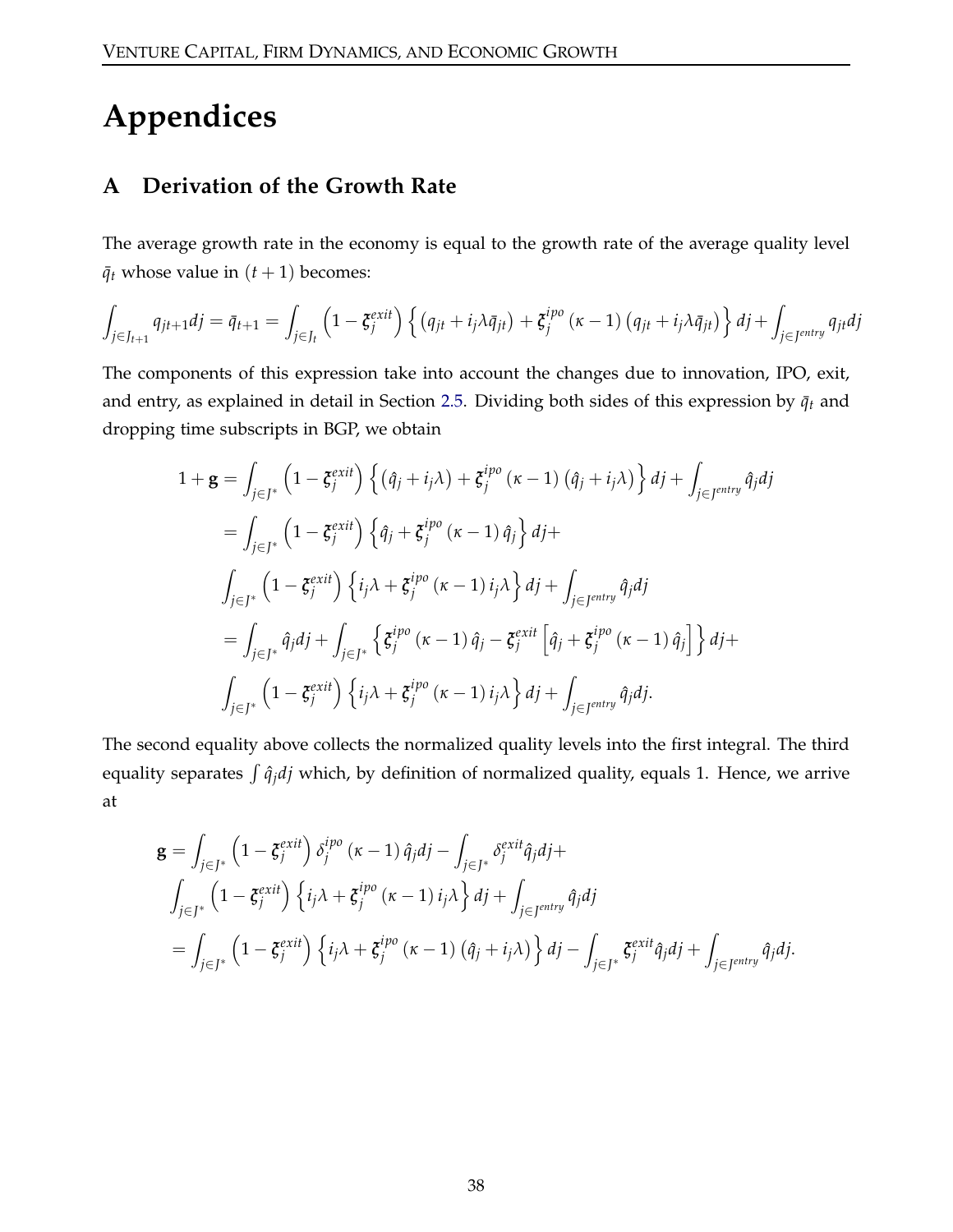# <span id="page-38-1"></span><span id="page-38-0"></span>**B Firm Growth in Data**

|                               | Log(Sales)  |
|-------------------------------|-------------|
| VС                            | $0.502***$  |
|                               | (11.03)     |
| VC*TimefromMatch              | $0.211***$  |
|                               | (11.23)     |
| VC*TimefromMatch <sup>2</sup> | $-0.012***$ |
|                               | $(-8.73)$   |
| TimefromMatch                 | $0.121***$  |
|                               | (10.11)     |
| TimefromMatch <sup>2</sup>    | $-0.003***$ |
|                               | $(-4.12)$   |
| <b>Industry FE</b>            | Yes         |
| Year FE                       | Yes         |
| N                             | 17,885      |
| $R^2$                         | 0.18        |

Table 6: Regression Results, [Puri and Zarutskie](#page-35-3) [\(2012\)](#page-35-3)

Table [6](#page-38-1) summarizes the OLS regression results obtained [Puri and Zarutskie](#page-35-3) [\(2012\)](#page-35-3) with t-statistics given in parentheses. The logarithm of sales of matched VC-backed and non-VC-backed samples is regressed on a number of independent variables and controls. The variable of interest that captures the effect of VC firms over time is "VC\*TimefromMatch". It is highly significant with a t-statistics of 11.23.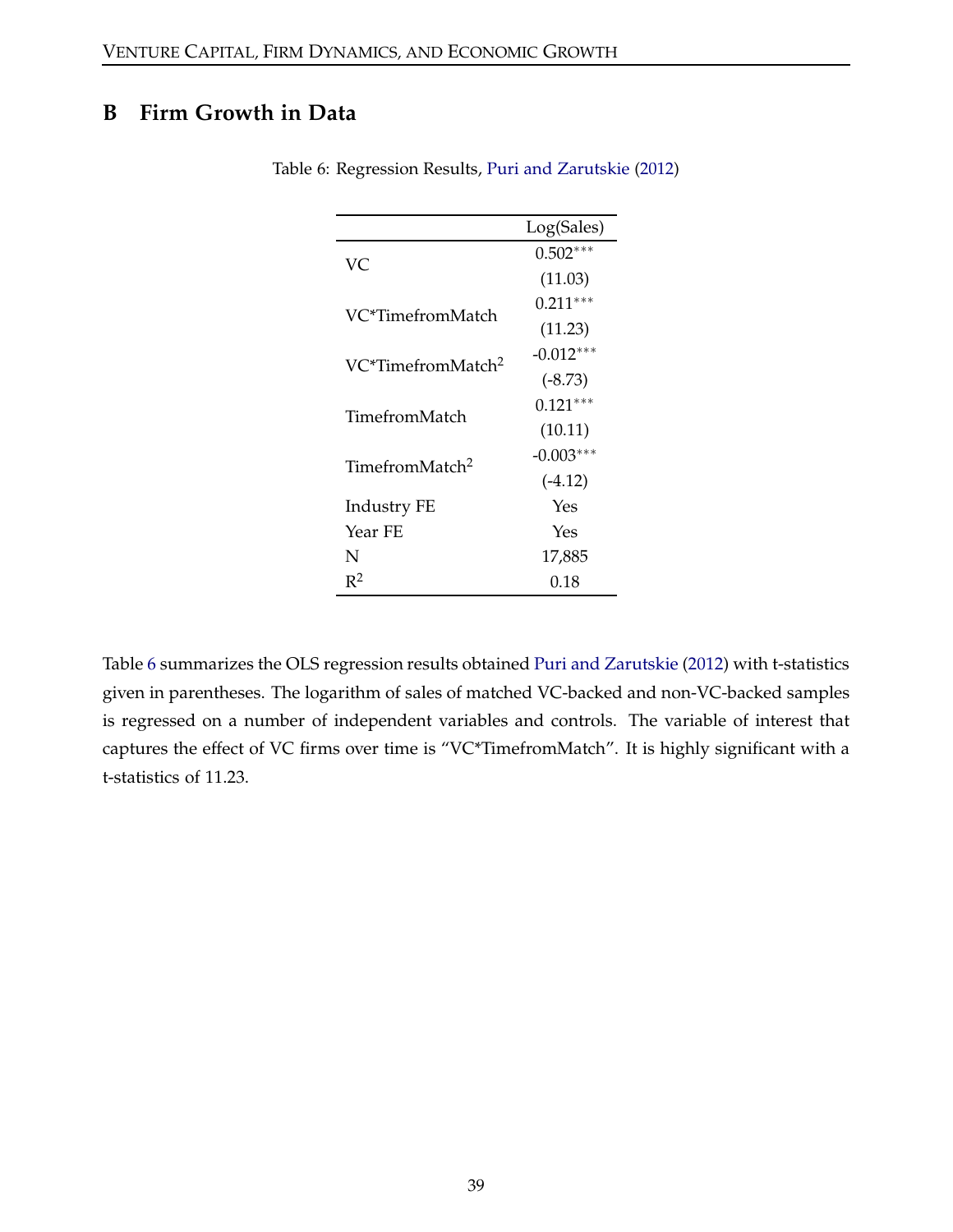## **C Firm Size Distributions**

<span id="page-39-2"></span><span id="page-39-0"></span>

<span id="page-39-3"></span><span id="page-39-1"></span>Figure 5: Firm Size Distributions by Firm Types

Figure [5\(a\)](#page-39-0) illustrates the stationary distributions of VC- and non-VC-backed private firms. The distribution of VC-backed firms has a larger mass of smaller companies compared to non-VC-backed counterparts. Although it may look counter-intuitive at first sight, this is a natural result of three factors.<sup>47</sup> First, VC firms select smaller companies to for their higher growth potential. Second, the increased profit level per unit of quality due to VC's financial support helps firms with smaller capacities survive in the business. And third, as demonstrated in Figure [4\(b\),](#page-29-0) VC firms go public at smaller sizes as they can afford its cost due to higher profits. This

 $47$ Notice that this is a static comparison. The comparison of growth rates in Section [3.4](#page-22-2) has already explained the positive growth impact of VC financing on firms that they invest in.